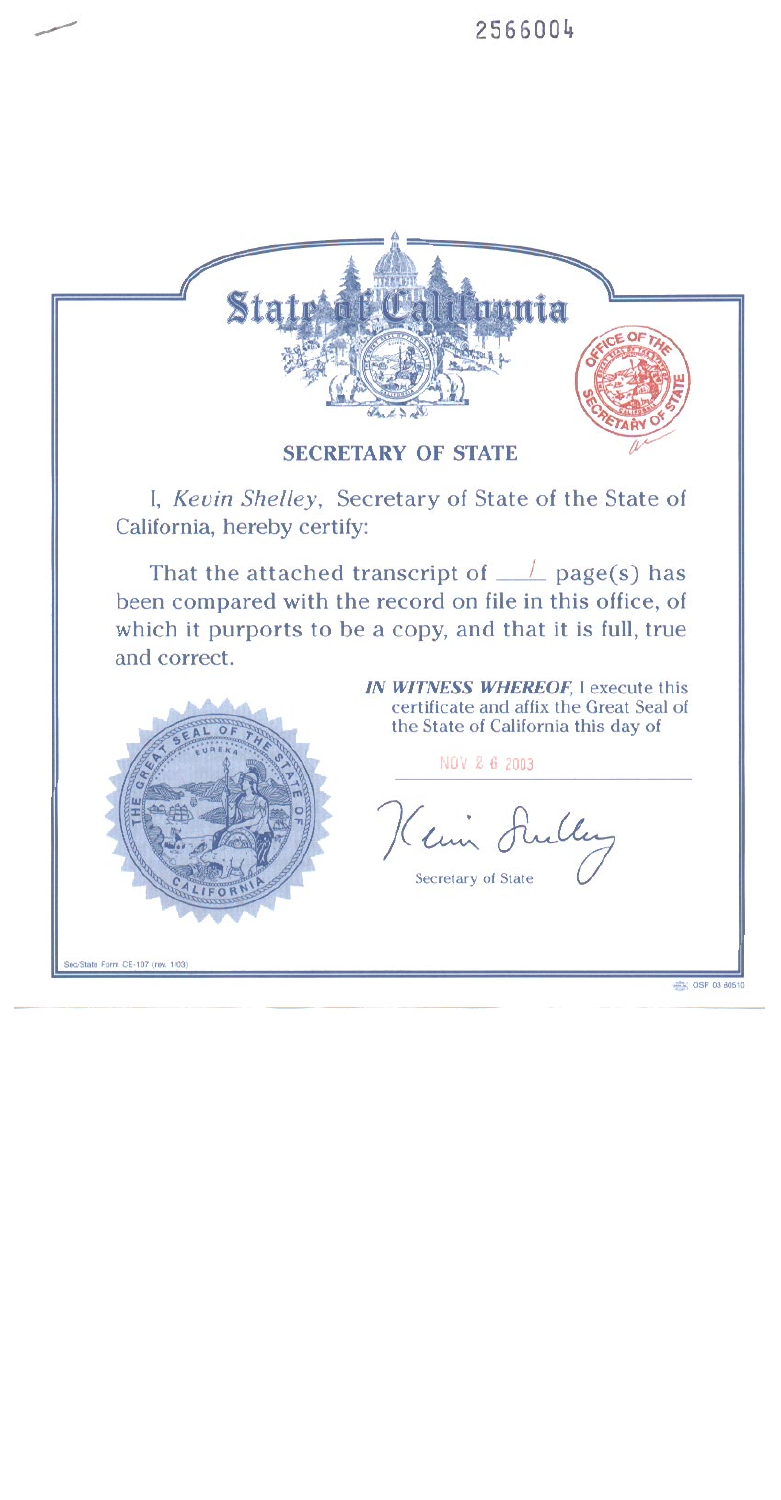# **ARTICLES OF INCORPORTATION**

The name of this corporation is Santa Clarita Track Club, Inc.

- A. This corporation is a nonprofit PUBLIC BENEFIT CORPORATION and is not organized for the private gain of any person. It is organized under the nonprofit Public Benefit Corporation law for: Public and charitable purposes.
- B. The specific purpose of this corporation is to acquaint and educate youth with the fundamentals of the sport of Track and Field; to teach through the sport, sportsmanship and leadership and a love of the sport; to promote safe play; to bring area youth closer together through a means of a common interest for the betterment of the community.
- C. In furtherance of objective "B" this corporation may hold championship races, races on the road or track, lectures, fun runs, other educational activities, demonstrations, clinics and social events; to print and publish books, magazines and newsletters; make awards; and do all such other things as may be conducive to the encouragement of running and the sport of Track and Field.
- D. Other objectives are to engage in community activities, to publicize by appropriate means the benefits of Track and Field and long distance running as a means of physical fitness.

Ш

The name and address in the State of California of this corporation's initial agent for service of process is:

Name Alan Bingham

Address 27900 Youngberry Drive City Saugus State CA Zip 91350-1756

## IV

- A. This corporation is organized and operated exclusively for charitable purposes within the mean of Section 501(c)(3), Internal Revenue Code
- B. No substantial part of the activities of this corporation shall consist of carrying on propaganda, or otherwise attempting to influence legislation, and the corporation shall not participate or intervene in any political campaign (including the publishing or distribution of statements) on behalf of any candidate for public office.

ν

The property of this corporation is irrevocably dedicated to charitable purpose and no part of the net income or assets of this corporation shall ever inure to the benefit of any director, officer, or member thereof or to the benefit of any private person. Upon the dissolution or winding up of the corporation, its assets remaining after payment, or provision for payment, of all debts and liabilities of this corporation shall be distributed to a nonprofit fund, foundation or corporation which is organized and operated exclusively for charitable purpose and which has established its tax exempt status under Section 501/c)/3). Internal Revenue Code.  $\sqrt{ }$ 

| ENDORSED - FILEDX/<br>in the office of the Secretary of State<br>Alan E Bingham, Incorporator<br>of the State of California<br>OCT 2 3 2003 |  |
|---------------------------------------------------------------------------------------------------------------------------------------------|--|
| <b>KEVIN SHELLEY</b><br>Secretary of State                                                                                                  |  |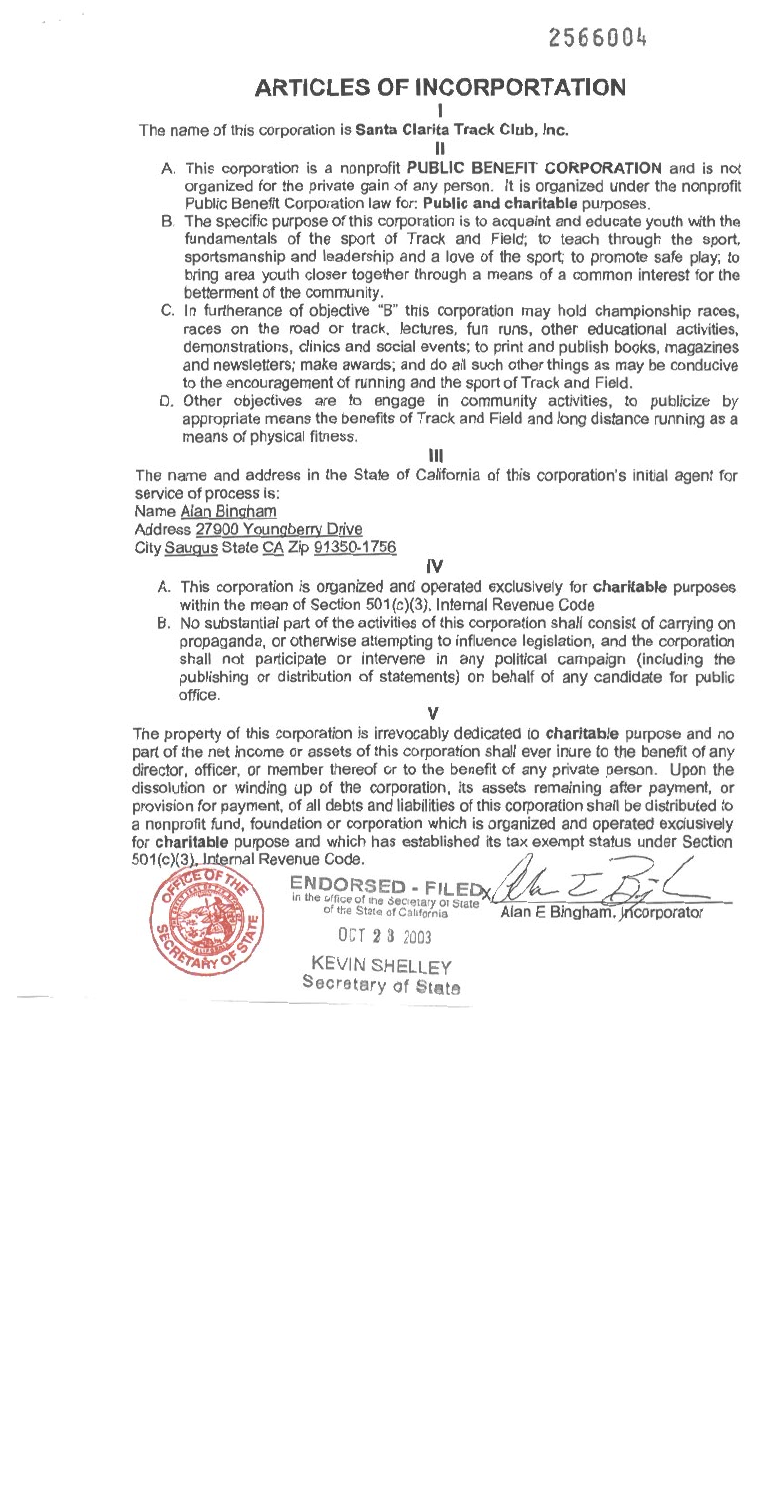DEPARTMENT OF THE TREASURY INTERNAL REVENUE SERVICE PHILADELPHIA PA 19255-0023

FOR ASSISTANCE CALL US AT:  $1 - 800 - 829 - 0115$ 

OR WRITE TO THE ADDRESS<br>SHOWN AT THE TOP LEFT.

IF YOU WRITE, ATTACH THE<br>STUB OF THIS NOTICE.

SANTA CLARITA TRACK CLUB INC **EXALAN BINGHAM**<br>27900 YOUNGBERRY DR<br>SAUGUS CA 91350

### WE ASSIGNED YOU AN EMPLOYER IDENTIFICATION NUMBER (EIN)

Thank you for your Form SS-4, Application for Employer Identification Number<br>(EIN), We assigned you EIN 77-0615715. This EIN will identify your business account, tax returns, and documents even if you have no employees. Please keep this notice in your permanent records.

Use your complate name and EIN shown above on all federal tax forms, payments and<br>related correspondence. If you use any variation of your name or EIN, it may cause<br>and distinguing the condition in incorrect information in could cause you to be assigned more than one EIN.

If you want to apply to receive a ruling or a determination letter recognizing<br>your proanization as tax exempt, and have not already done so, you should file Form<br>1023/1024, Application for Recognition of Exemption, with t most IRS offices and has details on how you can apply.

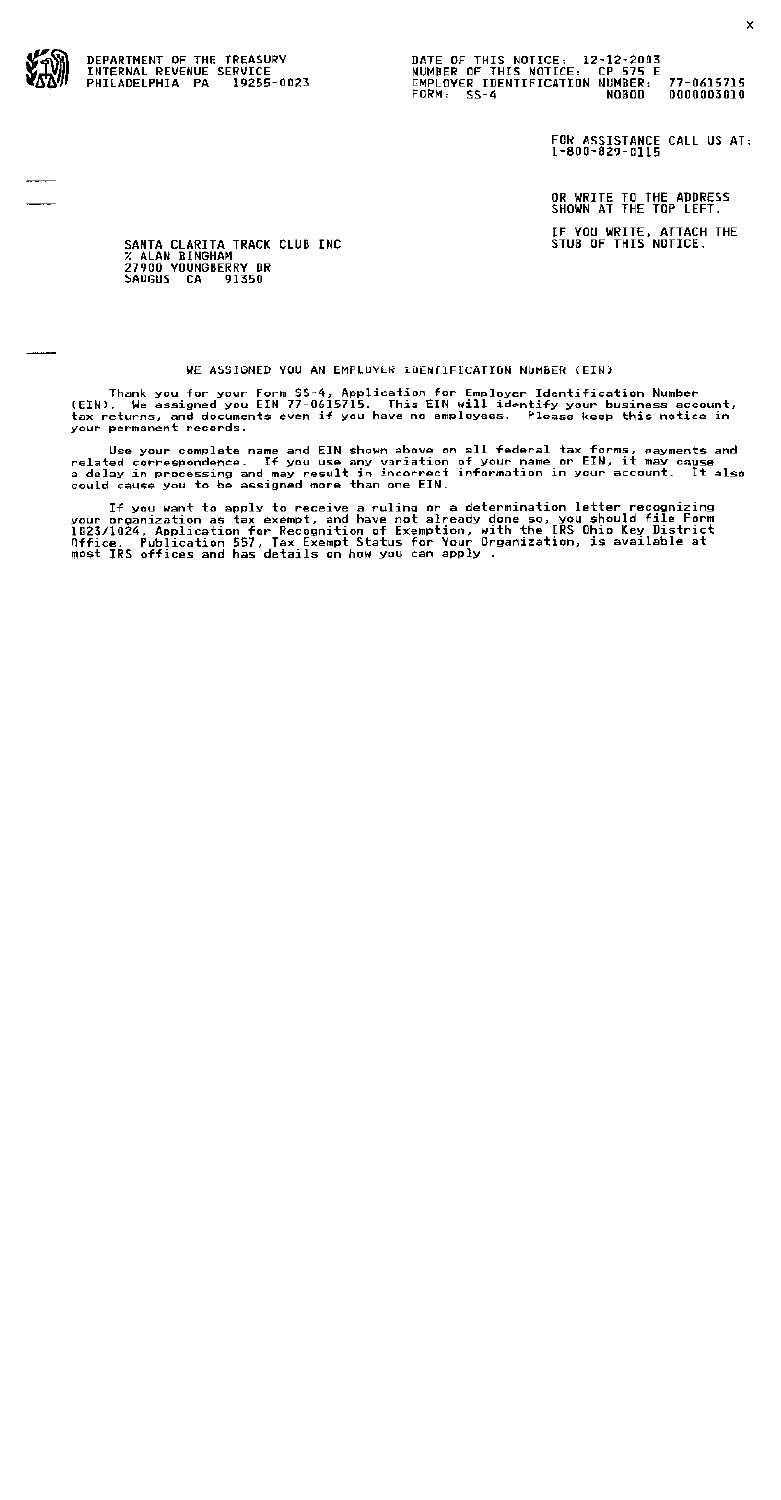

STATE OF CALIFORNIA **FRANCHISE TAX BOARD** PO BOX 1286 RANCHO CORDOVA CA 95741-1286

> In reply refer to 755:G :SIK

March 19, 2004

SANTA CLARITA TRACK CLUB INC ALAN BINGHAM 27900 YOUNGBERRY DR SAUGUS CA 91350-1756

Purpose CHARITABLE  $\cdot$ Code Section 23701d  $\ddot{\phantom{a}}$ Form of Organization Corporation  $\mathbf{r}$ Accounting Period Ending: December 31 Organization Number  $\mathbf{r}$ 2566004

You are exempt from state franchise or income tax under the section of the Revenue and Taxation Code indicated above.

This decision is based on information you submitted and assumes that your present operations continue unchanged or conform to those proposed in your application. Any change in operation, character, or purpose of the organization must be reported immediately to this office so that we may determine the effect on your exempt status. Any change of name or address must also be reported.

In the event of a change in relevant statutory, administrative, judicial case law, a change in federal interpretation of federal law in cases where our opinion is based upon such an interpretation, or a change in the material facts or circumstances relating to your application upon which this opinion is based, this opinion may no longer be applicable. It is your responsibility to be aware of these changes should they occur. This paragraph constitutes written advice, other than a chief counsel ruling, within the meaning of Revenue and Taxation Code Section  $21012(a)(2)$ .

You may be required to file Form 199 (Exempt Organization Annual Information Return) on or before the 15th day of the 5th month (4 1/2 months) after the close of your accounting period. Please see annual instructions with forms for requirements.

You are not required to file state franchise or income tax returns unless you have income subject to the unrelated business income tax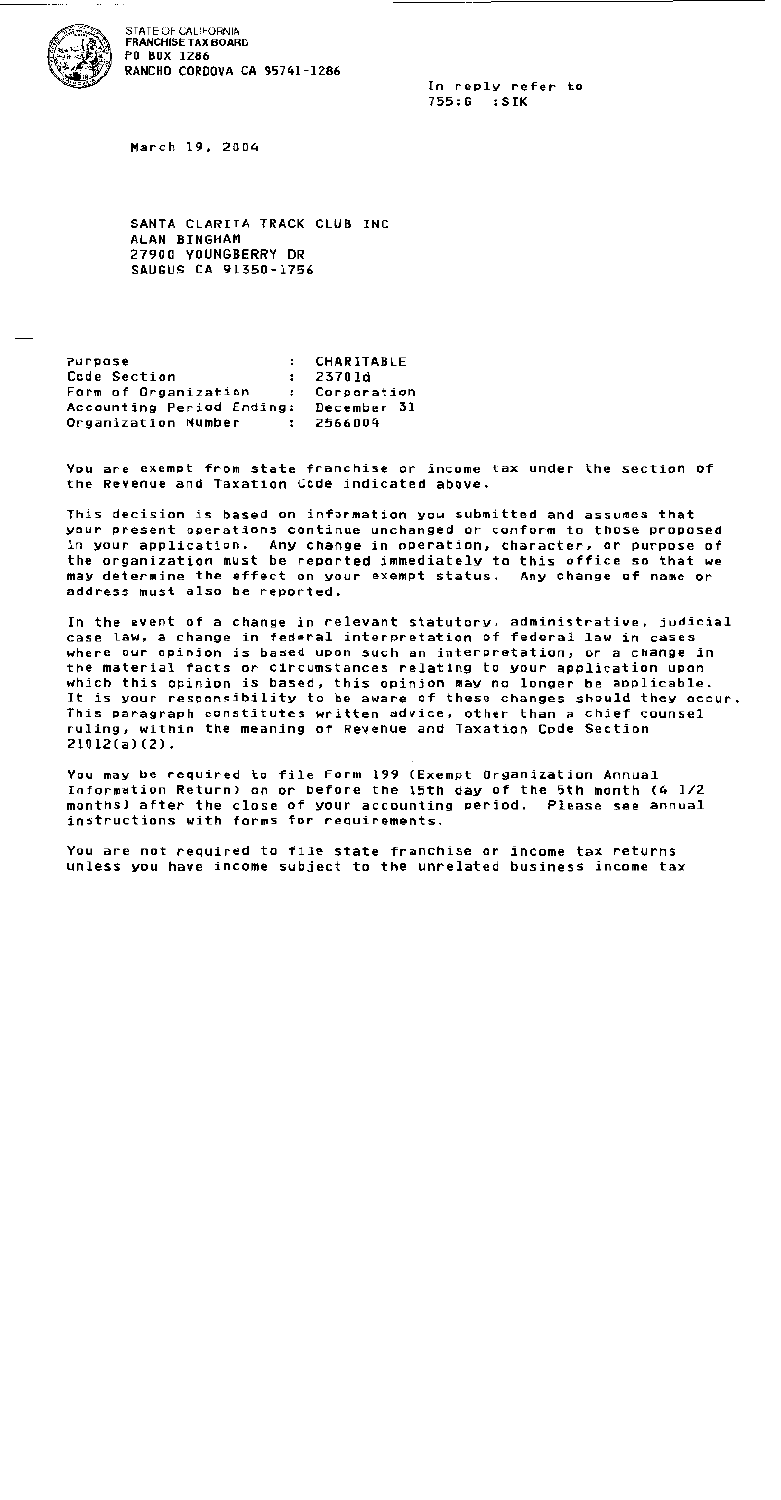March 19, 2004 SANTA CLARITA TRACK CLUB, INC. ENTITY ID : 2566004 Page 2

under Section 23731 of the Code. In this event, you are required to file Form 109 (Exempt Organization Business Income Tax Return) by the 15th day of the 5th month (4 1/2 months) after the close of your annual accounting period.

Please note that an exemption from federal income or other taxes and other state taxes requires separate applications.

A copy of this letter has been sent to the Registry of Charitable Trusts.

M SIKICH EXEMPT ORGANIZATIONS **BUSINESS ENTITIES SECTION** TELEPHONE (916) 845-4092 FAX NUMBER (916) 845-0800

 $E0:$ 

 $\overline{\phantom{a}}$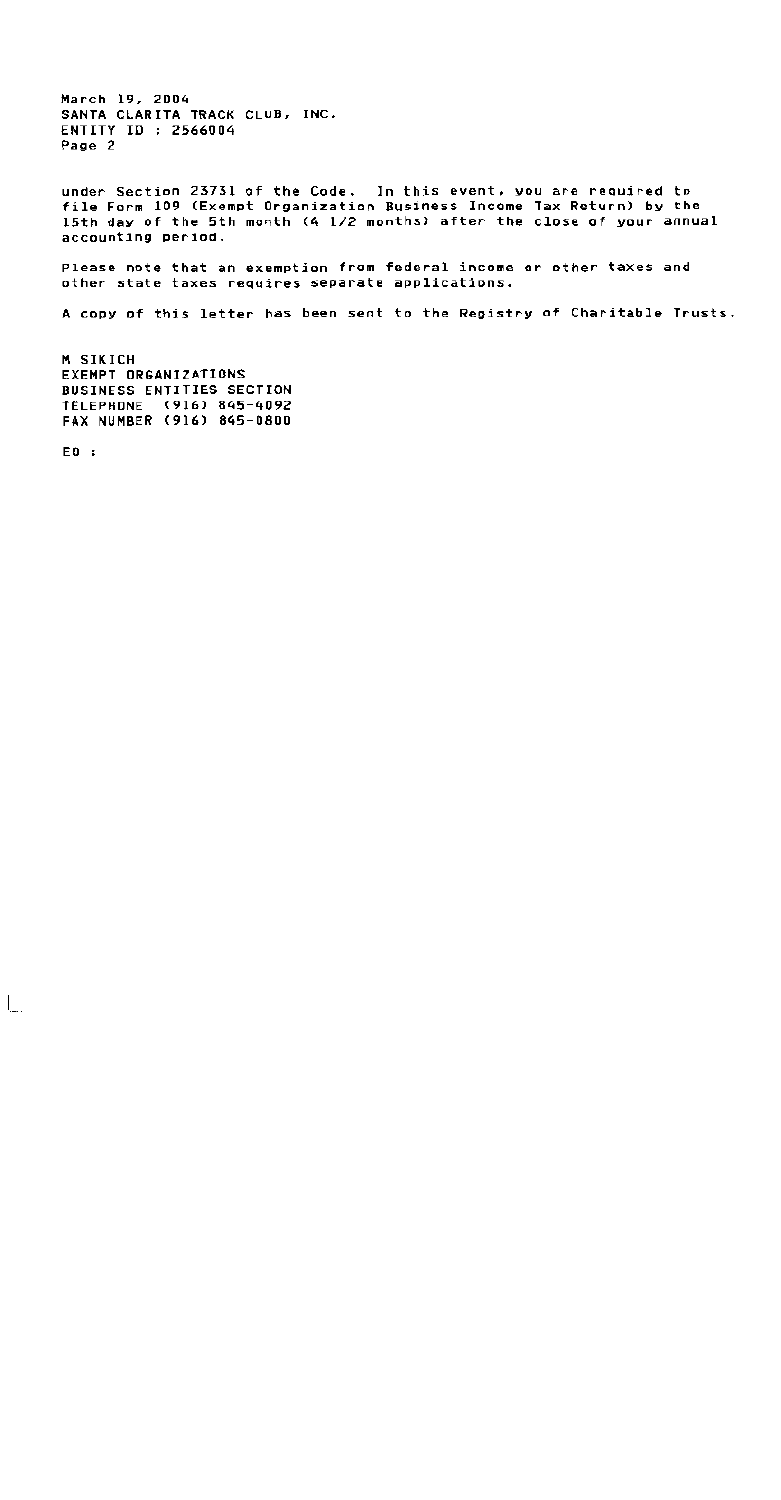The Incorporator of Santa Clarita Track Club, Inc., a California corporation, designates the following people to serve as the initial Board of Directors of the Corporation:

Alan Bingham - President 27900 Youngberry Dr, Saugus, CA 91350

Jill Crawford - Secretary 21830 Agajanian Dr, Saugus, CA 91350

Jeffery Funicello - General Manager 27350 Arriola Ave, Saugus, CA 91350

Tom Crawford - Treasurer 21830 Agananian Dr, Saugus, CA 91350

Karen Baird - Equipment and Uniform Manager 28535 North Deer Spring Drive, Saugus, CA 91390

Paul Soderquist - Head Coach 27360 Redbud Court, Canyon Country, CA 91387

Natale Maeller - Public Relations 30000 Hasley Canyon Road #5, Castaic, CA 91384

Teresa Funicello - Member at Large 27350 Arriola Ave, Saugus, CA 91350

Sue Henderson - Member at Large 27803 Knight Street, Castaic, CA 91384

Charmin Ortega - Member at Large 28464 Victoria Blvd., Castaic, CA 91384

Ale EBy-L

Dated: November 23, 2003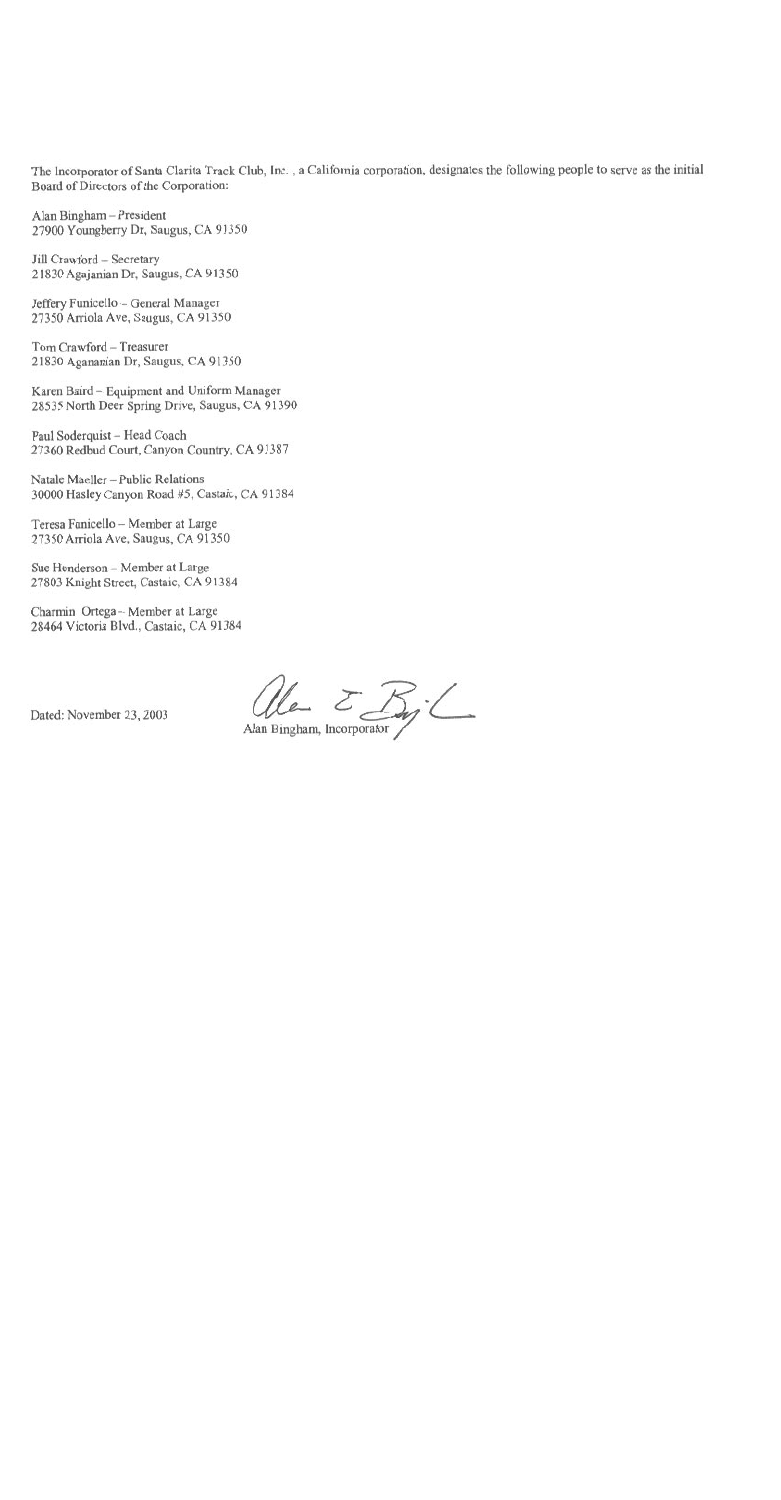*By-Laws Of the Santa Clarita Track Club*

### **27900 YOUNGBERRY DR, SAUGUS, CA 91350-1756**

### **ARTICLE I - NAME**

The name of this organization shall be the **SANTA CLARITA TRACK CLUB, Inc.,** a non-profit organization.

### **ARTICLE II - PURPOSE**

- **A.** The specific purpose of this corporation is to acquaint and educate youth with the fundamentals of the sport of Track and Field; to teach, through the sport, sportsmanship and leadership and a love of the sport; to promote safe play; to bring area youth closer together through a means of a common interest for the betterment of the community.
- **B.** In furtherance of objective "A" above, this corporation may hold championship races, races on the road or track, lectures, fun runs, other educational activities, demonstrations, clinics and social events; to print and publish books, magazines and newsletters; make awards; and do all such other things as may be conducive to the encouragement of running and the sport of Track and Field.
- **C.** Other objectives are to engage in community activities, to publicize by appropriate means the benefits of Track and Field and long distance running as a means of physical fitness.

### **ARTICLE III - JURISDICTION**

- **A.** The **SANTA CLARITA TRACK CLUB, Inc.** (Hereinafter referred to as the Club) shall operate under the articles of Incorporation as filed with the state of California, Incorporation #C2566004 Filed Oct 23, 2003. The Federal Employer Identification Number is 77-0615715.
- **B.** With consent of the Membership, the Board of Directors claims jurisdiction and governing power over Club and The Articles of Authorization, if any.
- **C.** Playing Rules and Regulations of the Club Team will be published as an addendum to these By-laws and may belong to other organizations that this club is affiliated with.
- **D.** Policies of this Club will be published as an addendum to these By-laws.

### **ARTICLE IV - MEMBERSHIP**

Membership in this Club is open to all persons interested in the betterment of the Club and believing in its purpose.

### **A. TYPES OF MEMBERSHIP**

- **1. Athletic** Youth who are registered and compete as athletes in the current season on one of the club's teams, shall be extended all rights and privileges of membership except the power to vote at all General Membership meetings. Dues for these members are included in their sport participation fee.
- **2. Active**  Active members are those individuals who actively participate in the functions of the Club and shall include managers, coaches, trainers, team mothers, parents of athletic members, or any individual who has contact with youth in our programs, and any officer in this Club, elected or appointed. These members shall have full voice and vote at all General Membership meetings.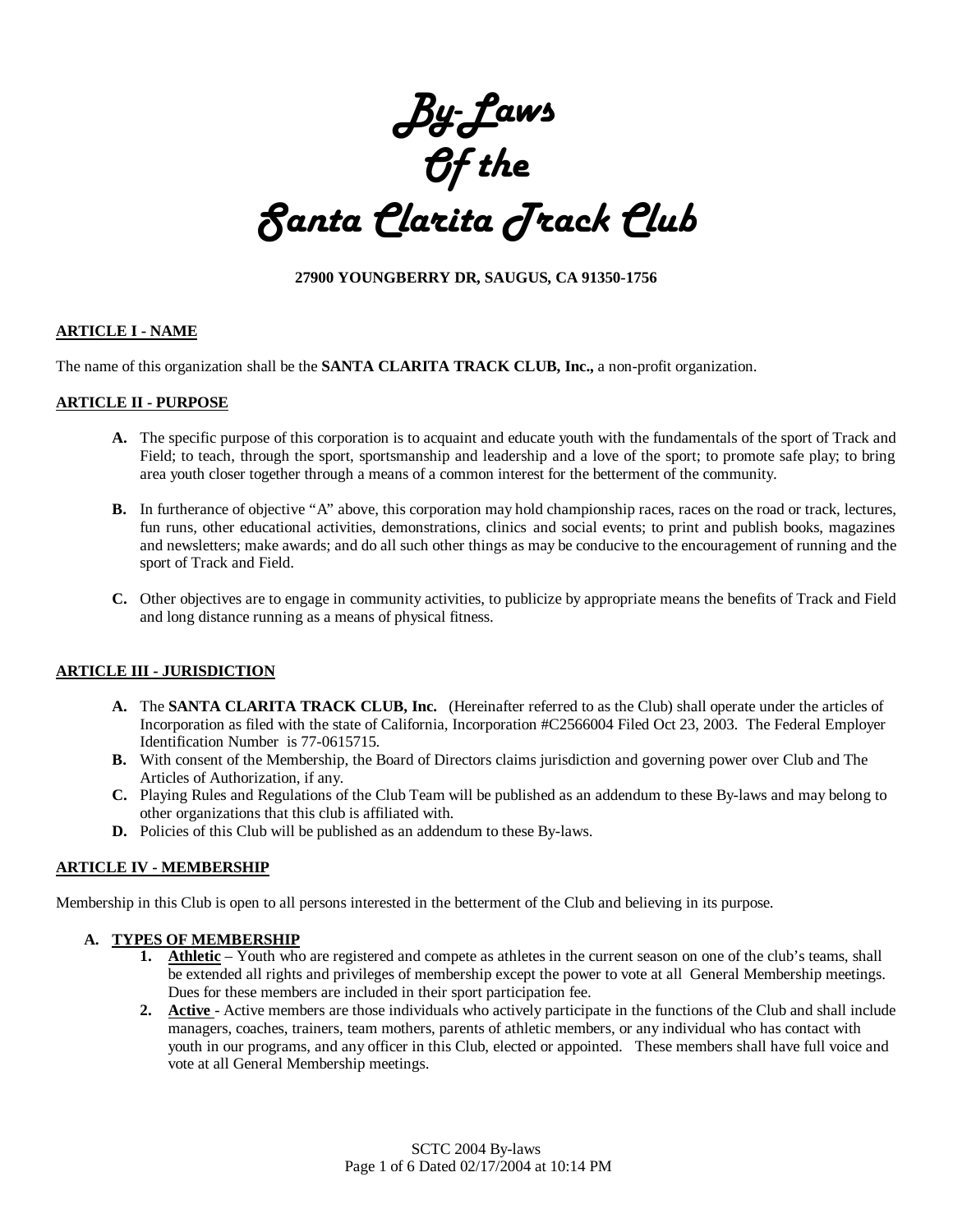**3. Board** – Board members are those individuals who actively serve this club as a member of either the board of directors. Board members shall have all the rights and privileges as active members plus the right to vote at all board of director meetings.

### **B. CONDITIONS OF MEMBERSHIP**

- **1.** If a member is active in more than one sport, his or her membership shall be valid for all sport participated in.
- **2.** In consideration of being permitted to become a member of this Club, said member shall agree to conduct themselves and act in accordance with this Constitution and By-laws, and the Articles of Authorization, Playing Rules and Regulations of the Sports Teams.
- **3.** Dues shall be determined by the board of directors and shall be assessed to all athletic and active members. Athletic member's dues are included in their participation fee.
- **4.** Athletic member's participation fee may be waived (in full or part) for charitable purposes upon written request by persons seeking membership, upon the Club President's and General Manager's approval. This provision shall be referred to as "scholarships". Scholarship athletic members shall be extended the same rights and privileges as athletic members without prejudice.

### **C. GENERAL MEMBERSHIP MEETINGS**

- **1.** Regular and Special General Membership meetings shall be open to any member in good standing with full Parliamentary privileges and power to vote according to their type of membership listed above in Types of Membership. Interested spectators may also attend at the invitation of the Membership or Board of Directors.
- **2.** General Membership meetings will be chaired by the Club President who will endeavor to recognize all who wish to address the Membership
- **3.** General Membership meetings will be held in the month of May on or near the first week
- **4.** Special General Membership meetings shall be called by the Board of Directors upon the request of three (3) members in good standing, who will provide funds for membership notification.
- **5.** In the event a General Membership meeting fails to achieve a quorum, the meeting reverts to a Board of Directors meeting and decisions made by the Board of Directors shall be received by the Membership as final.
- **6.** Quorum for a General membership meeting shall consist of a majority of the board of directors plus any one (1) active member in good standing present and voting.
- **7.** A quorum of the Board of Directors shall consist of a simple majority, less excused absents. (See V.B.3)

### **ARTICLE V - BOARD OF DIRECTORS**

**A. THE BOARD OF DIRECTORS** of this Club shall consist of eight (8) offices as defined in Article V. Section E. 1 through 8. Elected by the General Membership and with the exception of Head Coach who is appointed by the Club President before the election.

### **B. MEETINGS**

- **1.** The regular Board of Directors meetings will be held at least once a quarter as set by Board and published to Membership if needed the Board may meet as many times as necessary to conduct the business of this club. Such meeting shall be open to any member of this Club and interested spectators. Non-board members may be recognized to speak but shall have no vote.
- **2.** Special closed meetings of the Board may be called by the Club President, and must be called upon request of at least three (3) members of the Board of Directors. A closed meeting may be attended only by invitation of the Board of Directors.
- **3.** A quorum of the Board of Directors shall consist of a simple majority, less excused absents.

### **C. ELECTION OF OFFICERS**

- **1.** All Club members in good standing are eligible for office, but may not serve in more than one (1) elected office at a time.
- **2.** The Club President shall appoint a Nominating Committee in April of each year to notify all Club members of offices available encourage candidacy and prepare a slate for nomination at the May General Membership meeting.
- **3.** Secret-ballot elections will be held at the General Membership meeting. Elections will proceed from the top office available down with additional nominations for each office accepted from the floor.
- **4.** Persons elected to the Board of Directors shall assume office the first day of July after their election. In the event that the election is delayed, Persons elected to the Board of Directors shall assume office the first day of the preceding month after their election.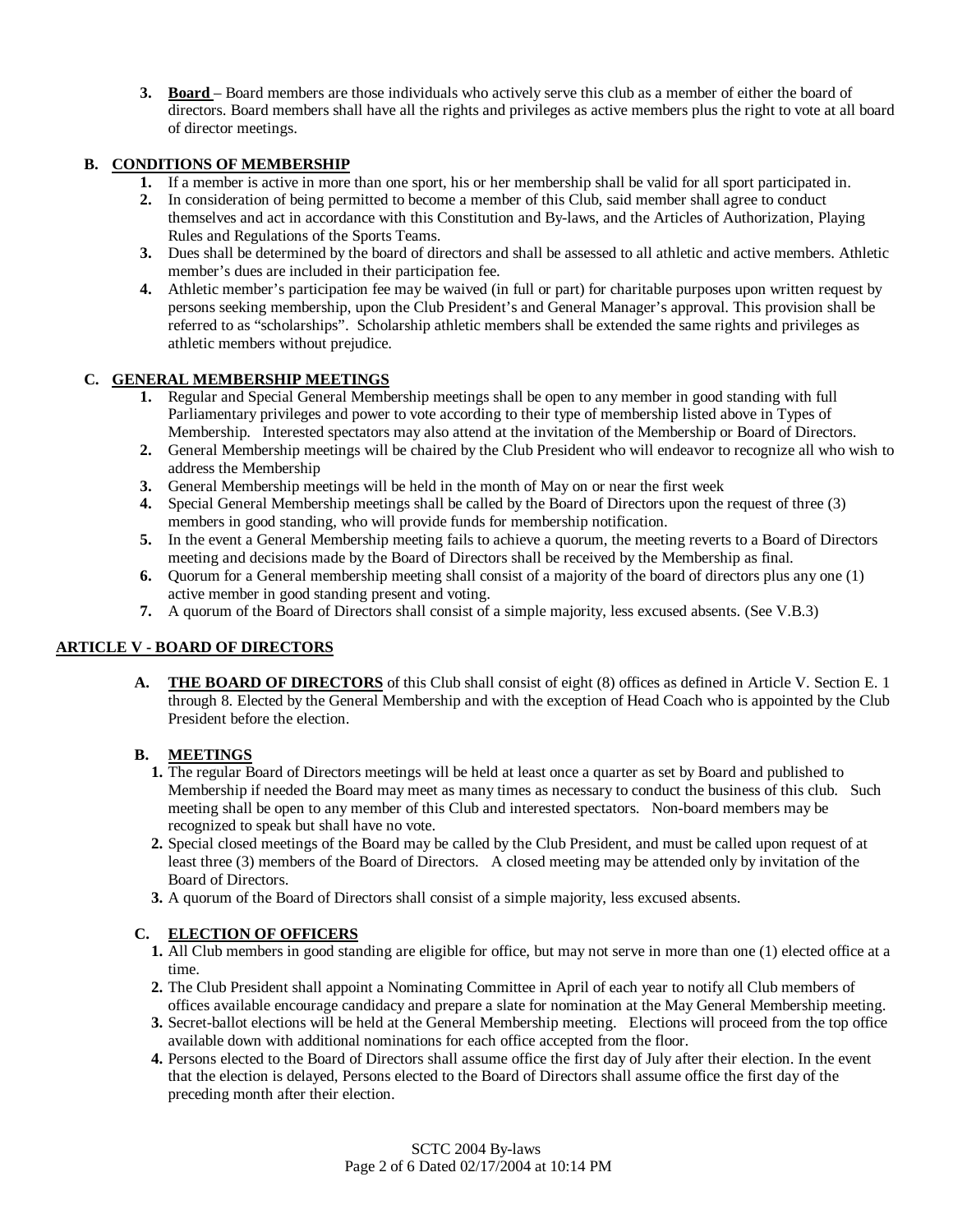### **D. TERM OF OFFICE**

- **1.** Officers elected to the Board of Directors shall serve a term of two (2) year.
- **2.** These officers will be elected to assume office in July of an uneven calendar year, President, Secretary, Equipment Manager, and Member at Large.
- **3.** These officers will be elected to assume office in July of an even calendar year; General Manager, Treasurer, and Public Relations Director.
- **4.** This officer shall be appointed by the club president, before the elections and serve a 1 year team, who shall assume office in July each year; Head Coach.

### **E. OFFICERS AND THEIR DUTIES**

- **1. PRESIDENT** The President of this Club shall
	- **a.** Preside over all meetings of the Board of Directors and the General Membership.
	- **b.** Appoint and discharge all committees, with the Board of Director's approval, and have power to call special meetings of its committees when, in the Presidents judgment, they are necessary.
	- **c.** Provide direct supervision of any and all employees of the Club.
	- **d.** Perform such duties as are usually delegated to presidents.
	- **e.** Be an ex-official member of all committees within the Club.
- **2. GENERAL MANAGER** The General Manager of this Club shall:
	- **a.** Assist the President and, in the absence of the President, perform all duties usually performed by the President at meetings.
	- **b.** Be chairman of the Ways & Means Committee, supervising and coordinating fund raising by the Club.
	- **c.** Create a roster of team athletes for certification.
	- **d.** Communicate events and meets with the members of the club by publishing weekly news letters during season competition.
	- **e.** Assist the Treasurer in the collection of monies due the Club.

### **3. EQUIPMENT MANAGER** - The Equipment Manager of this Club shall:

- **a.** Maintain records of quantity, location, and condition of Club possessions.
- **b.** Coordinate central storage and inventory of sport uniforms and equipment, with the assistance of General Manager; determine all uniform and equipment requirements, submitting same to the Board of Directors for approval prior to each sport season.
- **c.** Perform other duties as appointed by the Board of Directors.
- **4. SECRETARY** The Secretary of this Club shall:
	- **a.** Keep minutes of all regular and special Club meetings; be prepared to refer to the minutes of pervious meetings; prepare summary of unfinished business.
	- **b.** Maintain sign-in attendance record of all Board of Director and General Membership meetings; maintain list of member-in-good-standing eligible to vote.
	- **c.** Supply copies of Club minutes, By-Laws and other documents as directed.
	- **d.** Be responsible for notifying Club Board of Directors members of meetings as directed.
	- **e.** Notify officers of their election and committee chairperson of their appointment.
	- **f.** Perform other duties as directed by the Board of Directors.
	- **g.** Maintain record of all active members of the Club.
- **5. TREASURER** The Treasurer of this Club shall:
	- **a.** Deposit all monies received, in the name of the Club, in the Board of Directors' approved bank; file bank signature cards and obtain Club checks as needed.
	- **b.** Maintain master record of all monies collected and disbursed in the Clubs name
	- **c.** Prepare and report a forecasted budget for the upcoming Sport Year at the February Executive Board meeting; present monthly financial reports to the Board of Directors and/or General Membership, reporting outstanding bills and making payment as directed.
	- **d.** Submit comprehensive forecasted budgets, for the upcoming season, within sixty (60) days of completion of the current sport season; maintain complete financial records, auditing same at least every four (4) months, or as directed by the Board of Directors and/or requested by the General membership.
	- **e.** Prepare or present an independent auditor's report of Club finances at the April Executive Board meeting, this audit to be filed with Federal and State agencies as required by law.
	- **f.** Perform additional financial duties as directed by the Board of Directors and/or the General membership
	- **g.** Obtain licenses, bonds, and insurance deemed necessary by the Board of Directors.
- **6. HEAD COACH**
	- **a.** The Duties of the Head coach shall be to administer the coaching staff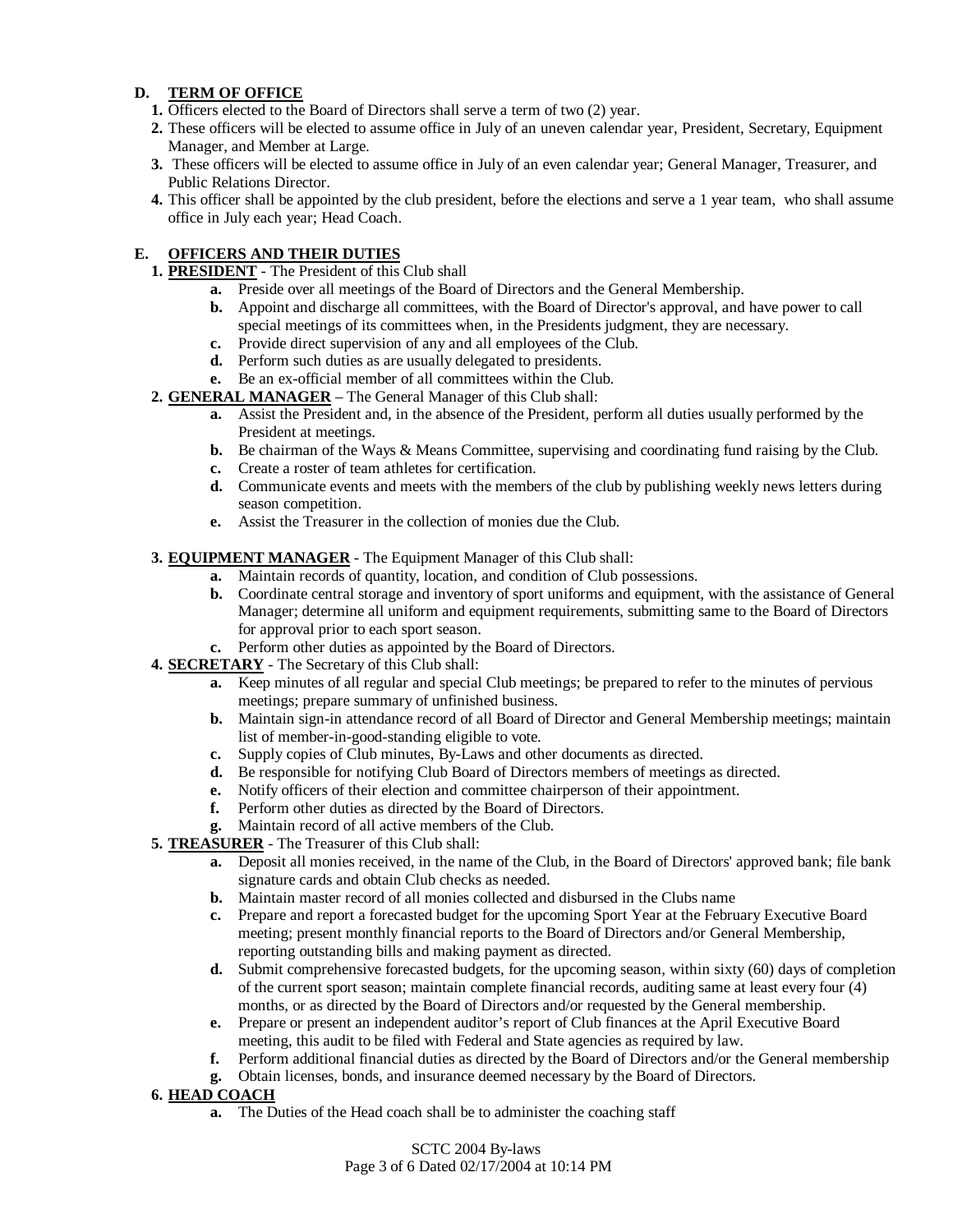- **b.** Head the selection committee for the coaching staff.
- **c.** Plan usage of the track for all age groups and distance programs and field events, ensuring that all athletes can try all events.
- **d.** Perform other duties as directed by the Board of Directors.

### **7. PUBLIC RELATIONS DIRECTOR** - The Public Relations Director of this Club shall:

- **a.** Be responsible for communication to the community the activities of the Club.
- **b.** Announce via the media all meetings of the Club.
- **c.** Co-ordinate Public Relations activities of the Club.
- **d.** Maintain records of all Public Relations activities of the Club.
- **e.** Act as a spokesperson for the Club. In General communications to the community, or at the direction of the Club's President.
- **f.** Perform other duties as appointed by the Club Board of Directors.
- **8. MEMBER-AT-LARGE** A minimum of one (1) member -at-large will be elected, who shall represent the Club as directed by the President. Elected members-at-large may not constitute a majority of the Board of Directors. Other members-at-large may be appointed to the Board of Directors by the Board of Directors. Elected member-at-large shall have full voting rights of the Board of Directors. Appointed members-at-large shall have no voting rights of the Board of Directors.

### **F. REMOVAL OF AN OFFICER**

- **1.** A member of the Board of Directors, can be dropped from the Board upon a majority vote of the Board, present and voting, for his or her failure to attend two (2) meetings of the Club, unexcused, during their term of office. To be excused, officers must notify a fellow Board member, prior to a meeting, of their inability to attend.
- **2.** In the event of inability or failure to act on the part of any Board member, the Board is empowered to take whatever action it deems necessary to insure continued operation of that office; the Board, as a whole, is empowered to select a successor to fill an un-expired term of office.
- **3.** If resignation is a necessity, a Board member may do so by submitting same in Writing to the Chairperson or Secretary of that board; the Board, as a whole, is empowered to select a successor to fill an un-expired term of office.
- **4.** In the event the General Membership desires to impeach an elected officer of a Board, the procedure shall be as follows:
	- **a.** If requested by three (3) members in good standing, the President of the Club shall call a special hearing to review the facts of impeachment. This hearing shall be called within 120 hours after all the principles in the impeachment have been notified. This hearing shall be conducted by the President unless that is the office to which the impeachment is directed, in which case the General Manager will preside at the hearing (and subsequent meetings, if any).
	- **b.** After the hearing, if the contesting members feel there are grounds for impeachment, a special General Membership meeting will be called by the President. This meeting will take place within two (2) weeks of the hearing with all Active Club members notified of the meeting date, time, and location, by mail. Funds for notification of General Membership meeting shall be provided by the contesting members.
	- **c.** The President shall preside over the impeachment meeting and insure that all sides have equal opportunity to present their case, unless that is the office to which the impeachment is directed then the General Manager shall. The use of witnesses shall be allowed. The President shall not allow other business to be conducted at this meeting.
	- **d.** After completion of all evidence, each Member-in-Good-Standing, present and voting, shall cast a secret ballot for or against impeachment.
	- **e.** It shall take a 2/3 vote for impeachment to approve impeachment. The results of the ballot shall immediately be announced by the Meeting Chairman, the announcement shall include the total votes for, then total votes against and then announce if the impeachment passed or failed. In the event that impeachment passes the result shall be immediate, and all records, books, and other materials pertaining to the position held shall immediately be turned into the board of directors.
	- **f.** If the General Membership approves the impeachment, the funds for notification of the General Membership meeting shall be refunded the contesting members.
- **5.** Each officer or chairperson in this Club shall, upon resignation, or expiration of term of office, turn over to a successor, without delay, all records, books, and other materials pertaining to the position held. Furthermore, without delay, he or she shall return all funds pertaining to the position to the Club Treasurer.

### **G. SPECIFIC CLUB DIRECTIVES**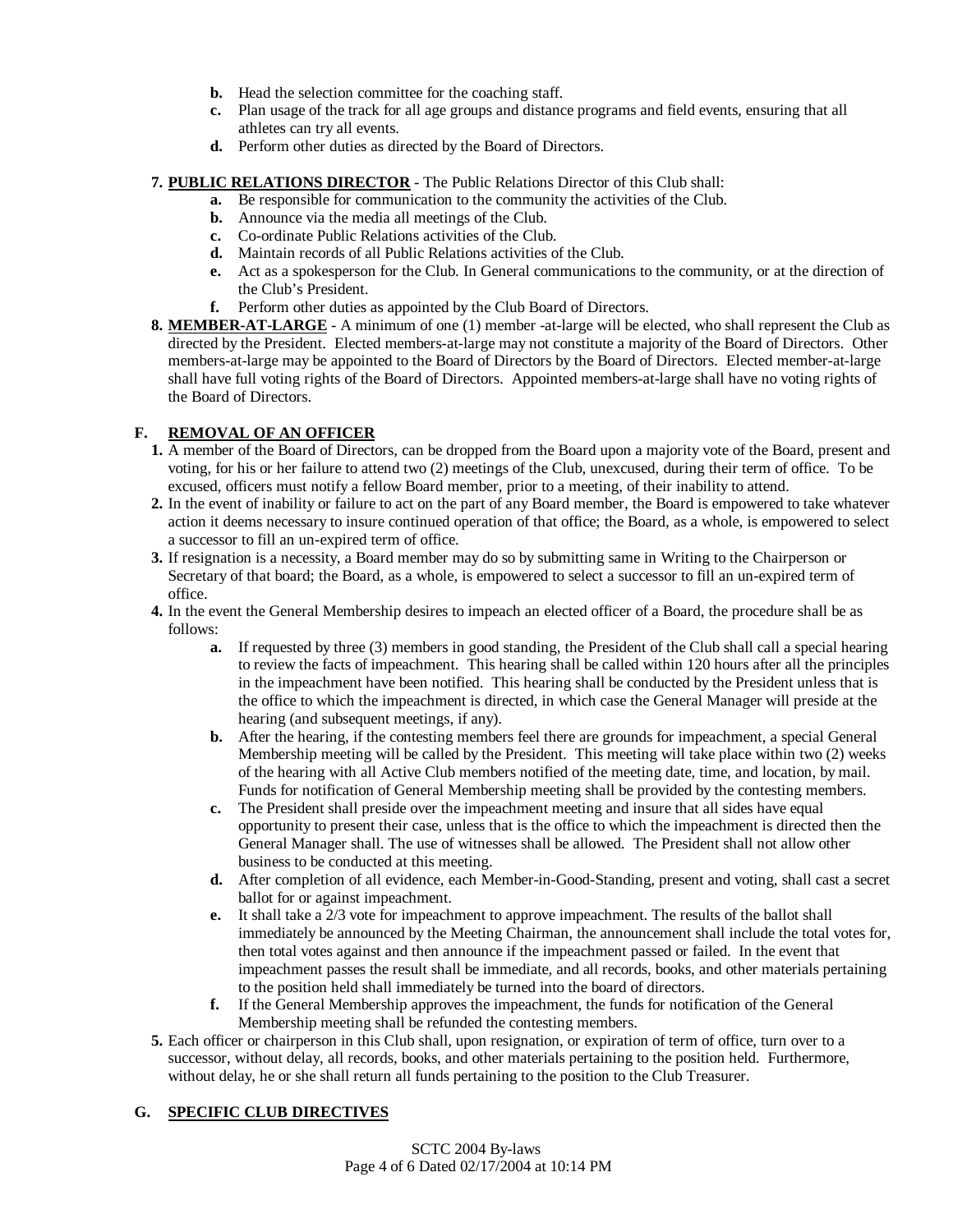- **1.** At the May General Membership meeting, yearly, the club President shall present a Statement of Accountability which will contain the following: **number of youth served, number of participating adults, financial status, and an evaluation of the programs overall effectiveness.**
- **2.** Within one (1 and 1/2) month of a sports opening date (Start of Practice), the General Manager shall present to the Board of Directors a schedule of events for the season, completed rosters of participating youth, and a listing of all adults engaged in the sport. Active adults shall become Club members per Article IV. Section A-2.

### **ARTICLE VI - CHANGING OF CORPORTATION'S BY-LAWS, POLICIES, PLAYING RULES, AND REGULATIONS**

- **A.** In order to initiate a by-law change, proposed changes must be given to the Board of Directors who shall form a By-Law Committee thirty days (30) prior to proceeding as follows:
	- **1.** A general Membership meeting shall be scheduled to vote on By-Law changes.
	- **2.** The Active members must be given a written notice of the meeting and copies of the proposed changes two weeks prior to the meeting.
		- **a.** Publishing notification on the corporation's web site shall constitute public notification provided it is published two (2) weeks before the general membership meeting, and must remain unchanged for the duration of the notification period.
	- **3.** Changes must be ratified by two-thirds (2/3) of members in good standing, present and voting. No proxy votes shall be allowed.
- **B.** In order for an Club member to initiate a change in a Club Policy, Playing Rule and Regulations, proposed changes must be given to the Club President two (2) weeks prior to the Sports regularly scheduled election meeting.
	- **a.** Playing rules changes must follow the Valley Youth Conference's Track and Field procedures for rule changes conducted at the Valley Conference Track and Field board meeting. Each VYC sports team is free to vote as they wish on rule changes. Typically rules are presented in November, Discussed in December, and voted on in January.
	- **b.** This Club's Valley Youth Conference Representative shall submit the proposed rule change to the Valley Youth Conference's Track and Field Board in the November Meeting, This club shall discuss this and other proposed rule changes in the December meeting, and this club is free to vote for or against the proposed submitted rule change in the January Meeting.
	- **1.** The regularly scheduled Annual General Membership meeting shall be used to vote on proposed Club policy changes.
		- a. The board of directors is authorized upon a majority vote of those Board of Directors present and voting to enact policy changes at regular Board of Director meetings until the next scheduled General Membership meeting.
	- **2.** Changes must be ratified by two-thirds (2/3) of members in good standing, present and voting. Changes so ratified become effective and must remain effective for one (1) sport season before they may be changed.
- **C.** In order for Sport Team to initiate changes in their Articles of Authorization, Playing Rules and Regulations, proposed changes must be presented at or before the last regularly scheduled Sport Team meeting of their current season.
	- **1.** Sport Teams should endeavor to review their rules throughout the season, encouraging the widest possible comment from those actively engaged in running the sport; coaches, especially, should be encouraged to attend Sport Team meetings or submit comment.
	- **2.** Changes must be ratified by two-thirds (2/3) of the Sport Team members and then submitted to the Board of Directors for final ratification.
	- **3.** Sport Team rule changes effected in this manner, shall remain effective for the following sport season unless overturned or modified by the General Membership.

### **ARTICLE VII - POSTING OF ANNUAL RETURNS. BY-LAWS AND OTHER DOCUMENTS**

- **1.** The Board of Directors shall furnish copies of the club's By-laws, annual returns, exemption application and supporting documents and exemption letter to any individual who request such documents in person or in writing.
- **2.** A reasonable fee for reproduction and actual postage will be charged individuals who request such documents.
- **3.** If the documents are published on the club's website at www.sctc-storm.org no copies will be provided.

### **ARTICLE VIII - AFFILIATION AND COMMUNITY RELATIONSHIP**

- **A.** Any affiliation of this Club with outside organizations, and any representation of this Club to the community at large must have approval by the Board of Directors.
- **B.** This club shall be affiliated with the Valley Youth Conference Track and Field

### **ARTICLE IX - DEFINITIONS AND TERMINOLOGY**

- **A.** The term **"Club"** shall mean the **"SANTA CLARITA TRACK CLUB, Inc."**
- **B.** The term **"Board of Directors" shall** mean the eight (8) officers who serve as Board members.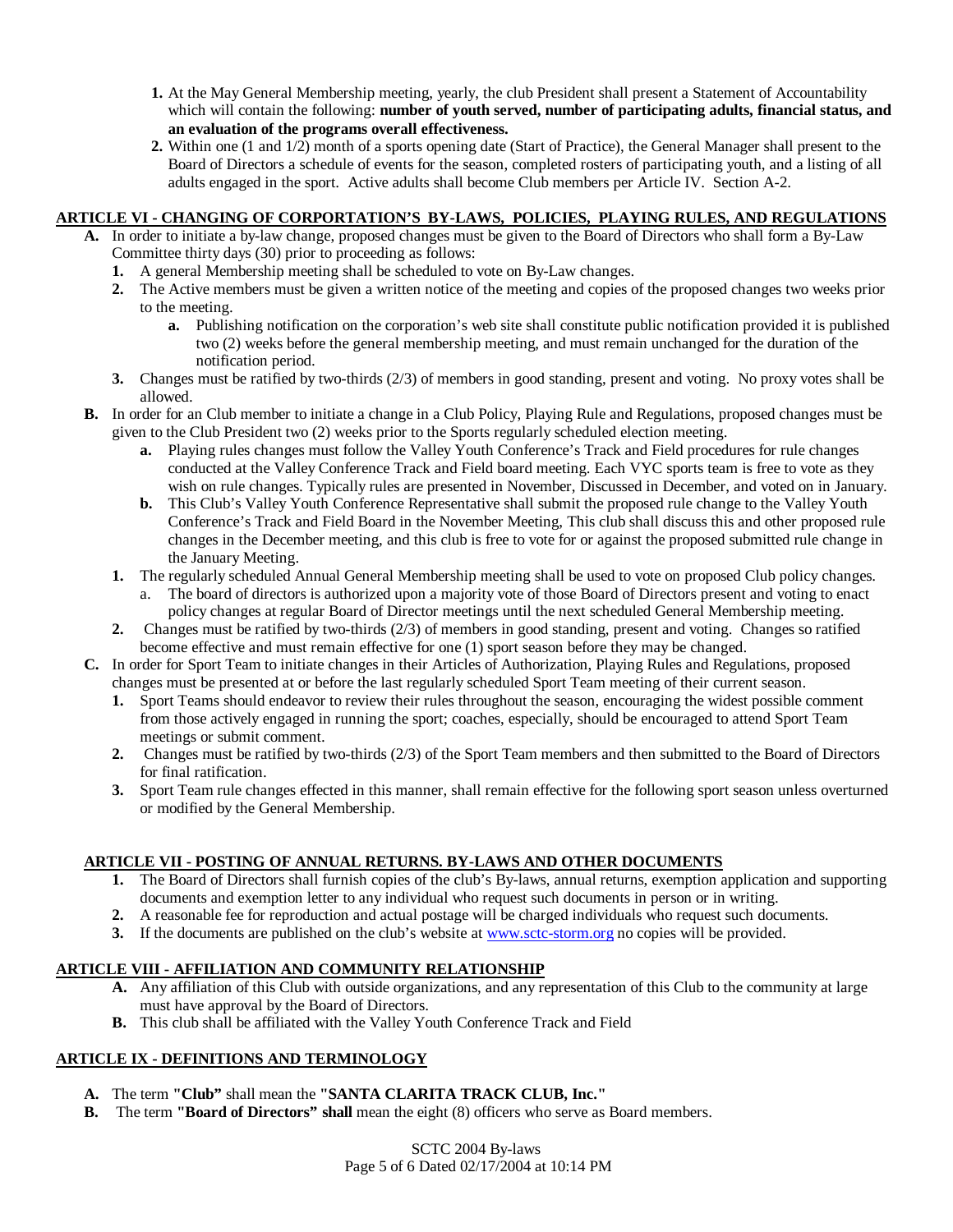- **C.** A quorum for a General membership meeting shall consist of a simple majority of the board of directors plus any one (1) active member in good standing, present and voting. (See IV.C.6)
- **D.** A quorum of the Board of Directors shall consist of a simple majority, less excused absents.
- **E.** Rules of parliamentary procedure for all meetings of this Clubs shall be Roberts Rules of Order, except as they are abrogated by these By-Laws and Sport Addendum. The President of the Club and Board of Directors, or the Directors of the Sport Teams may set aside rules of parliamentary procedure if, in their opinion, it is necessary to facilitate conduct of their meetings.

### **ARTICLE X – INDEMNIFICATION OF OFFICERS, DIRECTORS, EMPLOYEES AND AGENTS**

The corporation shall indemnify its officers, directors, employees and agents to the greatest extent permitted by law. The corporation shall have power to purchase and maintain insurance on behalf of any person who is or was a director, officer, employee, or agent of the corporation or who is or was serving at the request of the corporation as an officer, employee, or agent of another corporation, partnership, joint venture, trust, other enterprise, or employee benefit plan, against any liability asserted against such person and incurred by such person in any such capacity or arising out of any status as such, whether or not the corporation would have the power to indemnify such person against such liability under the provisions of this Article

### **ARTICLE XI - CLOSING ARTICLE**

- **A.** Any infraction of these By-Laws and Sport Addendum may be cause for suspension or revocation of membership in this Club; the Board of Directors reserves the right to final decision in any such action.
- **B.** Clarification of any part of these By-Laws and Sport Addendum will be furnished, upon request, by the Board of Directors. In clarifying Sport addendum, the Board of Directors may seek advice from outside Sports Team but reserves the right to final decision. The decision of the Board of Directors in all such matters shall be final and binding unless overturned or modified by the General Membership.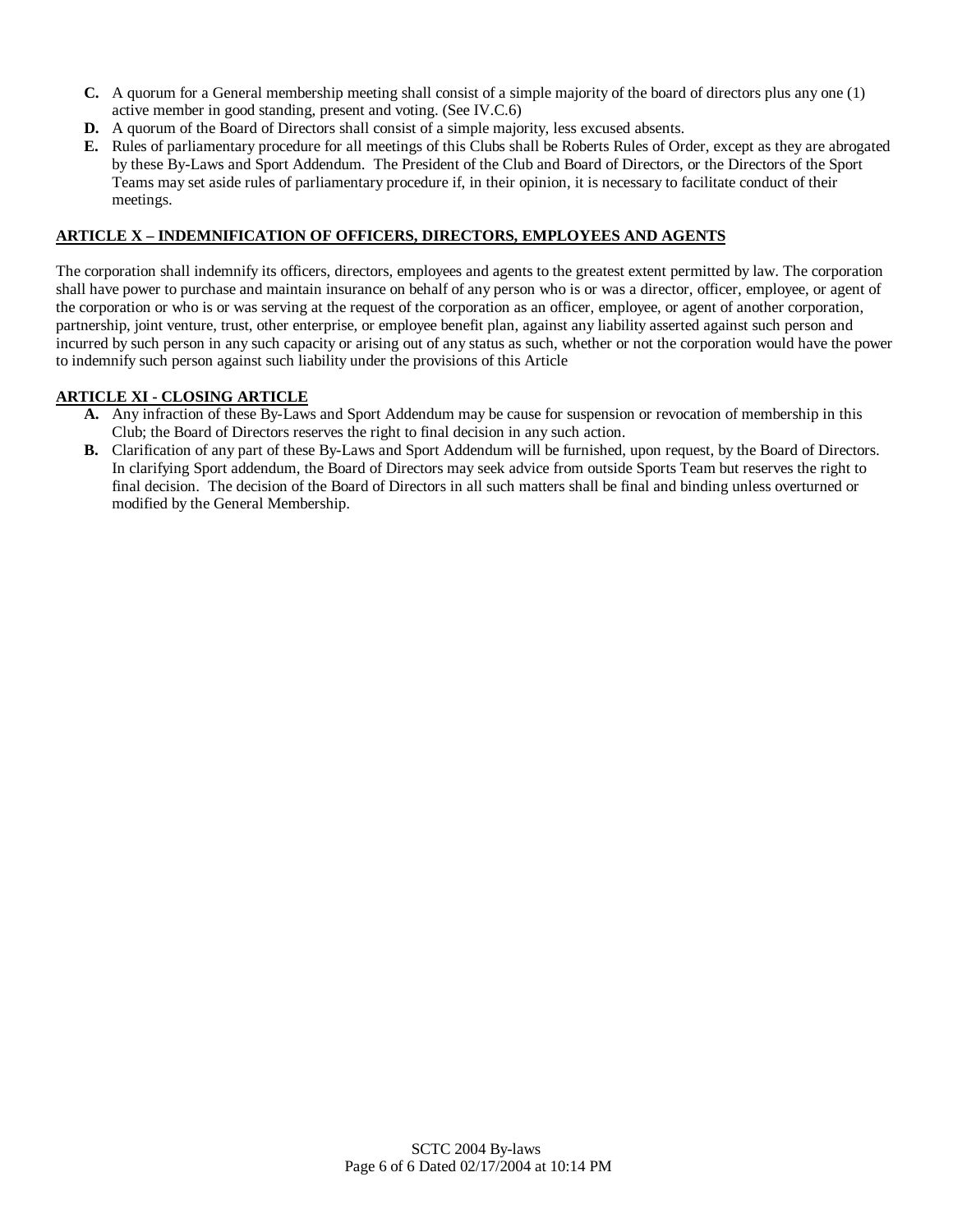**Note:** *If exempt status is approved, this application will be open for public inspection.*

Read the instructions for each Part carefully.

**A User Fee must be attached to this application.**

If the required information and appropriate documents are not submitted along with Form 8718 (with payment of the appropriate user fee), the application may be returned to you.

**Complete the Procedural Checklist on page 8 of the instructions.**

| Part I | <b>Identification of Applicant</b>                                                                                                                                        |            |                                                                                               |
|--------|---------------------------------------------------------------------------------------------------------------------------------------------------------------------------|------------|-----------------------------------------------------------------------------------------------|
|        | 1a Full name of organization (as shown in organizing document)                                                                                                            |            | 2 Employer identification number (EIN)<br>(If none, see page 3 of the Specific Instructions.) |
|        | <b>Santa Clarita Track Club, Inc.</b>                                                                                                                                     |            | 77 0615715                                                                                    |
|        | 1b c/o Name (if applicable)                                                                                                                                               |            | 3 Name and telephone number of person                                                         |
|        | <b>Alan Bingham</b>                                                                                                                                                       |            | to be contacted if additional information<br>is needed                                        |
|        | 1c Address (number and street)                                                                                                                                            | Room/Suite |                                                                                               |
|        | 27900 Youngberry Dr                                                                                                                                                       |            | 296-0877<br>661                                                                               |
|        | <b>1d</b> City, town, or post office, state, and $\mathsf{ZIP} + 4$ . If you have a foreign address,                                                                      |            | 4 Month the annual accounting period ends                                                     |
|        | see Specific Instructions for Part I, page 3.                                                                                                                             |            |                                                                                               |
|        |                                                                                                                                                                           |            | <b>December</b>                                                                               |
|        | <b>Saugus, CA 91350-1756</b>                                                                                                                                              |            | 5 Date incorporated or formed<br>Oct 23, 2003                                                 |
|        | <b>1e</b> Web site address                                                                                                                                                |            | 6 Check here if applying under section:                                                       |
|        | www.sctc-storm.org                                                                                                                                                        |            | <b>a</b> $\Box$ 501(e) <b>b</b> $\Box$ 501(f) <b>c</b> $\Box$ 501(k) <b>d</b> $\Box$ 501(n)   |
| 7      | Did the organization previously apply for recognition of exemption under this Code section or under any<br>other section of the Code?<br>If "Yes," attach an explanation. |            |                                                                                               |
| 8      | Is the organization required to file Form 990 (or Form 990-EZ)?<br>If "No," attach an explanation (see page 3 of the Specific Instructions).                              |            | $N/A$ $\vee$ Yes<br>No                                                                        |
| 9      | Has the organization filed Federal income tax returns or exempt organization information returns?                                                                         |            | Yes $\blacksquare$<br>No                                                                      |

If "Yes," state the form numbers, years filed, and Internal Revenue office where filed.

Check the box for the type of organization. ATTACH A CONFORMED COPY OF THE CORRESPONDING ORGANIZING DOCUMENTS TO THE APPLICATION BEFORE MAILING. (See **Specific Instructions** for Part I, Line 10, on page 3.) See also Pub. 557 for examples of organizational documents.) **10**

- **a** Corporation—Attach a copy of the Articles of Incorporation (including amendments and restatements) showing approval by the appropriate state official; also include a copy of the bylaws.
- **b**  $□$  Trust— Attach a copy of the Trust Indenture or Agreement, including all appropriate signatures and dates.
- **c** □ Association— Attach a copy of the Articles of Association, Constitution, or other creating document, with a declaration (see instructions) or other evidence the organization was formed by adoption of the document by more than one person; also include a copy of the bylaws.
	- If the organization is a corporation or an unincorporated association that has not yet adopted bylaws, check here  $\blacktriangleright$

I declare under the penalties of perjury that I am authorized to sign this application on behalf of the above organization and that I have examined this application, including the accompanying schedules and attachments, and to the best of my knowledge it is true, correct, and complete.

| <b>Pleas</b><br>Sign |            | Alan E Ringham<br>Desariala est                       |        |
|----------------------|------------|-------------------------------------------------------|--------|
| Here                 | signature; | (Type or print name and title or authority of signer) | (Date) |

**For Paperwork Reduction Act Notice, see page 7 of the instructions.**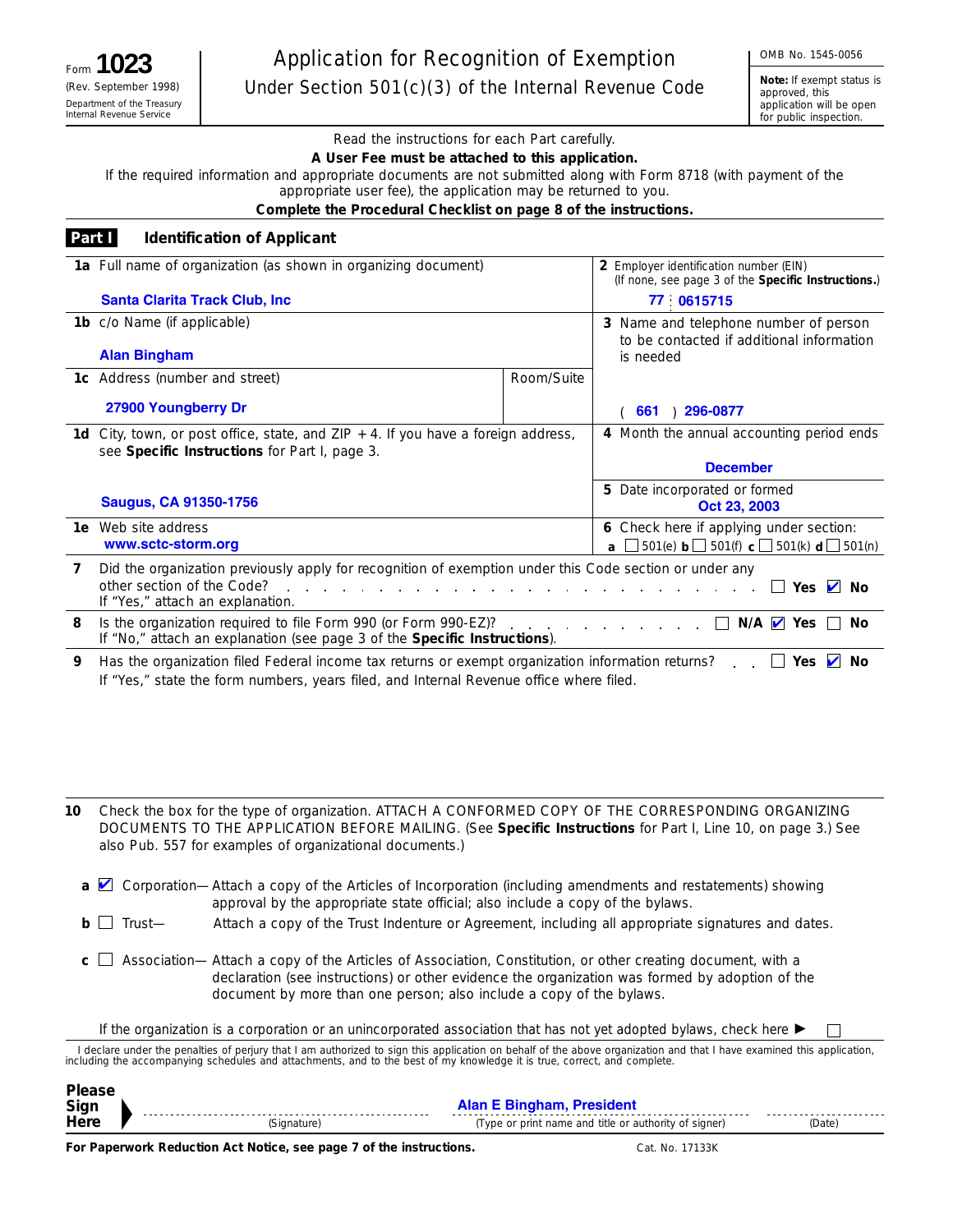#### **Activities and Operational Information Part II**

Provide a detailed narrative description of all the activities of the organization—past, present, and planned. **Do not merely 1 refer to or repeat the language in the organizational document.** List each activity separately in the order of importance based on the relative time and other resources devoted to the activity. Indicate the percentage of time for each activity. Each description should include, as a minimum, the following: **(a)** a detailed description of the activity including its purpose and how each acitivity furthers your exempt purpose; **(b)** when the activity was or will be initiated; and **(c)** where and by whom the activity will be conducted.

**The specific purpose of this corporation is to acquaint and educate youth with the fundamentals of the sport of Track and Field; to teach, through the sport, sportsmanship and leadership and a love of the sport; to promote safe play; to bring area youth closer together through a means of a common interest for the betterment of the community.**

**This club will hold practice at a local high school track for club athletes who are ages 6 through 16 from 6:00 until 8:00 pm on Monday, Tuesday, Wednesday, and Thursday in the month of March.** 

**The club will begin competition the first Saturday in April which will continue every Saturday until weekend before Labor Day in May. During this time period the club will drop the Tuesday night practice and will only practice on Monday, Wednesday and Thursdays. Parents are used as coaches in the program.** 

**The club will conduct a fund raising event called a lap-a-thon, in which club athletes solicit pledges for donations to the club in either 2 ways, either by a flat donation, or a per lap donation, the athletes will run laps around a 400 meter track for 1 hour, the athletes laps are counted and which is used to total how much the donor's will pay if the per lap feature was their choice. The athlete who raises the most funds is awarded an award. The club also requests donations from local merchants as awards to give to the athletes who compete in the fund raising event. These donations are usually in the form of products or services they provide, such as ice cream which is given to those athletes who are present at the fund raising event.**

**This club has joined the Valley Youth conference which is a governing body which adopts rules of play and schedules competition with other members clubs. There are currently 15 teams in the Valley Youth Conference www. valleyconference.org This team has been accepted by that organization as a member club. Our playing rules are published online at the Valley Youth Conference website in the Track and Field section.** 

**The club also participate in the Sport of Cross Country running, which is ran from August 15 through October 31 each year, the club will find practice sites to condition the athletes for competition. Competition will begin 6 weeks before the last saturday in October. Usually the first wednesday in November the club will have a team party/awards ceremony for the athletes who have participated in the cross country program.**

**Parent volunteers and volunteers are used as coaches and administrators in this corporation. No one receives any compensation.**

**2** What are or will be the organization's sources of financial support? List in order of size. **Athletes pay a fee to join the team, Athletes are also required to participate in fund raising activity which solicits donations. The club also attempts to get grants and other corporate sponsors and contributors and donors.**

**3** Describe the organization's fundraising program, both actual and planned, and explain to what extent it has been put into effect. Include details of fundraising activities such as selective mailings, formation of fundraising committees, use of volunteers or professional fundraisers, etc. Attach representative copies of solicitations for financial support.

**The club will conduct a fund raising event called a lap-a-thon, in which club athletes solicit pledges for donations to the club in either 2 ways, either by a flat donation, or a per lap donation, the athletes will run laps around a 400 meter track for 1 hour, the athletes laps are counted and which is used to total how much the donor's will pay if the per lap feature was their choice.**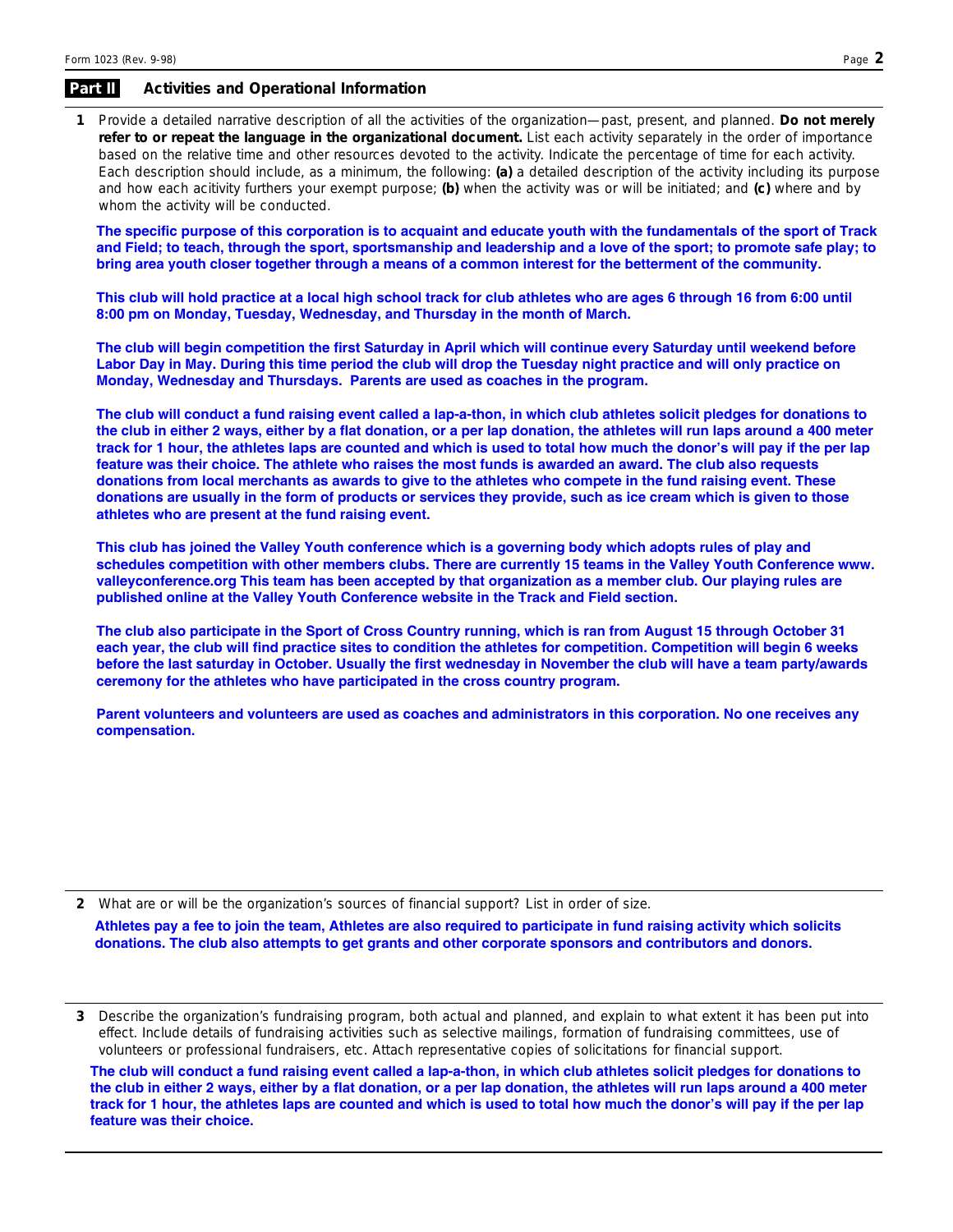|   | Give the following information about the organization's governing body:                                                                                                                                                                                                                                                                                                                                                                                                                                                                                                                                                               |                              |
|---|---------------------------------------------------------------------------------------------------------------------------------------------------------------------------------------------------------------------------------------------------------------------------------------------------------------------------------------------------------------------------------------------------------------------------------------------------------------------------------------------------------------------------------------------------------------------------------------------------------------------------------------|------------------------------|
|   | a Names, addresses, and titles of officers, directors, trustees, etc.                                                                                                                                                                                                                                                                                                                                                                                                                                                                                                                                                                 | <b>b</b> Annual compensation |
|   | Alan Bingham - President, 27900 Youngberry Dr, Saugus, CA 91350                                                                                                                                                                                                                                                                                                                                                                                                                                                                                                                                                                       | \$0.00                       |
|   | Tom Crawford - Treasurer, 21830 Agananian Dr, Saugus, CA 91350                                                                                                                                                                                                                                                                                                                                                                                                                                                                                                                                                                        | \$0.00                       |
|   | Jill Crawford - Secretary, 21830 Agajanian Dr, Saugus, CA 91350                                                                                                                                                                                                                                                                                                                                                                                                                                                                                                                                                                       | \$0.00                       |
|   | Jeffery Funicello - General Manager, 27350 Arriola Ave, Saugus, CA 91350                                                                                                                                                                                                                                                                                                                                                                                                                                                                                                                                                              | \$0.00                       |
|   | c Do any of the above persons serve as members of the governing body by reason of being public officials<br>or being appointed by public officials?<br>المنافذ والمنافي والمنافي والمنافي والمنافي والمنافي والمنافي والمنافي والمنافي<br>If "Yes," name those persons and explain the basis of their selection or appointment.                                                                                                                                                                                                                                                                                                       | □ Yes Ø No                   |
|   | d Are any members of the organization's governing body "disqualified persons" with respect to the<br>organization (other than by reason of being a member of the governing body) or do any of the members<br>have either a business or family relationship with "disqualified persons"? (See Specific Instructions for<br>Part II, Line 4d, on page 3.) $\ldots$ $\ldots$ $\ldots$ $\ldots$ $\ldots$ $\ldots$ $\ldots$ $\ldots$ $\ldots$<br>If "Yes," explain.                                                                                                                                                                        | Yes $\vee$ No                |
| 5 |                                                                                                                                                                                                                                                                                                                                                                                                                                                                                                                                                                                                                                       | □ Yes Ø No                   |
|   | Is the organization the outgrowth of (or successor to) another organization, or does it have a special<br>relationship with another organization by reason of interlocking directorates or other factors?<br>If either of these questions is answered "Yes," explain.                                                                                                                                                                                                                                                                                                                                                                 | $\Box$ Yes $\Box$ No         |
|   |                                                                                                                                                                                                                                                                                                                                                                                                                                                                                                                                                                                                                                       |                              |
| 6 | Does or will the organization directly or indirectly engage in any of the following transactions with any<br>political organization or other exempt organization (other than a 501(c)(3) organization): (a) grants;<br>(b) purchases or sales of assets; (c) rental of facilities or equipment; (d) loans or loan guarantees;<br>(e) reimbursement arrangements; (f) performance of services, membership, or fundraising solicitations;<br>or (g) sharing of facilities, equipment, mailing lists or other assets, or paid employees? Yes $\blacksquare$ No<br>If "Yes," explain fully and identify the other organizations involved. |                              |
| 7 | Is the organization financially accountable to any other organization? $\Box$ Yes $\Box$ No<br>If "Yes," explain and identify the other organization. Include details concerning accountability or attach                                                                                                                                                                                                                                                                                                                                                                                                                             |                              |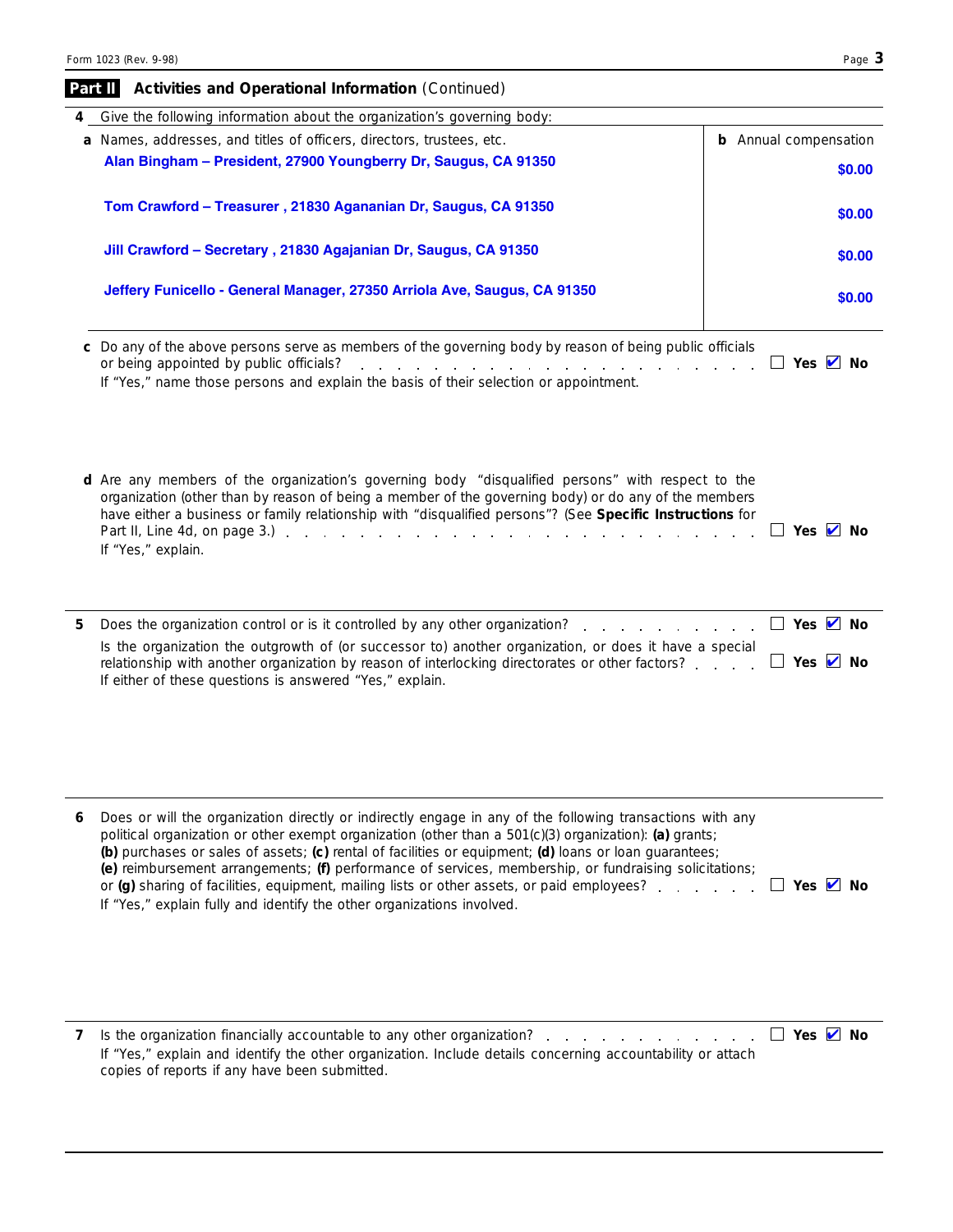#### **Activities and Operational Information** *( Continued)* **Part II**

| 8  | What assets does the organization have that are used in the performance of its exempt function? (Do not include property<br>producing investment income.) If any assets are not fully operational, explain their status, what additional steps remain to<br>be completed, and when such final steps will be taken. If none, indicate "N/A."<br>N/A                                                                                                                                                                                                                                                                                         |  |  |  |  |  |
|----|--------------------------------------------------------------------------------------------------------------------------------------------------------------------------------------------------------------------------------------------------------------------------------------------------------------------------------------------------------------------------------------------------------------------------------------------------------------------------------------------------------------------------------------------------------------------------------------------------------------------------------------------|--|--|--|--|--|
| 9  | Will the organization be the beneficiary of tax-exempt bond financing within the next 2 years? $\Box$ Yes $\Box$ No                                                                                                                                                                                                                                                                                                                                                                                                                                                                                                                        |  |  |  |  |  |
|    | 10a Will any of the organization's facilities or operations be managed by another organization or individual<br>$\Box$ Yes $\Box$ No<br>$\Box$ Yes $\angle$ No<br>If either of these questions is answered "Yes," attach a copy of the contracts and explain the relationship<br>between the applicant and the other parties.                                                                                                                                                                                                                                                                                                              |  |  |  |  |  |
| 11 | $\vee$ Yes $\Box$ No<br>If "Yes," complete the following:<br>a Describe the organization's membership requirements and attach a schedule of membership fees and<br>dues.<br>See By-laws, Fees are determined by the Board of directors for sports program. Membership is limited to a sport<br>participated in, parents of athletes are members for the purpose of voting in board of director members.<br><b>b</b> Describe the organization's present and proposed efforts to attract members and attach a copy of any<br>descriptive literature or promotional material used for this purpose.<br><b>Website, and flyers (attached)</b> |  |  |  |  |  |
|    | c What benefits do (or will) the members receive in exchange for their payment of dues?<br>Insurance, practice facility, Uniform, Trophies, Team Picture, end of season picnic, games,                                                                                                                                                                                                                                                                                                                                                                                                                                                     |  |  |  |  |  |
|    | 12a If the organization provides benefits, services, or products, are the recipients required, or will<br>$\Box$ N/A $\vee$ Yes $\Box$ No<br>If "Yes," explain how the charges are determined and attach a copy of the current fee schedule.<br>Most athletes pay a fee to cover expenses, however if a athlete is unable to afford the fee arrangements are made<br>and the athlete fee is waived which is referred in the by-laws to "scholarship"                                                                                                                                                                                       |  |  |  |  |  |
|    | <b>b</b> Does or will the organization limit its benefits, services, or products to specific individuals or<br>If "Yes," explain how the recipients or beneficiaries are or will be selected.                                                                                                                                                                                                                                                                                                                                                                                                                                              |  |  |  |  |  |
| 13 | $\Box$ Yes $\Box$ No<br>If "Yes," explain. Also, give an estimate of the percentage of the organization's time and funds that it<br>devotes or plans to devote to this activity.                                                                                                                                                                                                                                                                                                                                                                                                                                                           |  |  |  |  |  |

Does or will the organization intervene in any way in political campaigns, including the publication or distribution of statements? **Yes No** ✔**14** If "Yes," explain fully.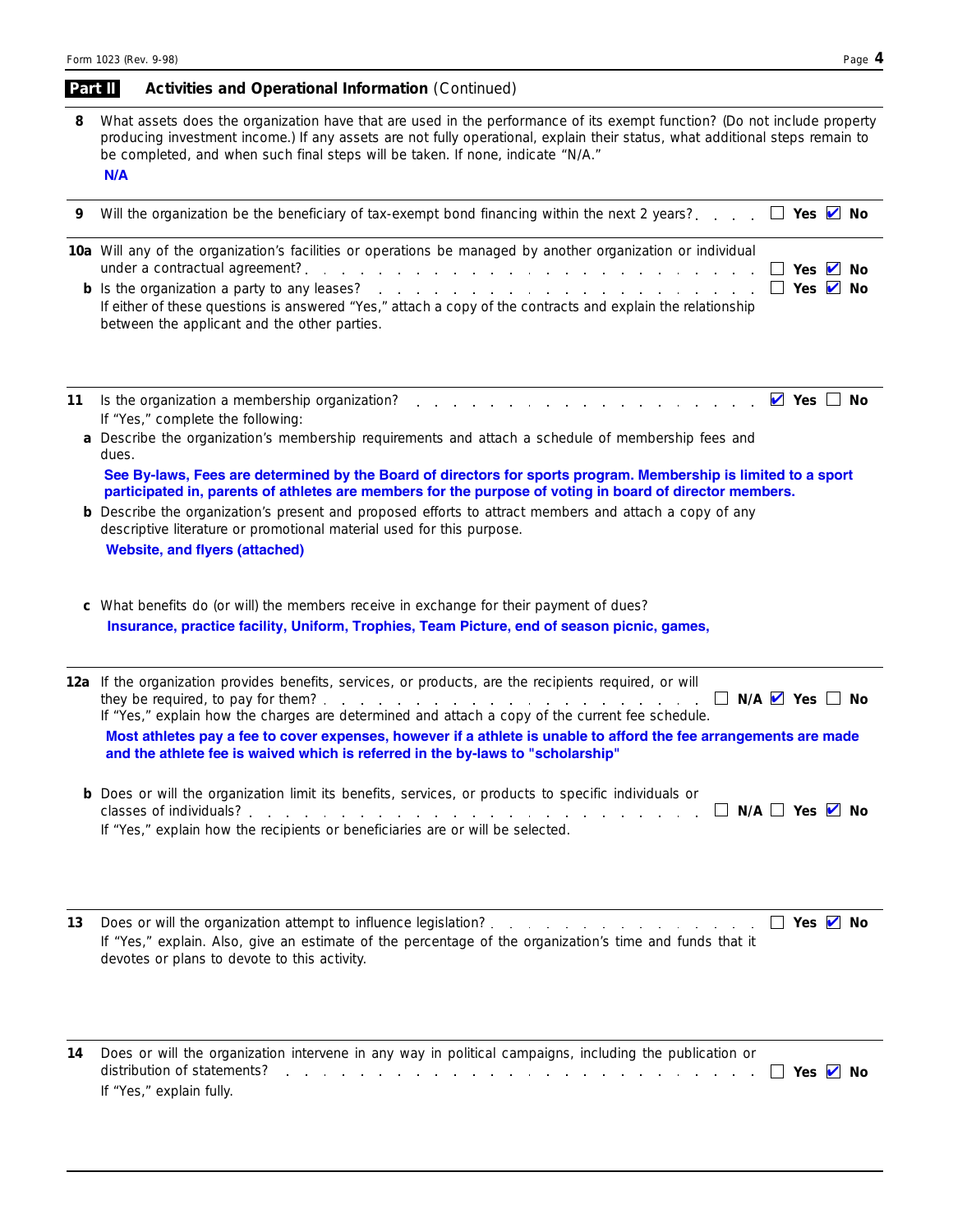| Part III | <b>Technical Requirements</b> |
|----------|-------------------------------|
|          |                               |

- **Yes No** ✔Are you filing Form 1023 within 15 months from the end of the month in which your organization was **1** created or formed? If you answer "Yes," do not answer questions on lines 2 through 6 below.
- If one of the exceptions to the 15-month filing requirement shown below applies, check the appropriate box and proceed **2** to question 7.

**Exceptions—**You are not required to file an exemption application within 15 months if the organization:

- **a** Is a church, interchurch organization of local units of a church, a convention or association of churches, or an integrated auxiliary of a church. See **Specific Instructions,** Line 2a, on page 4;
- **b** Is not a private foundation and normally has gross receipts of not more than \$5,000 in each tax year; or
- □ c Is a subordinate organization covered by a group exemption letter, but only if the parent or supervisory organization timely submitted a notice covering the subordinate.

| 3 | If the organization does not meet any of the exceptions on line 2 above, are you filing Form 1023 within<br>27 months from the end of the month in which the organization was created or formed?                                                                                                                                                                                                                                           |                             |  |  |
|---|--------------------------------------------------------------------------------------------------------------------------------------------------------------------------------------------------------------------------------------------------------------------------------------------------------------------------------------------------------------------------------------------------------------------------------------------|-----------------------------|--|--|
|   | If "Yes," your organization qualifies under Regulation section 301.9100-2, for an automatic 12-month<br>extension of the 15-month filing requirement. Do not answer questions 4 through 6.                                                                                                                                                                                                                                                 |                             |  |  |
|   | If "No," answer question 4.                                                                                                                                                                                                                                                                                                                                                                                                                |                             |  |  |
|   |                                                                                                                                                                                                                                                                                                                                                                                                                                            |                             |  |  |
|   | 4 If you answer "No" to question 3, does the organization wish to request an extension of time to apply<br>under the "reasonable action and good faith" and the "no prejudice to the interest of the government"                                                                                                                                                                                                                           | Yes  <br>No                 |  |  |
|   | If "Yes," give the reasons for not filing this application within the 27-month period described in question 3.<br>See Specific Instructions, Part III, Line 4, before completing this item. Do not answer questions 5 and 6.                                                                                                                                                                                                               |                             |  |  |
|   | If "No," answer questions 5 and 6.                                                                                                                                                                                                                                                                                                                                                                                                         |                             |  |  |
|   |                                                                                                                                                                                                                                                                                                                                                                                                                                            |                             |  |  |
| 5 | If you answer "No" to question 4, your organization's qualification as a section 501(c)(3) organization can<br>be recognized only from the date this application is filed. Therefore, do you want us to consider the<br>application as a request for recognition of exemption as a section $501(c)(3)$ organization from the date<br>the application is received and not retroactively to the date the organization was created or formed? | Yes  <br>No<br>$\mathbf{L}$ |  |  |

**6** If you answer "Yes" to question 5 above and wish to request recognition of section 501(c)(4) status for the period beginning with the date the organization was formed and ending with the date the Form 1023 application was received (the effective date of the organization's section 501(c)(3) status), check here  $\blacktriangleright \square$  and attach a completed page 1 of Form 1024 to this application.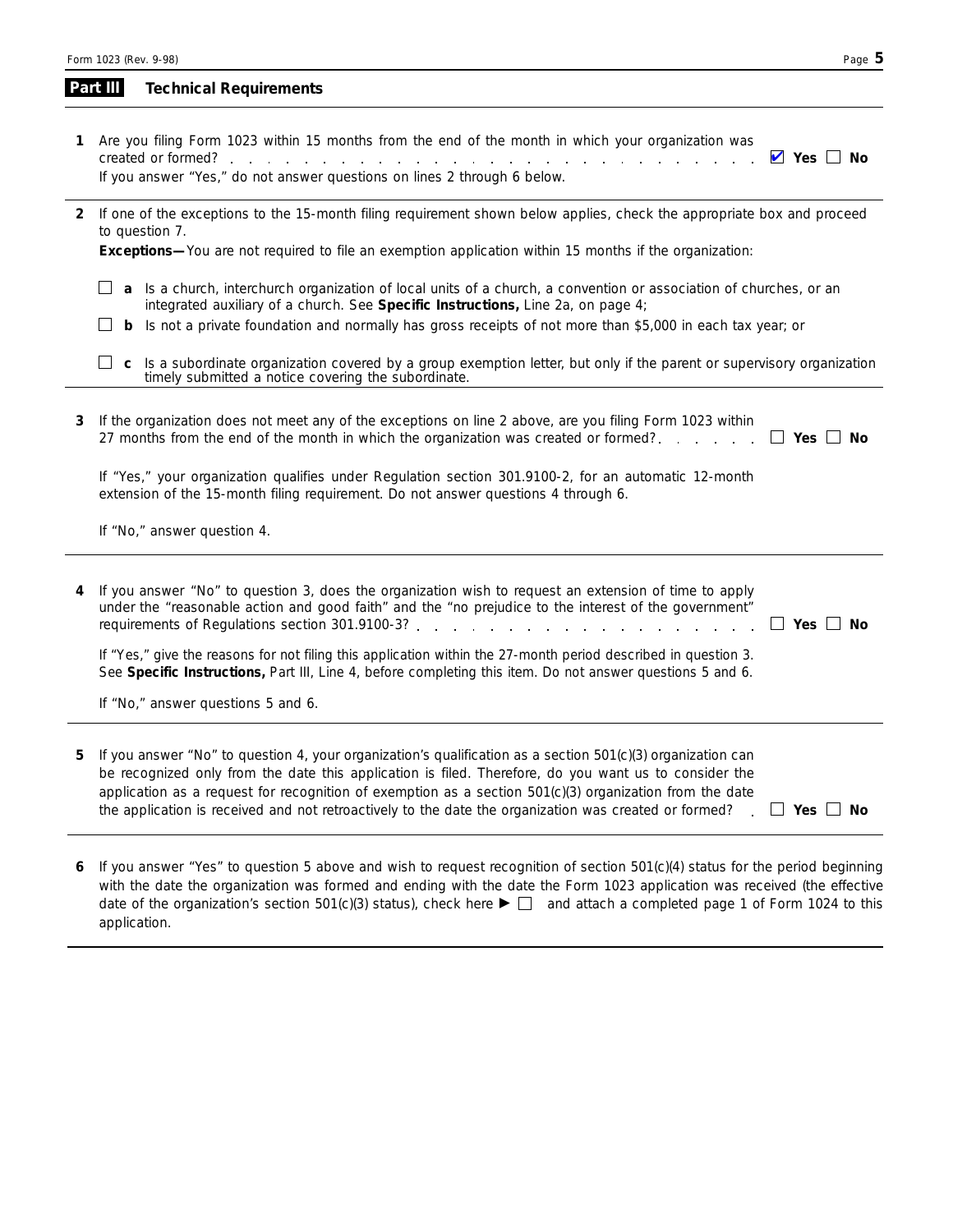#### **Technical Requirements** *( Continued)* **Part III**

**7** Is the organization a private foundation?

- **Yes** (Answer question 8.)
- **No** (Answer question 9 and proceed as instructed.)
- **8** If you answer "Yes" to question 7, does the organization claim to be a private operating foundation? **Yes** (Complete Schedule E.)

**No**

After answering question 8 on this line, go to line 14 on page 7.

If you answer "No" to question 7, indicate the public charity classification the organization is requesting by checking the box below that most appropriately applies: **9**

### **THE ORGANIZATION IS NOT A PRIVATE FOUNDATION BECAUSE IT QUALIFIES:**

| a              | $\mathbf{L}$         | As a church or a convention or association of churches                | Sections $509(a)(1)$   |
|----------------|----------------------|-----------------------------------------------------------------------|------------------------|
|                |                      | (CHURCHES MUST COMPLETE SCHEDULE A.)                                  | and 170(b)(1)(A)(i)    |
|                |                      |                                                                       | Sections 509(a)(1)     |
| b              |                      | As a school (MUST COMPLETE SCHEDULE B.)                               | and 170(b)(1)(A)(ii)   |
| c              |                      | As a hospital or a cooperative hospital service organization, or a    |                        |
|                |                      | medical research organization operated in conjunction with a          | Sections $509(a)(1)$   |
|                |                      | hospital (These organizations, except for hospital service            | and 170(b)(1)(A)(iii)  |
|                |                      | organizations, MUST COMPLETE SCHEDULE C.)                             |                        |
|                |                      |                                                                       | Sections 509(a)(1)     |
| d              |                      | As a governmental unit described in section 170(c)(1).                | and 170(b)(1)(A)(v)    |
|                |                      | As being operated solely for the benefit of, or in connection with,   |                        |
|                |                      | one or more of the organizations described in a through d, g, h, or i |                        |
|                |                      | (MUST COMPLETE SCHEDULE D.)                                           | Section 509(a)(3)      |
|                |                      |                                                                       |                        |
|                |                      | As being organized and operated exclusively for testing for public    |                        |
|                |                      | safety.                                                               | Section 509(a)(4)      |
| $\mathsf{g}\,$ | $\Box$               | As being operated for the benefit of a college or university that is  | Sections 509(a)(1)     |
|                |                      | owned or operated by a governmental unit.                             | and 170(b)(1)(A)(iv)   |
| h              | $\Box$               | As receiving a substantial part of its support in the form of         |                        |
|                |                      | contributions from publicly supported organizations, from a           | Sections 509(a)(1)     |
|                |                      | governmental unit, or from the general public.                        | and 170(b)(1)(A)(vi)   |
| İ.             | $\blacktriangledown$ | As normally receiving not more than one-third of its support from     |                        |
|                |                      | gross investment income and more than one-third of its support from   |                        |
|                |                      | contributions, membership fees, and gross receipts from activities    |                        |
|                |                      | related to its exempt functions (subject to certain exceptions).      | Section 509(a)(2)      |
|                |                      |                                                                       |                        |
|                |                      | The organization is a publicly supported organization but is not sure | Sections 509(a)(1)     |
|                |                      | whether it meets the public support test of h or i. The organization  | and $170(b)(1)(A)(vi)$ |
|                |                      | would like the IRS to decide the proper classification.               | or Section $509(a)(2)$ |
|                |                      |                                                                       |                        |

**If you checked one of the boxes a through f in question 9, go to question 14. If you checked box g in question 9, go to questions 11 and 12.** 

**If you checked box h, i, or j, in question 9, go to question 10.**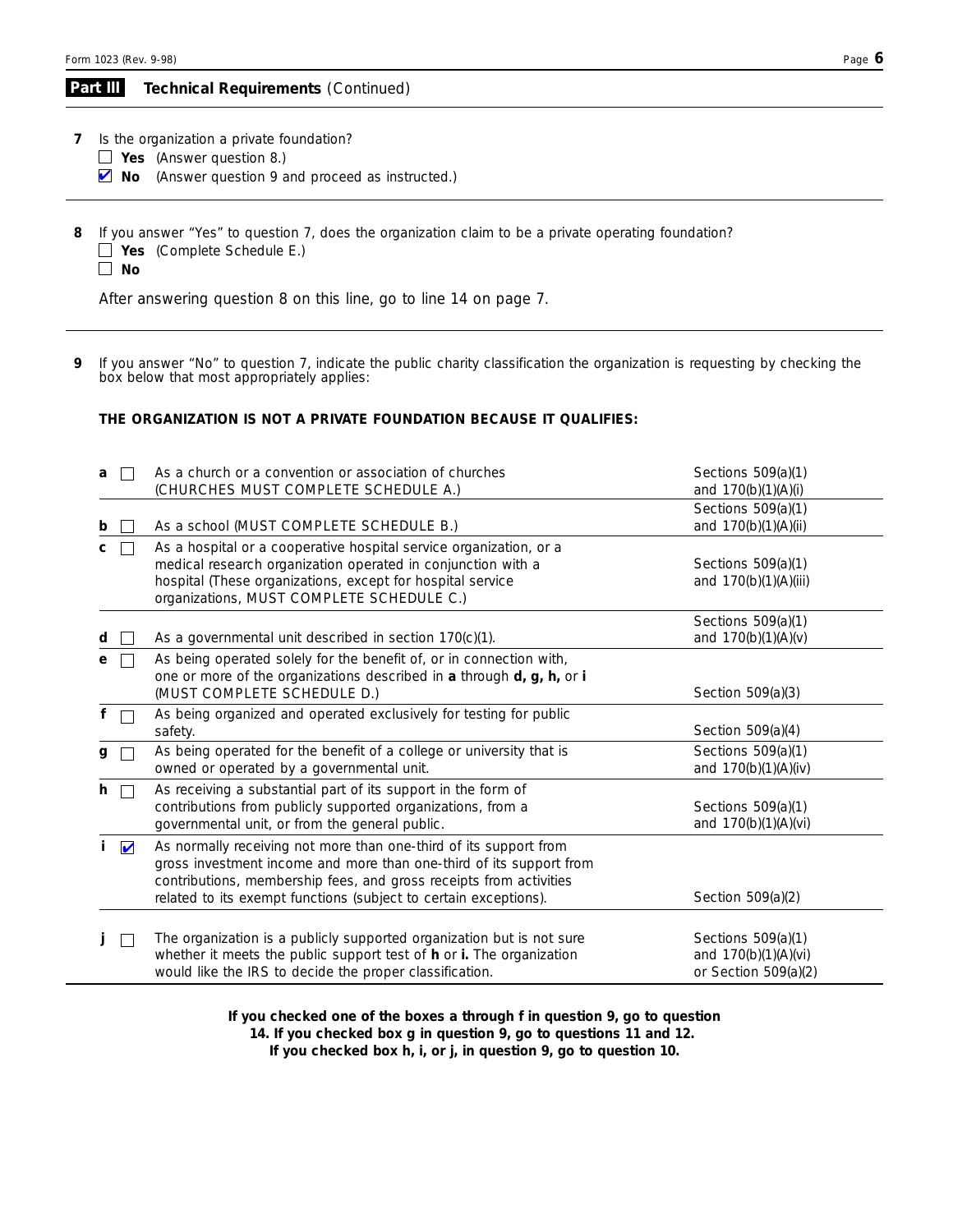|    | Part III                                                                                                                                                                                                                                                                                                                                                                                                             | Technical Requirements (Continued)                                                                                                                                                                                                                                                                                                                                                                                                                                      |     |              |                                    |
|----|----------------------------------------------------------------------------------------------------------------------------------------------------------------------------------------------------------------------------------------------------------------------------------------------------------------------------------------------------------------------------------------------------------------------|-------------------------------------------------------------------------------------------------------------------------------------------------------------------------------------------------------------------------------------------------------------------------------------------------------------------------------------------------------------------------------------------------------------------------------------------------------------------------|-----|--------------|------------------------------------|
| 10 |                                                                                                                                                                                                                                                                                                                                                                                                                      | If you checked box h, i, or j in question 9, has the organization completed a tax year of at least 8 months?<br>$\blacksquare$ Yes—Indicate whether you are requesting:<br>$\Box$ A definitive ruling. (Answer questions 11 through 14.)<br>An advance ruling. (Answer questions 11 and 14 and attach two Forms 872-C completed and signed.)<br>No-You must request an advance ruling by completing and signing two Forms 872-C and attaching them to the<br>Form 1023. |     |              |                                    |
| 11 |                                                                                                                                                                                                                                                                                                                                                                                                                      | If the organization received any unusual grants during any of the tax years shown in Part IV-A, Statement of Revenue and Expenses, attach a list for each year showing the name of the contributor; the date and the amount of<br>description of the nature of the grant.<br><b>None Received</b>                                                                                                                                                                       |     |              |                                    |
| 12 |                                                                                                                                                                                                                                                                                                                                                                                                                      | If you are requesting a definitive ruling under section 170(b)(1)(A)(iv) or (vi), check here $\blacktriangleright \Box$ and:                                                                                                                                                                                                                                                                                                                                            |     |              |                                    |
|    | above.                                                                                                                                                                                                                                                                                                                                                                                                               | <b>a</b> Enter 2% of line 8, column (e), Total, of Part IV-A.<br><b>b</b> Attach a list showing the name and amount contributed by each person (other than a governmental unit or "publicly<br>supported" organization) whose total gifts, grants, contributions, etc., were more than the amount entered on line 12a                                                                                                                                                   |     |              |                                    |
| 13 |                                                                                                                                                                                                                                                                                                                                                                                                                      | If you are requesting a definitive ruling under section $509(a)(2)$ , check here $\blacktriangleright \blacktriangleright$ and:                                                                                                                                                                                                                                                                                                                                         |     |              |                                    |
|    | a For each of the years included on lines 1, 2, and 9 of Part IV-A, attach a list showing the name of and amount received<br>from each "disqualified person." (For a definition of "disqualified person," see Specific Instructions, Part II, Line 4d, on<br>page 3.)                                                                                                                                                |                                                                                                                                                                                                                                                                                                                                                                                                                                                                         |     |              |                                    |
|    | <b>b</b> For each of the years included on line 9 of Part IV-A, attach a list showing the name of and amount received from each<br>payer (other than a "disqualified person") whose payments to the organization were more than \$5,000. For this purpose,<br>payer" includes, but is not limited to, any organization described in sections 170(b)(1)(A)(i) through (vi) and any"<br>governmental agency or bureau. |                                                                                                                                                                                                                                                                                                                                                                                                                                                                         |     |              |                                    |
| 14 |                                                                                                                                                                                                                                                                                                                                                                                                                      | Indicate if your organization is one of the following. If so, complete the required schedule. (Submit<br>only those schedules that apply to your organization. Do not submit blank schedules.)                                                                                                                                                                                                                                                                          | Yes | No.          | If "Yes,"<br>complete<br>Schedule: |
|    |                                                                                                                                                                                                                                                                                                                                                                                                                      |                                                                                                                                                                                                                                                                                                                                                                                                                                                                         |     | ✔            |                                    |
|    |                                                                                                                                                                                                                                                                                                                                                                                                                      | Is the organization a church?                                                                                                                                                                                                                                                                                                                                                                                                                                           |     |              | Α                                  |
|    |                                                                                                                                                                                                                                                                                                                                                                                                                      | Is the organization, or any part of it, a school?                                                                                                                                                                                                                                                                                                                                                                                                                       |     | $\checkmark$ | B                                  |
|    |                                                                                                                                                                                                                                                                                                                                                                                                                      | Is the organization, or any part of it, a hospital or medical research organization?                                                                                                                                                                                                                                                                                                                                                                                    |     |              | С                                  |
|    |                                                                                                                                                                                                                                                                                                                                                                                                                      |                                                                                                                                                                                                                                                                                                                                                                                                                                                                         |     | $\checkmark$ |                                    |
|    |                                                                                                                                                                                                                                                                                                                                                                                                                      | Is the organization a section $509(a)(3)$ supporting organization?                                                                                                                                                                                                                                                                                                                                                                                                      |     |              | D                                  |
|    |                                                                                                                                                                                                                                                                                                                                                                                                                      |                                                                                                                                                                                                                                                                                                                                                                                                                                                                         |     | $\checkmark$ | Е                                  |
|    |                                                                                                                                                                                                                                                                                                                                                                                                                      | Is the organization, or any part of it, a home for the aged or handicapped? $\ldots$ , $\ldots$                                                                                                                                                                                                                                                                                                                                                                         |     | $\checkmark$ | F                                  |
|    |                                                                                                                                                                                                                                                                                                                                                                                                                      | Is the organization, or any part of it, a child care organization?                                                                                                                                                                                                                                                                                                                                                                                                      |     | $\checkmark$ | G                                  |
|    |                                                                                                                                                                                                                                                                                                                                                                                                                      |                                                                                                                                                                                                                                                                                                                                                                                                                                                                         |     | $\checkmark$ |                                    |
|    |                                                                                                                                                                                                                                                                                                                                                                                                                      | Does the organization provide or administer any scholarship benefits, student aid, etc.?                                                                                                                                                                                                                                                                                                                                                                                |     |              | Н.                                 |
|    |                                                                                                                                                                                                                                                                                                                                                                                                                      | Has the organization taken over, or will it take over, the facilities of a "for profit" institution?.                                                                                                                                                                                                                                                                                                                                                                   |     | $\checkmark$ |                                    |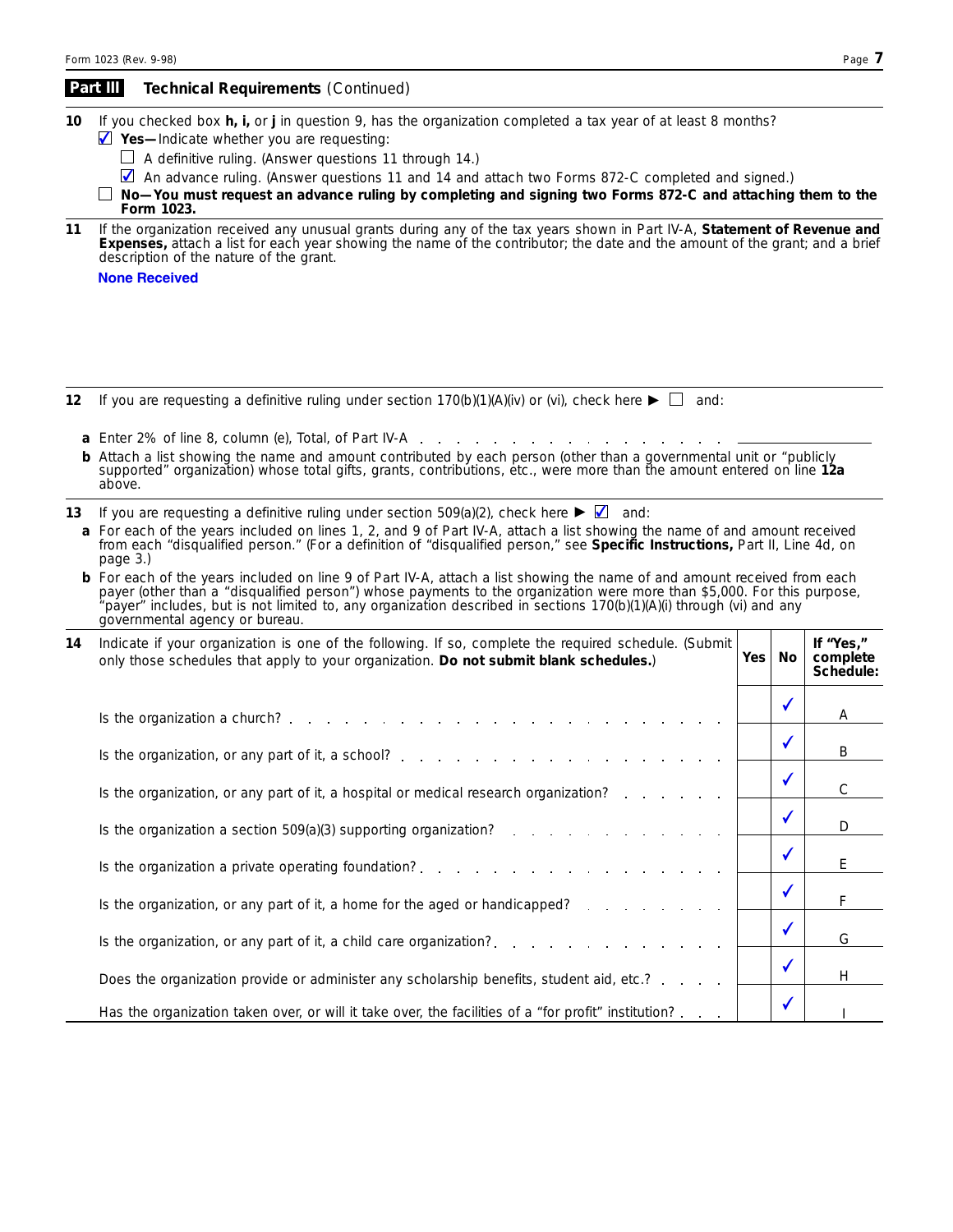#### **Financial Data Part IV**

*Complete the financial statements for the current year and for each of the 3 years immediately before it. If in existence less than 4 years, complete the statements for each year in existence.* **If in existence less than 1 year, also provide proposed budgets for the 2 years following the current year.**

|          | A. Statement of Revenue and Expenses                                    |                                                                                                                                                                                                                                               |                                   |                          |                          |       |           |
|----------|-------------------------------------------------------------------------|-----------------------------------------------------------------------------------------------------------------------------------------------------------------------------------------------------------------------------------------------|-----------------------------------|--------------------------|--------------------------|-------|-----------|
|          | Current<br>3 prior tax years or proposed budget for 2 years<br>tax year |                                                                                                                                                                                                                                               |                                   |                          |                          |       |           |
|          | 1                                                                       | Gifts, grants, and contributions<br>received (not including unusual                                                                                                                                                                           | (a) From 1/1/04<br>12/31/04<br>to | (b) $1/1/05$<br>12/31/05 | (c) $1/1/06$<br>12/31/06 | $(d)$ | (e) TOTAL |
|          |                                                                         | grants-see page 6 of the<br>instructions) intervals and the set of the set of the set of the set of the set of the set of the set of the s                                                                                                    | 5588.00                           | 6985.00                  | 8731.00                  |       | 21304.00  |
|          |                                                                         |                                                                                                                                                                                                                                               | 16464.00                          | 20580.00                 | 25725.00                 |       | 62769.00  |
|          | 2                                                                       | Membership fees received                                                                                                                                                                                                                      |                                   |                          |                          |       |           |
|          | 3                                                                       | Gross investment income (see<br>instructions for definition)<br>$\mathbf{r}$                                                                                                                                                                  |                                   |                          |                          |       |           |
|          | 4                                                                       | Net income from organization's<br>unrelated business activities not<br>included on line 3                                                                                                                                                     |                                   |                          |                          |       |           |
|          | 5                                                                       | Tax revenues levied for and<br>either paid to or spent on behalf                                                                                                                                                                              |                                   |                          |                          |       |           |
| Revenue  | 6                                                                       | of the organization<br>Value of services or facilities<br>furnished by a governmental unit<br>to the organization without charge<br>(not including the value of services<br>or facilities generally furnished the                             |                                   |                          |                          |       |           |
|          |                                                                         | public without charge)                                                                                                                                                                                                                        |                                   |                          |                          |       |           |
|          |                                                                         | 7 Other income (not including gain<br>or loss from sale of capital                                                                                                                                                                            |                                   |                          |                          |       |           |
|          |                                                                         | assets) (attach schedule)<br>Total (add lines 1 through 7)                                                                                                                                                                                    | 22052.00                          | 27580.00                 | 34456.00                 |       | 84088.00  |
|          | 8                                                                       |                                                                                                                                                                                                                                               |                                   |                          |                          |       |           |
|          | 9                                                                       | Gross receipts from admissions,<br>sales of merchandise or services.<br>or furnishing of facilities in any<br>activity that is not an unrelated<br>business within the meaning of<br>section 513. Include related cost<br>of sales on line 22 |                                   |                          |                          |       |           |
|          |                                                                         | 10 Total (add lines 8 and 9).                                                                                                                                                                                                                 | 22052.00                          | 27580.00                 | 34456.00                 |       | 84088.00  |
|          | 11                                                                      | Gain or loss from sale of capital                                                                                                                                                                                                             |                                   |                          |                          |       |           |
|          |                                                                         | assets (attach schedule).                                                                                                                                                                                                                     |                                   |                          |                          |       |           |
|          | 12                                                                      | Unusual grants                                                                                                                                                                                                                                |                                   |                          |                          |       |           |
|          | 13                                                                      | Total revenue (add lines 10                                                                                                                                                                                                                   | 22052.00                          | 27580.00                 | 34456.00                 |       | 84088.00  |
|          |                                                                         | 14 Fundraising expenses                                                                                                                                                                                                                       | 271.00                            | 350.00                   | 500.00                   |       |           |
|          |                                                                         |                                                                                                                                                                                                                                               |                                   |                          |                          |       |           |
|          |                                                                         | 15 Contributions, gifts, grants, and<br>similar amounts paid (attach<br>schedule) and the schedule                                                                                                                                            | 150.00                            | 500.00                   | 500.00                   |       |           |
|          |                                                                         | 16 Disbursements to or for benefit<br>of members (attach schedule).                                                                                                                                                                           | 10626.00                          | 13282.00                 | 16602.00                 |       |           |
| Expenses |                                                                         | 17 Compensation of officers,<br>directors, and trustees (attach                                                                                                                                                                               | $\bf{0}$                          | 0                        | 0                        |       |           |
|          |                                                                         | schedule) and the schedule of the set of the set of the set of the set of the set of the set of the set of the                                                                                                                                | $\mathbf{0}$                      |                          |                          |       |           |
|          | 18                                                                      | Other salaries and wages                                                                                                                                                                                                                      |                                   | 0                        | $\bf{0}$                 |       |           |
|          | 19                                                                      | Interest the contract of the contract of the contract of the contract of the contract of the contract of the contract of the contract of the contract of the contract of the contract of the contract of the contract of the c                | $\mathbf{0}$                      | $\mathbf{0}$             | $\bf{0}$                 |       |           |
|          | 20                                                                      | Occupancy (rent, utilities, etc.).                                                                                                                                                                                                            | 52.00                             | 5200.00                  | 5600.00                  |       |           |
|          | 21                                                                      | Depreciation and depletion                                                                                                                                                                                                                    | $\mathbf{0}$                      | $\mathbf{0}$             | $\bf{0}$                 |       |           |
|          |                                                                         | 22 Other (attach schedule)                                                                                                                                                                                                                    | 4554.00                           | 5692.00                  | 7115.00                  |       |           |
|          |                                                                         | 23 Total expenses (add lines 14<br>through $22$ ) $\cdots$ $\cdots$                                                                                                                                                                           | 15653.00                          | 25024.00                 | 30317.00                 |       |           |
|          | 24                                                                      | Excess<br>of revenue<br>over<br>expenses (line 13 minus line 23)                                                                                                                                                                              | 6399.00                           | 2556.00                  | 4139.00                  |       |           |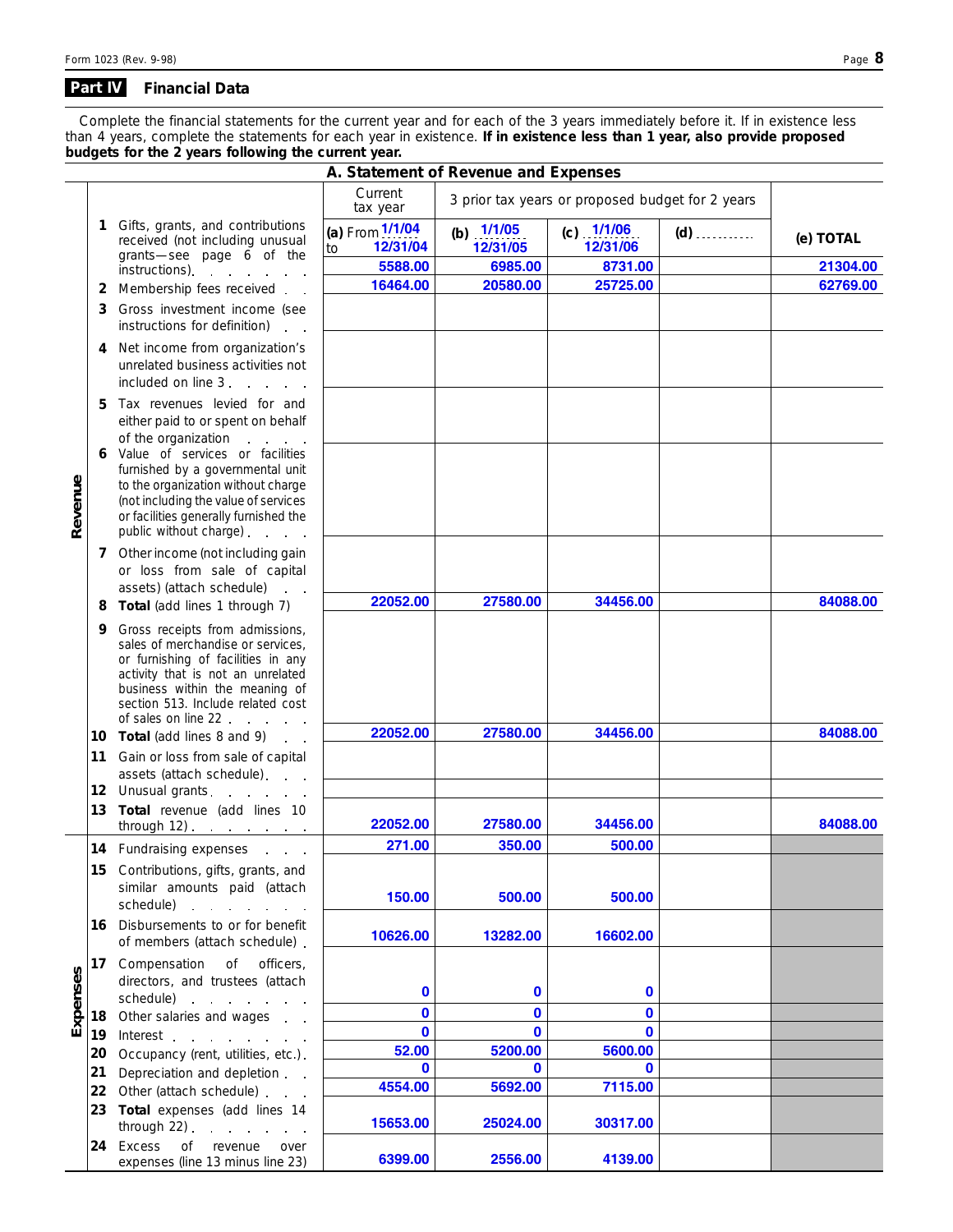| Date 9/26/2004<br><b>Assets</b><br>-1<br>1<br>2<br>2<br>3<br>3<br>4<br>Bonds and notes receivable (attach schedule) expansion and contact the state of the schedule of the state of the state of the state of the state of the state of the state of the state of the state of the state of the state<br>4<br>5<br>5<br>6<br>Mortgage loans (attach schedule) entering a series and a series and a series and a series and a series of the<br>6<br>7<br>Other investments (attach schedule) expansion and a series and a series of the schedule of the series of the series of the series of the series of the series of the series of the series of the series of the series of the s<br>7<br>8<br>Depreciable and depletable assets (attach schedule)<br>8<br>9<br>9<br>10<br>10<br>11<br>11<br>Liabilities<br>12<br>12<br>Accounts payable | 6784.22  |
|-----------------------------------------------------------------------------------------------------------------------------------------------------------------------------------------------------------------------------------------------------------------------------------------------------------------------------------------------------------------------------------------------------------------------------------------------------------------------------------------------------------------------------------------------------------------------------------------------------------------------------------------------------------------------------------------------------------------------------------------------------------------------------------------------------------------------------------------------|----------|
|                                                                                                                                                                                                                                                                                                                                                                                                                                                                                                                                                                                                                                                                                                                                                                                                                                               |          |
|                                                                                                                                                                                                                                                                                                                                                                                                                                                                                                                                                                                                                                                                                                                                                                                                                                               |          |
|                                                                                                                                                                                                                                                                                                                                                                                                                                                                                                                                                                                                                                                                                                                                                                                                                                               |          |
|                                                                                                                                                                                                                                                                                                                                                                                                                                                                                                                                                                                                                                                                                                                                                                                                                                               |          |
|                                                                                                                                                                                                                                                                                                                                                                                                                                                                                                                                                                                                                                                                                                                                                                                                                                               |          |
|                                                                                                                                                                                                                                                                                                                                                                                                                                                                                                                                                                                                                                                                                                                                                                                                                                               |          |
|                                                                                                                                                                                                                                                                                                                                                                                                                                                                                                                                                                                                                                                                                                                                                                                                                                               |          |
|                                                                                                                                                                                                                                                                                                                                                                                                                                                                                                                                                                                                                                                                                                                                                                                                                                               |          |
|                                                                                                                                                                                                                                                                                                                                                                                                                                                                                                                                                                                                                                                                                                                                                                                                                                               |          |
|                                                                                                                                                                                                                                                                                                                                                                                                                                                                                                                                                                                                                                                                                                                                                                                                                                               |          |
|                                                                                                                                                                                                                                                                                                                                                                                                                                                                                                                                                                                                                                                                                                                                                                                                                                               |          |
|                                                                                                                                                                                                                                                                                                                                                                                                                                                                                                                                                                                                                                                                                                                                                                                                                                               |          |
|                                                                                                                                                                                                                                                                                                                                                                                                                                                                                                                                                                                                                                                                                                                                                                                                                                               |          |
|                                                                                                                                                                                                                                                                                                                                                                                                                                                                                                                                                                                                                                                                                                                                                                                                                                               | 6784.22  |
|                                                                                                                                                                                                                                                                                                                                                                                                                                                                                                                                                                                                                                                                                                                                                                                                                                               |          |
|                                                                                                                                                                                                                                                                                                                                                                                                                                                                                                                                                                                                                                                                                                                                                                                                                                               |          |
| 13<br>13                                                                                                                                                                                                                                                                                                                                                                                                                                                                                                                                                                                                                                                                                                                                                                                                                                      |          |
| 14<br>14<br>Mortgages and notes payable (attach schedule) expansion and contract and contract and motion of the matter of the matter of the matter of the matter of the matter of the matter of the matter of the matter of the matter of                                                                                                                                                                                                                                                                                                                                                                                                                                                                                                                                                                                                     |          |
| 15<br>15                                                                                                                                                                                                                                                                                                                                                                                                                                                                                                                                                                                                                                                                                                                                                                                                                                      |          |
| 16<br>16                                                                                                                                                                                                                                                                                                                                                                                                                                                                                                                                                                                                                                                                                                                                                                                                                                      | $\bf{0}$ |
| <b>Fund Balances or Net Assets</b>                                                                                                                                                                                                                                                                                                                                                                                                                                                                                                                                                                                                                                                                                                                                                                                                            |          |
| 17<br>17<br>Total fund balances or net assets<br>the contract of the contract of the contract of the contract of the contract of the contract of the contract of                                                                                                                                                                                                                                                                                                                                                                                                                                                                                                                                                                                                                                                                              |          |
| 18<br>Total liabilities and fund balances or net assets (add line 16 and line 17)<br>18                                                                                                                                                                                                                                                                                                                                                                                                                                                                                                                                                                                                                                                                                                                                                       |          |

If there has been any substantial change in any aspect of the organization's financial activities since the end of the period shown above, check the box and attach a detailed explanation enters and entersual content of  $\blacktriangleright$ 

**Part IV**

 $\overline{a}$ 

**Financial Data** *( Continued)*

# $\hfill \square$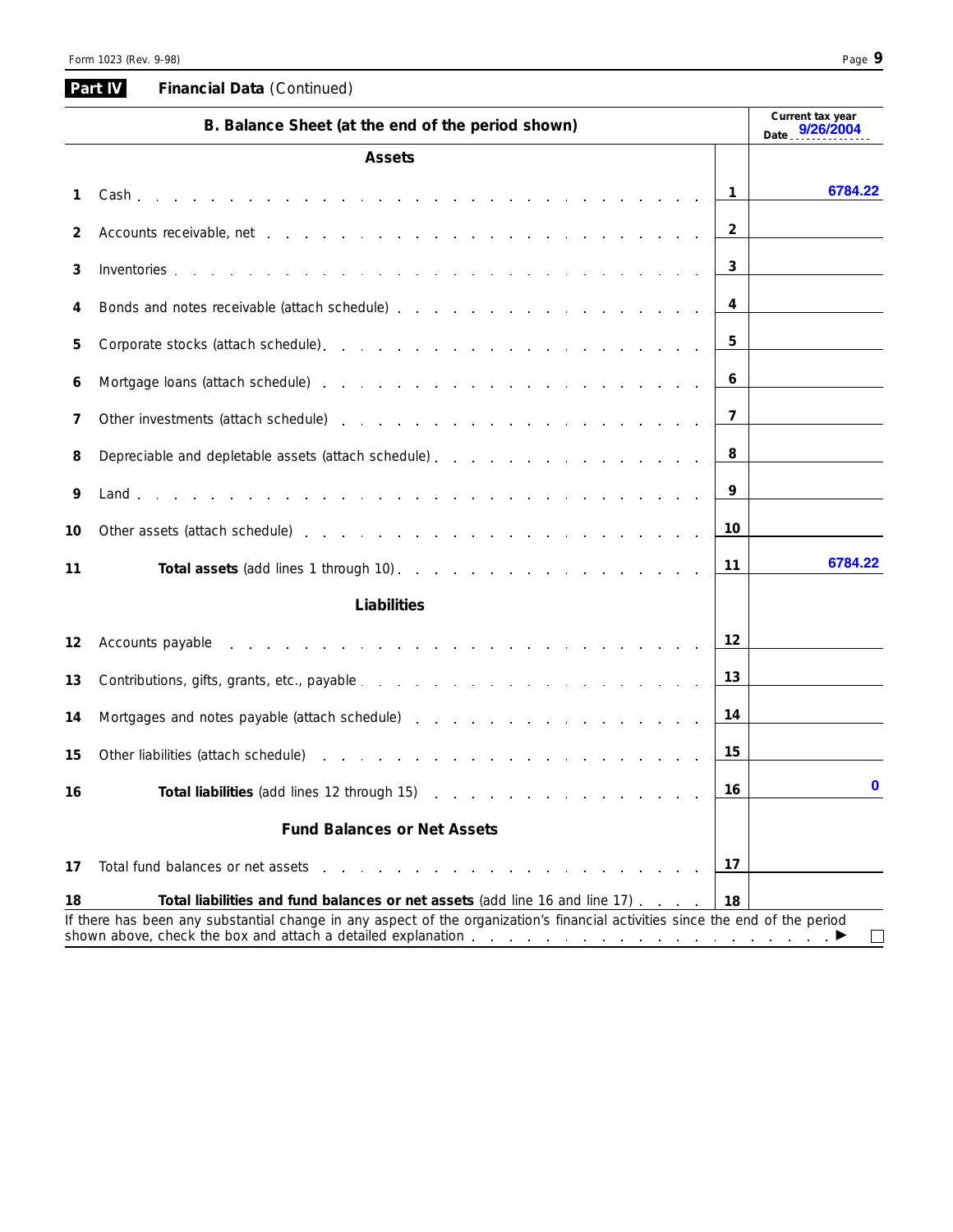

(Rev. September 1998)

# Consent Fixing Period of Limitation Upon <br>Assessment of Tax Under Section 4940 of the **CONB No. 1545-0056** Internal Revenue Code

**To be used with Form 1023. Submit in duplicate.**

Department of the Treasury<br>Internal Revenue Service

(See instructions on reverse side.)

Under section 6501(c)(4) of the Internal Revenue Code, and as part of a request filed with Form 1023 that the organization named below be treated as a publicly supported organization under section 170(b)(1)(A)(vi) or section 509(a)(2) during an advance ruling period,

| <b>Santa Clarita Track Club, Inc.</b>                                                             |  |                                                                           |
|---------------------------------------------------------------------------------------------------|--|---------------------------------------------------------------------------|
| (Exact legal name of organization as shown in organizing document)                                |  | District Director of<br>Internal Revenue, or                              |
| 27900 Youngberry Dr, Saugus, CA 91350-1756<br>(Number, street, city or town, state, and ZIP code) |  | Assistant<br>Commissioner<br>(Employee Plans and<br>Exempt Organizations) |

consent and agree that the period for assessing tax (imposed under section 4940 of the Code) for any of the 5 tax years in the advance ruling period will extend 8 years, 4 months, and 15 days beyond the end of the first tax year.

However, if a notice of deficiency in tax for any of these years is sent to the organization before the period expires, the time for making an assessment will be further extended by the number of days the assessment is prohibited, plus 60 days.

Ending date of first tax year *(Month, day, and year)* **December 31, 2003**

| Name of organization (as shown in organizing document) | Date                         |  |  |
|--------------------------------------------------------|------------------------------|--|--|
| <b>Santa Clarita Track Club, Inc.</b>                  | 09/26/2004                   |  |  |
| Officer or trustee having authority to sign            | Type or print name and title |  |  |
| Signature $\blacktriangleright$                        | <b>President</b>             |  |  |

### **For IRS use only**

| District Director or Assistant Commissioner (Employee Plans and Exempt Organizations) | Date |
|---------------------------------------------------------------------------------------|------|
|                                                                                       |      |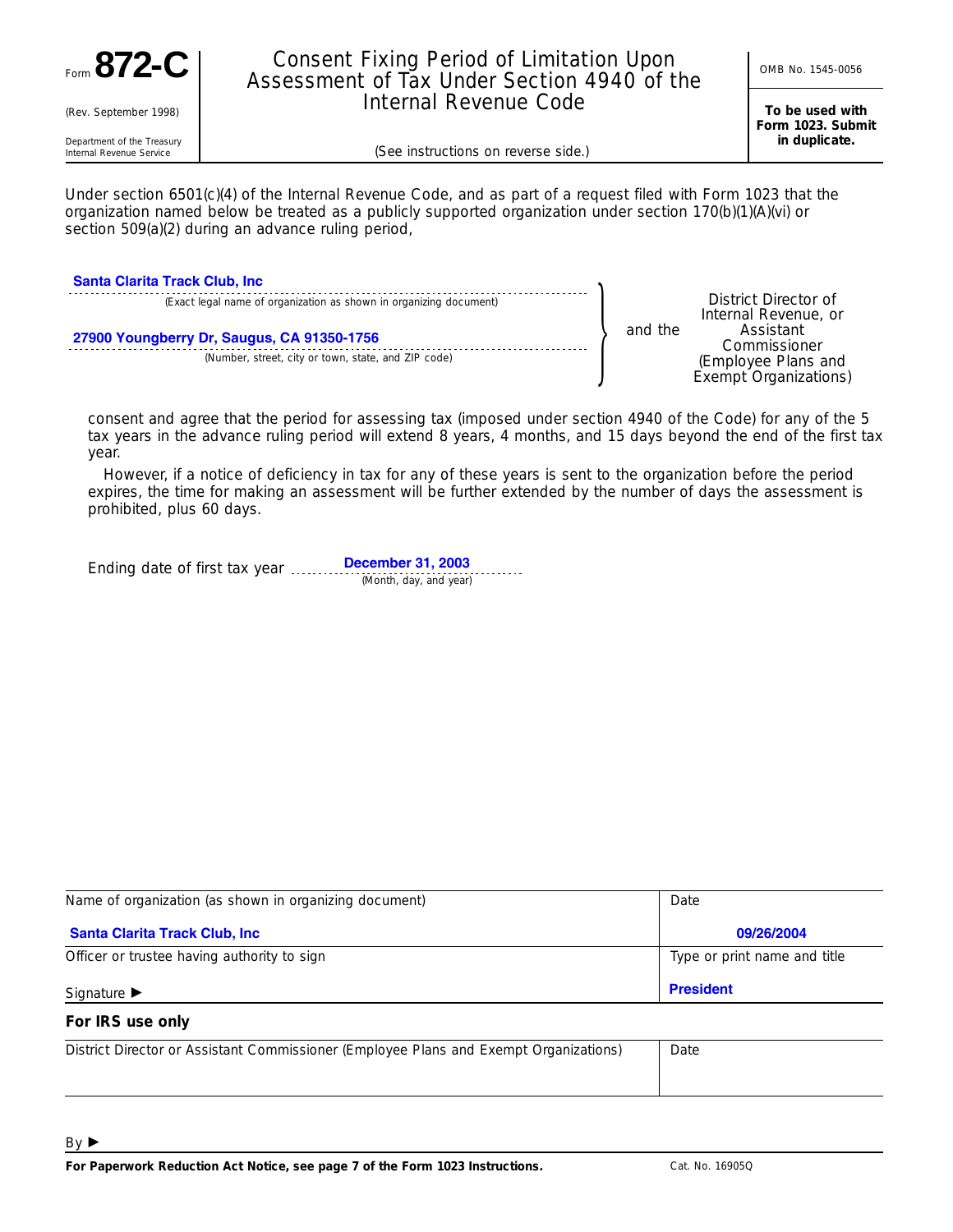You must complete Form 872-C and attach it to the Form 1023 if you checked box **h, i,** or **j** of Part III, question 9, and the organization has not completed a tax year of at least 8 months.

> For example: If the organization incorporated May 15 and its year ends December 31, it has completed a tax year of only 71⁄2 months. Therefore, Form 872-C must be submitted.

- Enter the name of the organization. This must be entered **(a)** exactly as it appears in the organizing document. Do not use abbreviations unless the organizing document does.
- **(b)** Enter the current address.
- **(c)** Enter the ending date of the first tax year.

For example:

- If the organization was formed on June 15 and it has (1) chosen December 31 as its year end, enter December 31, . **Dec 31**
- (2) If the organization was formed June 15 and it has chosen June 30 as its year end, enter June 30,  $\ldots$  is a limit this example, the organization's first tax year consists of only 15 days.
- The form must be signed by an authorized officer or trustee, **(d)** generally the president or treasurer. The name and title of the person signing must be typed or printed in the space provided.
- **(e)** Enter the date that the form was signed.

DO NOT MAKE ANY OTHER ENTRIES.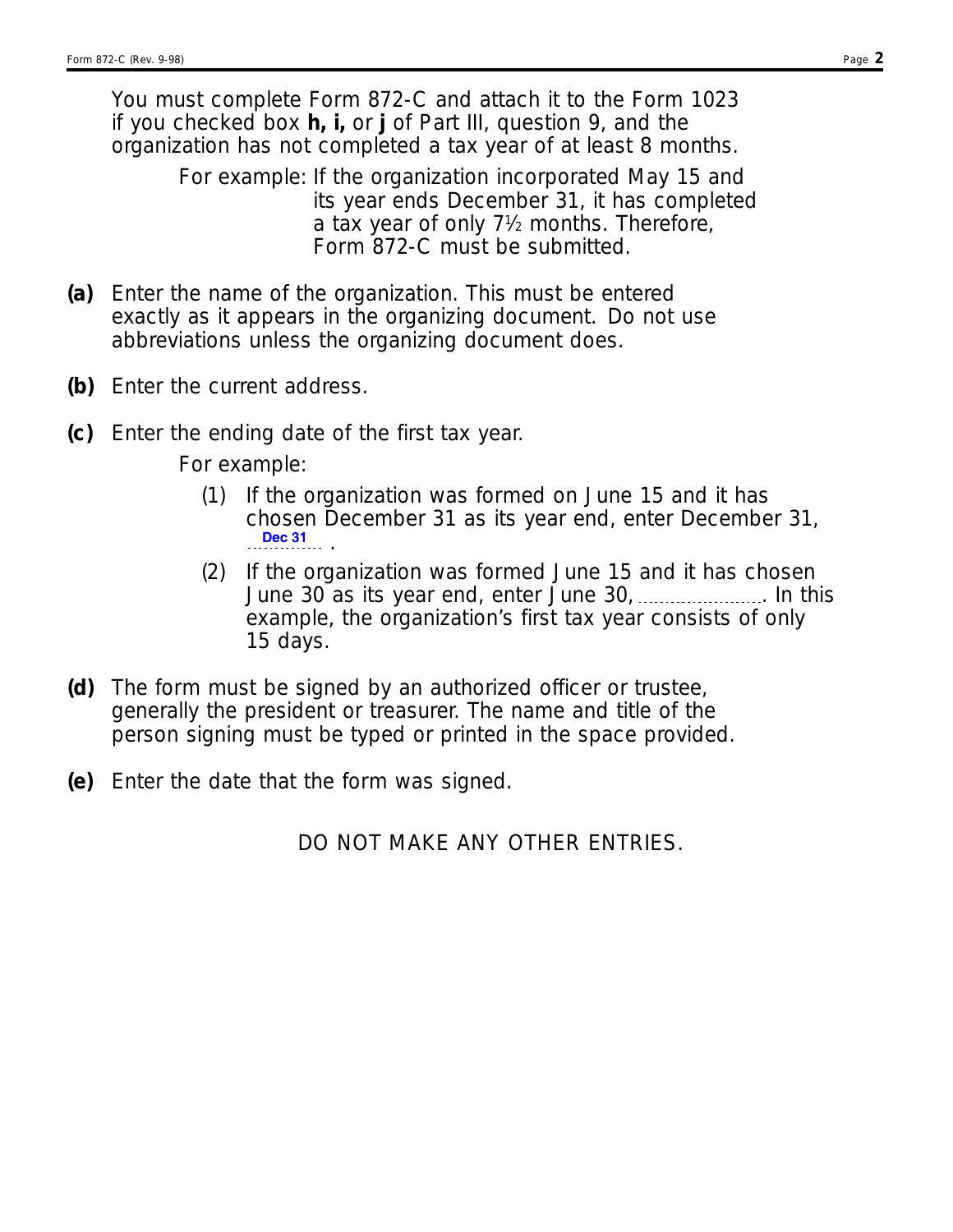|                                                                 | User Fee for Exempt Organization                                                                                                                                                                                                                                                                                                                                                   | For                                            | OMB No. 1545-1798 |  |  |  |  |  |
|-----------------------------------------------------------------|------------------------------------------------------------------------------------------------------------------------------------------------------------------------------------------------------------------------------------------------------------------------------------------------------------------------------------------------------------------------------------|------------------------------------------------|-------------------|--|--|--|--|--|
| Form<br>(Rev. November 2003)                                    | <b>Determination Letter Request</b>                                                                                                                                                                                                                                                                                                                                                |                                                |                   |  |  |  |  |  |
| Department of the Treasury<br>Internal Revenue Service          | Attach this form to determination letter application.<br>(Form 8718 is NOT a determination letter application.)                                                                                                                                                                                                                                                                    |                                                |                   |  |  |  |  |  |
| 1 Name of organization<br><b>Santa Clarita Track Club, Inc.</b> |                                                                                                                                                                                                                                                                                                                                                                                    | 2 Employer Identification Number<br>77 0615715 |                   |  |  |  |  |  |
|                                                                 | Caution: Do not attach Form 8718 to an application for a pension plan determination letter. Use Form 8717 instead.                                                                                                                                                                                                                                                                 |                                                |                   |  |  |  |  |  |
| Type of request<br>3                                            |                                                                                                                                                                                                                                                                                                                                                                                    |                                                | Fee               |  |  |  |  |  |
| a                                                               | Initial request for a determination letter for:<br>• An exempt organization that has had annual gross receipts averaging not more than \$10,000 during the<br>preceding 4 years, or<br>• A new organization that anticipates gross receipts averaging not more than \$10,000 during its first 4 years ▶<br>Note: If you checked box 3a, you must complete the Certification below. |                                                | \$150             |  |  |  |  |  |
|                                                                 | Certification                                                                                                                                                                                                                                                                                                                                                                      |                                                |                   |  |  |  |  |  |
|                                                                 |                                                                                                                                                                                                                                                                                                                                                                                    |                                                |                   |  |  |  |  |  |
|                                                                 | name of organization                                                                                                                                                                                                                                                                                                                                                               |                                                |                   |  |  |  |  |  |
|                                                                 | have averaged (or are expected to average) not more than \$10,000 during the preceding 4 (or the first 4) years of<br>operation.                                                                                                                                                                                                                                                   |                                                |                   |  |  |  |  |  |
| Signature $\blacktriangleright$                                 | Title $\blacktriangleright$                                                                                                                                                                                                                                                                                                                                                        |                                                |                   |  |  |  |  |  |
| $b$ $\vee$<br>4 years or                                        | Initial request for a determination letter for:<br>• An exempt organization that has had annual gross receipts averaging more than \$10,000 during the preceding<br>• A new organization that anticipates gross receipts averaging more than \$10,000 during its first 4 years .                                                                                                   |                                                | \$500             |  |  |  |  |  |
| C.<br>$\cdot$ $\cdot$                                           | Group exemption letters<br>المناطق والمناطق والمناطق والمناطق والمتناطق والمناطق والمناطق والمناطق والمناطق والمناطق والمناطق                                                                                                                                                                                                                                                      |                                                | \$500             |  |  |  |  |  |

## **Instructions**

The law requires payment of a user fee with each application for a determination letter. The user fees are listed on line 3 above. For more information, see Rev. Proc. 2003-8, 2003-1, I.R.B. 236, or latest annual update.

Check the box or boxes on line 3 for the type of application you are submitting. If you check box 3a, you must complete and sign the certification statement that appears under line 3a.

Attach to Form 8718 a check or money order payable to the "United States Treasury" for the full amount of the user fee. If you do not include the full amount, your application will be returned. Attach Form 8718 to your determination letter application.

Generally, the user fee will be refunded only if the Internal Revenue Service declines to issue a determination.

## **Where To File**

Send the determination letter application and Form 8718 to:

Internal Revenue Service P.O. Box 192 Covington, KY 41012-0192

If you are using express mail or a delivery service, send the application and Form 8718 to:

Internal Revenue Service 201 West Rivercenter Blvd. Attn: Extracting Stop 312 Covington, KY 41011

**Paperwork Reduction Act Notice.** We ask for the information on this form to carry out the Internal Revenue laws of the United States. If you want your organization to be recognized as tax-exempt by the IRS, you are required to give us this information. We need it to give as a set on the organization meets the legal requirements for tax-exempt status.

You are not required to provide the information requested on a form that is subject to the Paperwork Reduction Act unless the form displays a valid OMB control number. Books or records relating to a form or its instructions must be retained as long as their contents may become material in the administration of any Internal Revenue law. The rules governing the confidentiality of Form 8718 are covered in Code section 6104.

The time needed to complete and file this form will vary depending on individual circumstances. The estimated average time is 5 minutes. If you have comments concerning the accuracy of this time estimate or suggestions for making this form simpler, we would be happy to hear from you. You can write to the Tax Products Coordinating Committee, Western Area Distribution Center, Rancho Cordova, CA 95743-0001. **Do not** send this form to this address. Instead, see **Where To File** above.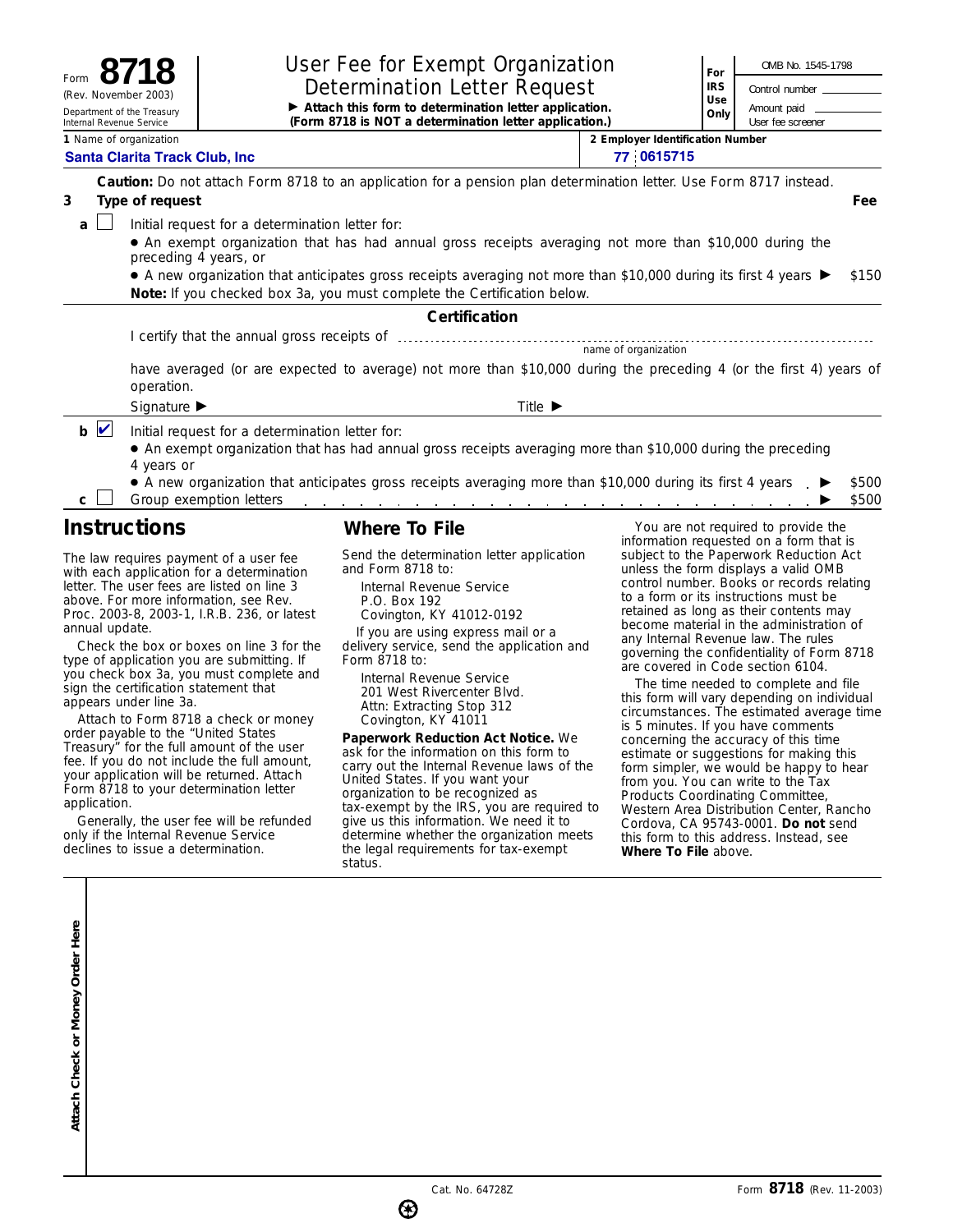INTERNAL REVENUE SERVICE P. O. BOX 2508 CINCINNATI, OH 45201

# FEB 0 1 2005

Date:

SANTA CLARITA TRACK CLUB INC C/O ALAN BINGHAM 27900 YOUNGBERRY DR SAUGUS, CA 91350-1756

| Employer Identification Number:<br>77-0615715 |           |
|-----------------------------------------------|-----------|
| DIN:                                          |           |
| 17053275019044                                |           |
| Contact Person:                               |           |
| EVELYN D GRIFFITHS                            | ID# 31432 |
| Contact Telephone Number:                     |           |
| $(877)$ 829-5500                              |           |
| Accounting Period Ending:                     |           |
| DECEMBER 31                                   |           |
| Public Charity Status:                        |           |
| 509 (a) (2)                                   |           |
| Form 990 Required:                            |           |
| YES                                           |           |
| Effective Date of Exemption:                  |           |
| OCTOBER 23, 2003                              |           |
| Contribution Deductibility;                   |           |
| YES                                           |           |
| Advance Ruling Ending Date:                   |           |
| DECEMBER 31, 2007                             |           |

### Dear Applicant:

We are pleased to inform you that upon review of your application for tax exempt status we have determined that you are exempt from Federal income tax under section 501(c)(3) of the Internal Revenue Code. Contributions to you are deductible under section 170 of the Code. You are also qualified to receive tax deductible bequests, devises, transfers or gifts under section 2055, 2106 or 2522 of the Code. Because this letter could help resolve any questions regarding your exempt status, you should keep it in your permanent records.

Organizations exempt under section  $501(c)(3)$  of the Code are further classified as either public charities or private foundations. During your advance ruling period, you will be treated as a public charity. Your advance ruling period begins with the effective date of your exemption and ends with advance ruling ending date shown in the heading of the letter.

Shortly before the end of your advance ruling period, we will send you Form 8734, Support Schedule for Advance Ruling Period. You will have 90 days after the end of your advance ruling period to return the completed form. We will then notify you, in writing, about your public charity status.

Please see enclosed Information for Exempt Organizations Under Section 501(c)(3) for some helpful information about your responsibilities as an exempt organization.

Letter  $1045$  (DO/CG)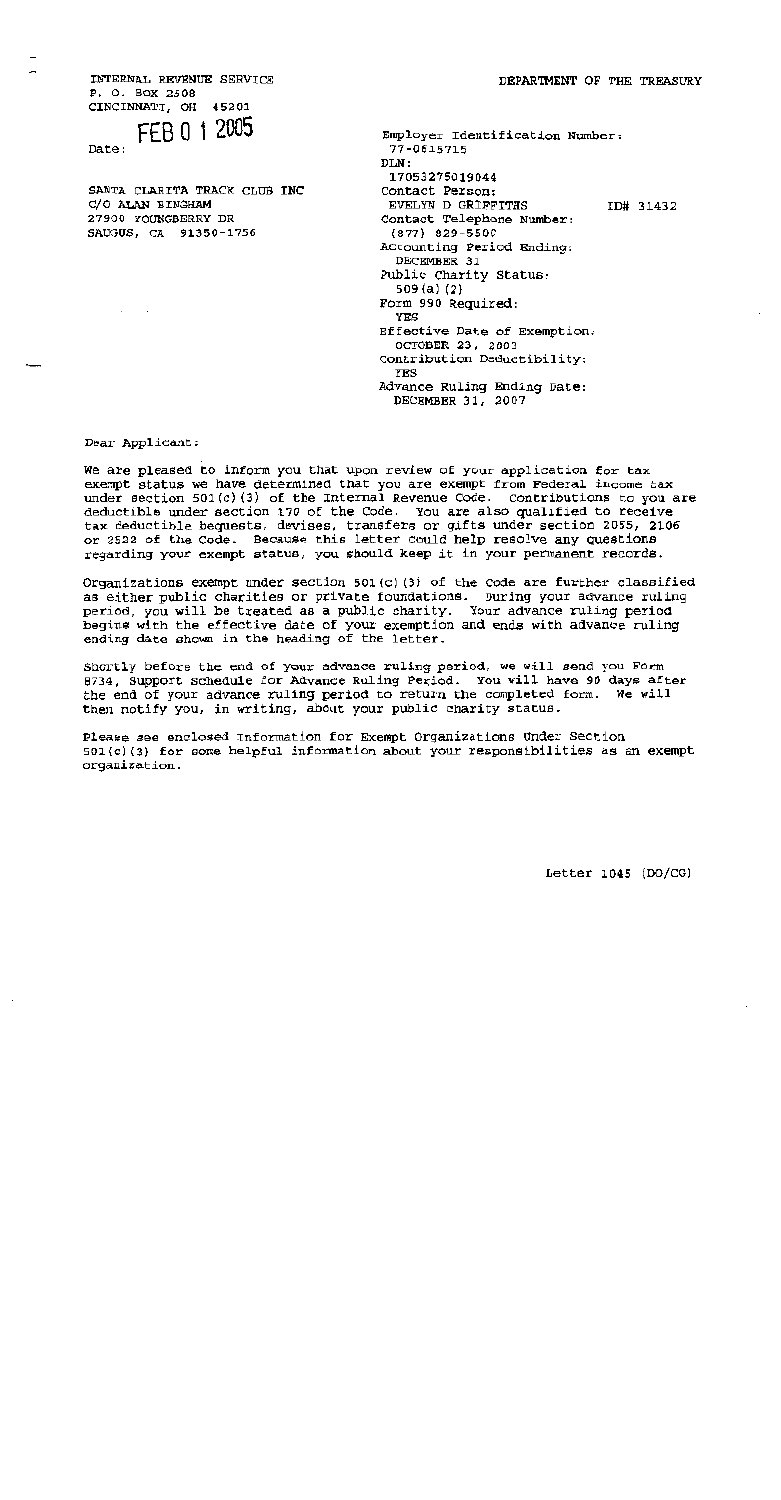Sincerely,

Dis P. Lemen

Lois G. Lerner Director, Exempt Organizations Rulings and Agreements

Enclosures: Information for Organizations Exempt Under Section 501(c)(3) Form  $872-C$ 

 $-2-$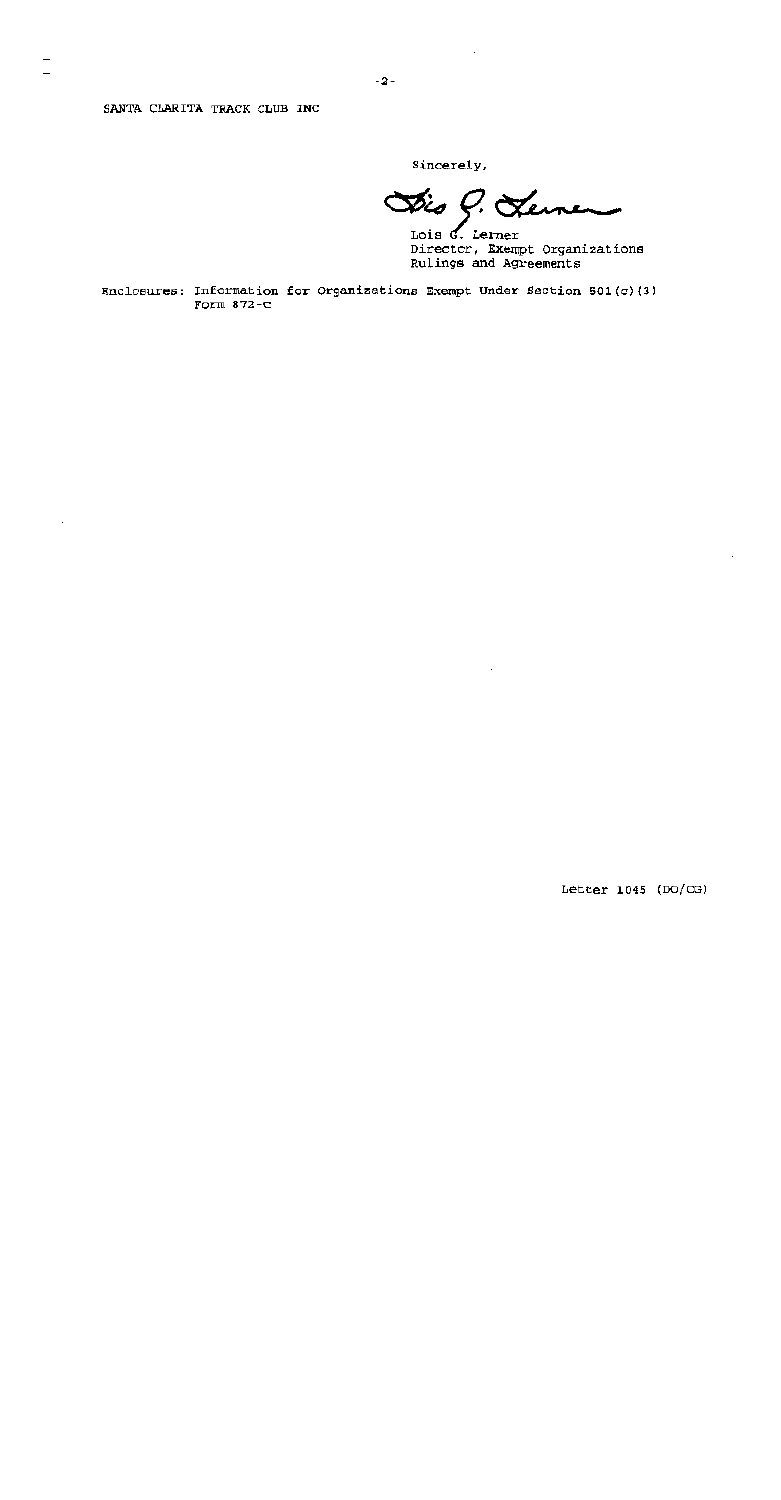### INFORMATION FOR ORGANIZATIONS EXEMPT UNDER SECTION 501(c)(3)

### WHERE TO GET FORMS AND HELP

Forms and instructions may be obtained by calling toll free 1-800-829-3676. through the Internet Web Site at www.irs.gov, and also at local tax assistance centers.

Additional information about any topic discussed below may be obtained through our customer service function by calling toll free 1-877-829-5500 between  $8:00$  a.m. -  $6:30$  p.m. Eastern time.

### NOTIFY US ON THESE MATTERS

If you change your name, address, purposes, operations or sources of financial support, please inform our TE/GE Customer Account Services Office at the following address: Internal Revenue Service, P.O. Box 2508, Cincinnati, Ohio 45201. If you amend your organizational document or by-laws, or dissolve your organization, provide the Customer Account Services Office with a copy of the amended documents. Please use your employer identification number on all returns you file and in all correspondence with the Internal Revenue Service.

### FILING REQUIREMENTS

In your exemption letter we indicated whether you must file Form 990, Return of Organization Exempt From Income Tax. Form 990 (or Form 990-EZ) is filed with the Ogden Submission Processing Center, Ogden UT 84201-0027.

You are required to file a Form 990 only if your gross receipts are normally more than \$25,000.

If your gross receipts are normally between \$25,000 and \$100,000, and your total assets are less than \$250,000, you may file Form 990-EZ. If your gross receipts are over \$100,000, or your total assets are over \$250,000, you must file the complete Form 990. The Form 990 instructions show how to compute your "normal" receipts.

Form 990 Schedule A is required for both Form 990 and Form 990-EZ.

If a return is required, it must be filed by the 15th day of the fifth month after the end of your annual accounting period. There are penalties for failing to timely file a complete return. For additional information on penalties, see Form 990 instructions or call our toll free number.

If your receipts are below \$25,000, and we send you a Form 990 Package, follow the instructions in the package on how to complete the limited return to advise us that you are not required to file.

If your exemption letter states that you are not required to file Form 990, you

Letter 1045  $(DO/CG)$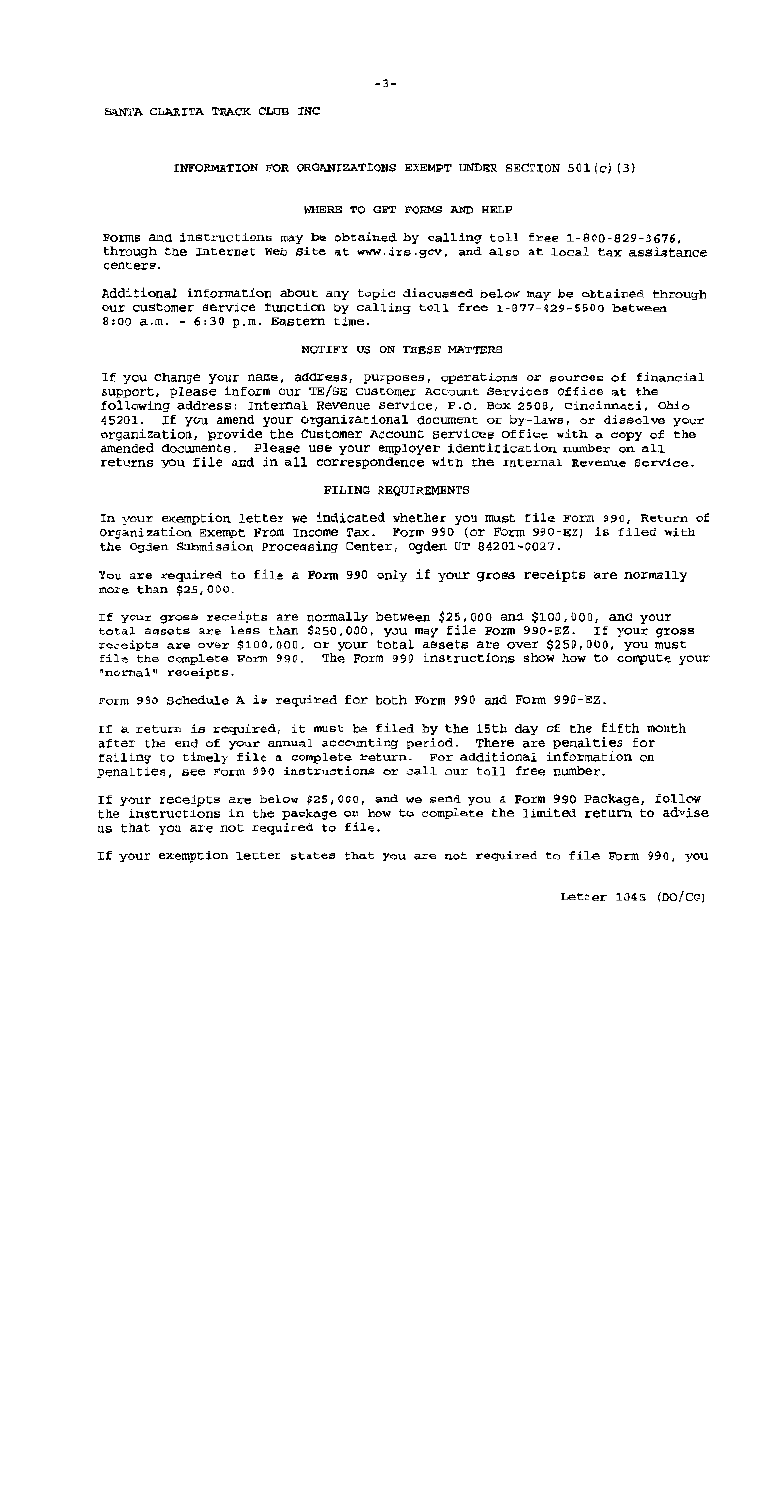are exempt from these requirements.

### UNRELATED BUSINESS INCOME TAX RETURN

If you receive more than \$1,000 annually in gross receipts from a regular trade or business you may be subject to Unrelated Business Income Tax and required to file Form 990-T, Exempt Organization Business Income Tax Return. There are several exceptions to this tax.

- Income you receive from the performance of your exempt activity is not  $1.$ unrelated business income.
- Income from fundraisers conducted by volunteer workers, or where 2. donated merchandise is sold, is not unrelated business income.
- Income from routine investments such as certificates of deposit. 3. savings accounts, or stock dividends is usually not unrelated business income.

There are special rules for income derived from real estate or other investments purchased with borrowed funds. This income is called "debt financed" income. For additional information regarding unrelated business income tax see Publication 598, Tax on Unrelated Business Income of Exempt Organizations, or call our toll free number shown above.

PUBLIC INSPECTION OF APPLICATION AND INFORMATION RETURN

You are required to make your annual information return, Form 990 or Form 990-EZ, available for public inspection for three years after the later of the due date of the return, or the date the return is filed. You are also required to make available for public inspection your exemption application, any supporting documents, and your exemption letter. Copies of these documents are also required to be provided to any individual upon written or in person request without charge other than reasonable fees for copying and postage. You may fulfill this requirement by placing these documents on the Internet. Penalties may be imposed for failure to comply with these requirements. Additional information is available in Publication 557, Tax-Exempt Status for Your Organization, or you may call our toll free number shown above.

### FUNDRAISING

Contributions to you are deductible only to the extent that they are gifts and no consideration is received in return. Depending on the circumstances, ticket purchases and similar payments in conjunction with fundraising events may not qualify as fully deductible contributions.

### CONTRIBUTIONS OF \$250 OR MORE

Donors must have written substantiation from the charity for any charitable contribution of \$250 or more. Although it is the donor's responsibility to obtain written substantiation from the charity, you can assist donors by

Letter 1045 (DO/CG)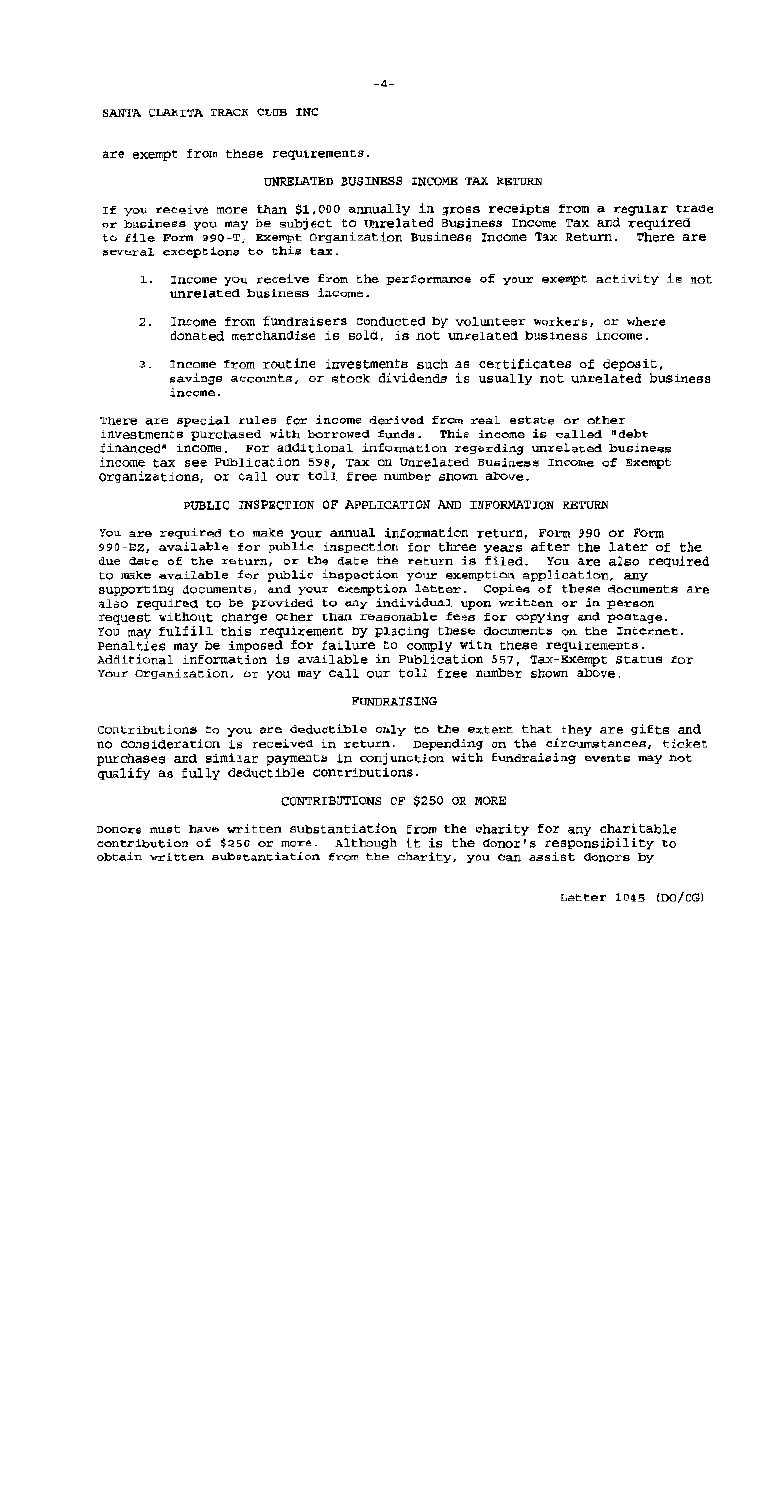providing a written statement listing any cash contribution or describing any donated property.

This written statement must be provided at the time of the contribution. There is no prescribed format for the written statement. Letters, postcards and electronic (e-mail) or computer-generated forms are acceptable.

The donor is responsible for the valuation of donated property. However, your written statement must provide a sufficient description to support the donor's contribution. For additional information regarding donor substantiation, see Publication 1771, Charitable Contributions - Substantiation and Disclosure Requirements. For information about the valuation of donated property, see Publication 561, Determining the Value of Donated Property.

> CONTRIBUTIONS OF MORE THAN \$75 AND CHARITY PROVIDES GOODS OR SERVICES

You must provide a written disclosure statement to donors who receive goods or services from you in exchange for contributions in excess of \$75.

Contribution deductions are allowable to donors only to the extent their contributions exceed the value of the goods or services received in exchange. Ticket purchases and similar payments in conjunction with fundraising events may not necessarily qualify as fully deductible contributions, depending on the circumstances. If your organization conducts fundraising events such as benefit dinners, shows, membership drives, etc., where something of value is received, you are required to provide a written statement informing donors of the fair market value of the specific items or services you provided in exchange for contributions of more than \$75.

You should provide the written disclosure statement in advance of any event, determine the fair market value of any benefit received, determine the amount of the contribution that is deductible, and state this information in your fundraising materials such as solicitations, tickets, and receipts. The amount of the contribution that is deductible is limited to the excess of any money (and the value of any property other than money) contributed by the donor less the value of goods or services provided by the charity. Your disclosure statement should be made, no later than, at the time payment is received. Subject to certain exceptions, your disclosure responsibility applies to any fundraising circumstances where each complete payment, including the contribution portion, exceeds \$75. For additional information, see Publication 1771 and Publication 526, Charitable Contributions.

### EXCESS BENEFIT TRANSACTIONS

Excess benefit transactions are governed by section 4958 of the Code. Excess benefit transactions involve situations where a section 501(c)(3) organization provides an unreasonable benefit to a person who is in a position to exercise substantial influence over the organization's affairs. If you believe there may be an excess benefit transaction involving your organization, you should report the transaction on Form 990 or 990-EZ. Additional information can be

 $-5-$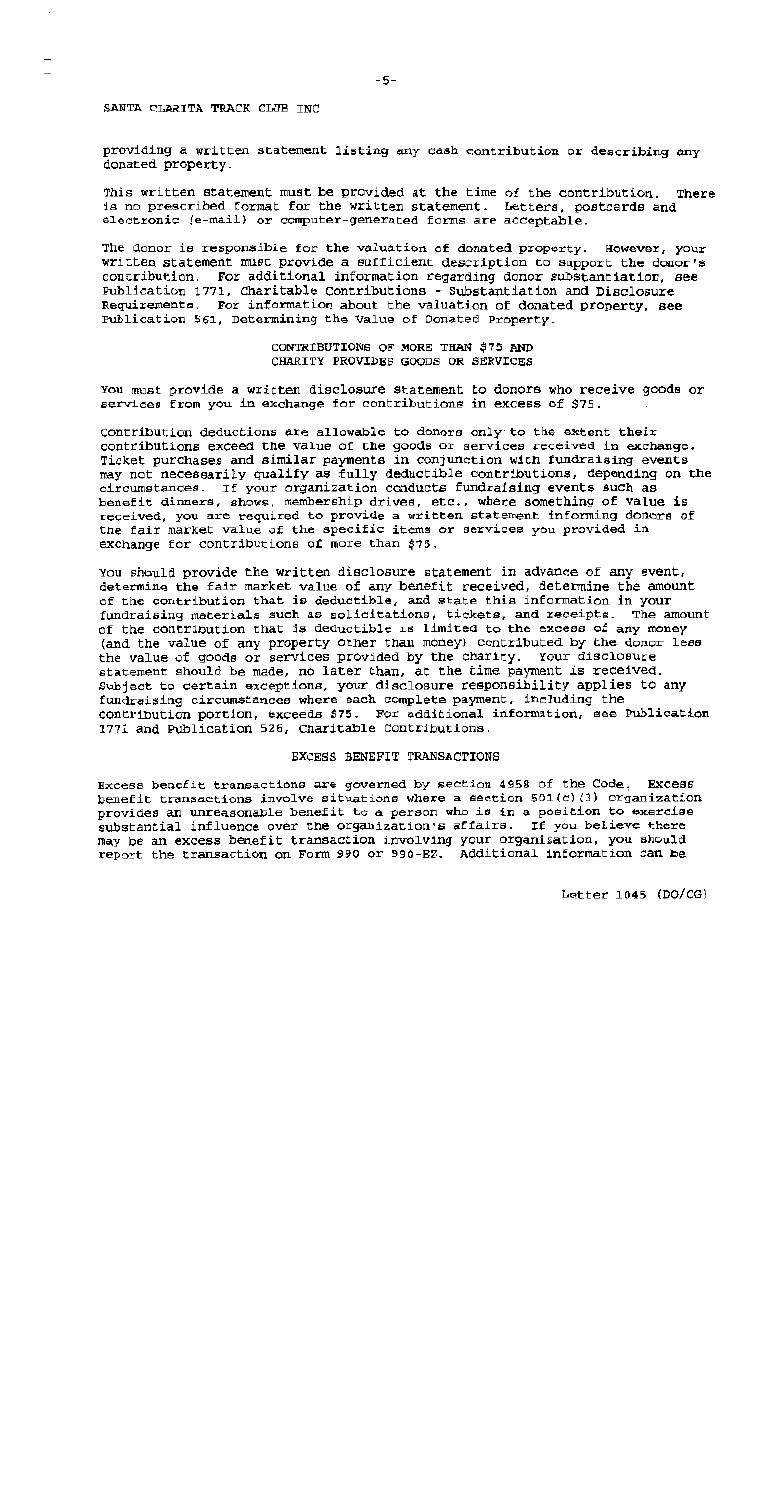found in the instructions for Form 990 and Form 990-EZ, or you may call our tol! free number to obtain additional information on how to correct and report this transaction.

### **EMPLOYMENT TAXES**

If you have employees, you are subject to income tax withholding and the social security taxes imposed under the Federal Insurance Contribution Act (FICA). You are required to withhold Federal income tax from your employee's wages and you are required to pay FICA on each employee who is paid more than \$100 in wages during a calendar year. To know how much income tax to withhold, you should have a Form W-4, Employee's Withholding Allowance Certificate, on file for each employee. Organizations described in section 501(c)(3) of the Code are not required to pay Federal Unemployment Tax (FUTA).

Employment taxes are reported on Form 941, Employer's Quarterly Federal Tax Return. The requirements for withholding, depositing, reporting and paying employment taxes are explained in Circular E. Employer's Tax Guide, (Publication 15), and Employer's Supplemental Tax Guide, (Publication 15-A). These publications explain your tax responsibilities as an employer.

### **CHURCHES**

Churches may employ both ministers and church workers. Employees of churches or church-controlled organizations are subject to income tax withholding, but may be exempt from FICA taxes. Churches are not required to pay FUTA tax. In addition, although ministers are generally common law employees, they are not treated as employees for employment tax purposes. These special employment tax rules for members of the clergy and religious workers are explained in Publication 517, Social Security and Other Information for Members of the Clergy and Religious Workers. Churches should also consult Publications 15 and 15-A. Publication 1828, Tax Guide for Churches and Religious Organizations, also discusses the various benefits and responsibilities of these organizations under Federal tax law.

### PUBLIC CHARITY STATUS

Every organization that qualifies for tax-exemption as an organization described in section  $501(c)$  (3) is a private foundation unless it falls into one of the categories specifically excluded from the definition of that term [referred to in section 509(a)(1), (2), (3), or  $(4)$ ]. In effect, the definition divides these organizations into two classes, namely private foundations and public charities.

Public charities are generally those that either have broad public support or actively function in a supporting relationship to those organizations.

Public charities enjoy several advantages over private foundations. There are certain excise taxes that apply to private foundations but not to public charities. A private foundation must also annually file Form 990-PF, Return of Private Foundation, even if it had no revenue or expenses.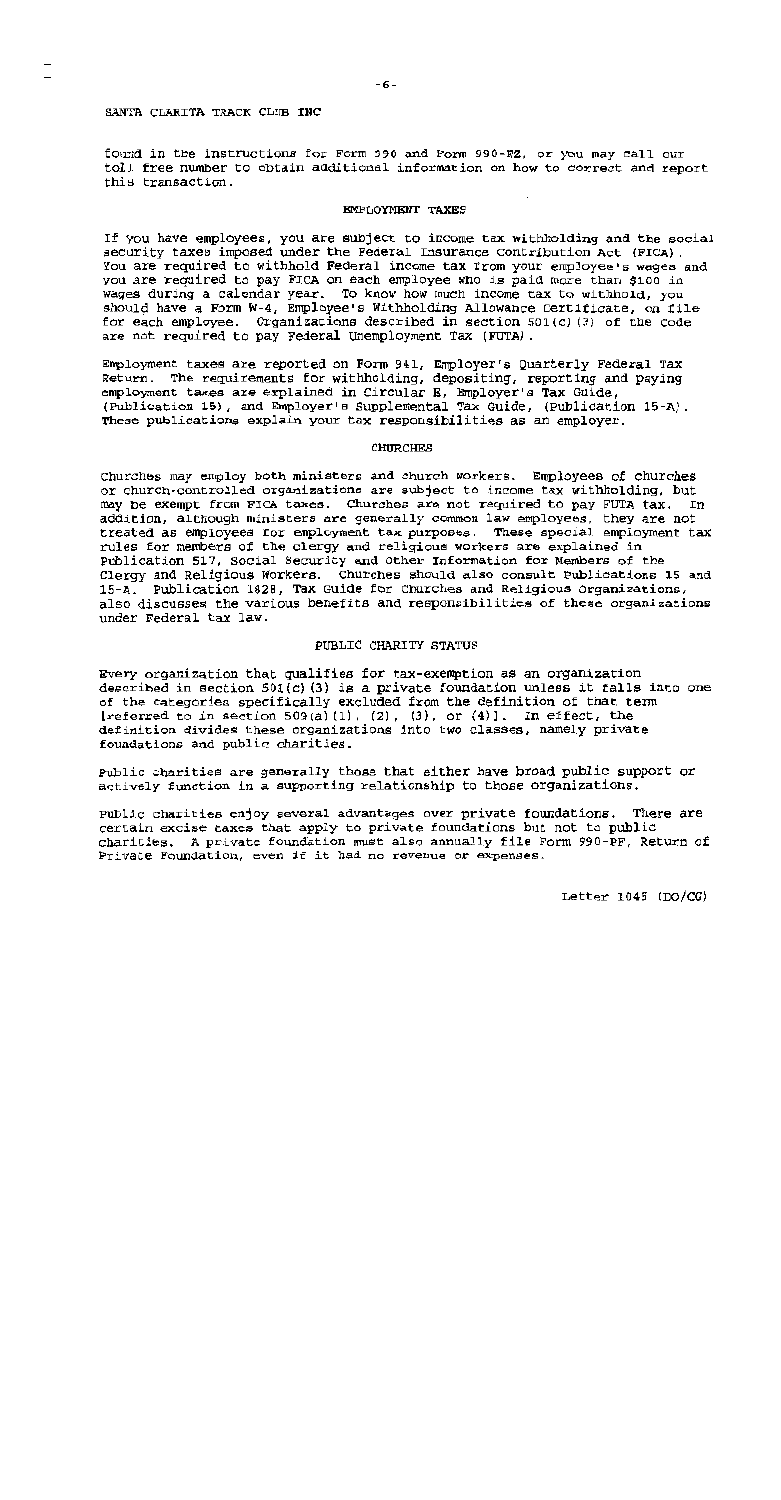The Code section under which you are classified as a public charity is shown in the heading of your exemption letter. This determination is based on the information you provided and the request you made on your Form 1023 application. Please refer to Publication 557 for additional information about public charity status.

### GRANTS TO INDIVIDUALS

The following information is provided for organizations that make grants to individuals. If you begin an individual grant program that was not described in your exemption application, please inform us about the program.

Funds you distribute to an individual as a grant must be made on a true charitable basis in furtherance of the purposes for which you are organized. Therefore, you should keep adequate records and case histories that demonstrate that grants to individuals serve your charitable purposes. For example, you should be in a position to substantiate the basis for grants awarded to individuals to relieve poverty or under a scholarship or education loan program. Case histories regarding grants to individuals should show names, addresses, purposes of grants, manner of selection, and relationship (if any) to members, officers, trustees, or donors of funds to you.

For more information on the exclusion of scholarships from income by an individual recipient, see Publication 520, Scholarships and Fellowships.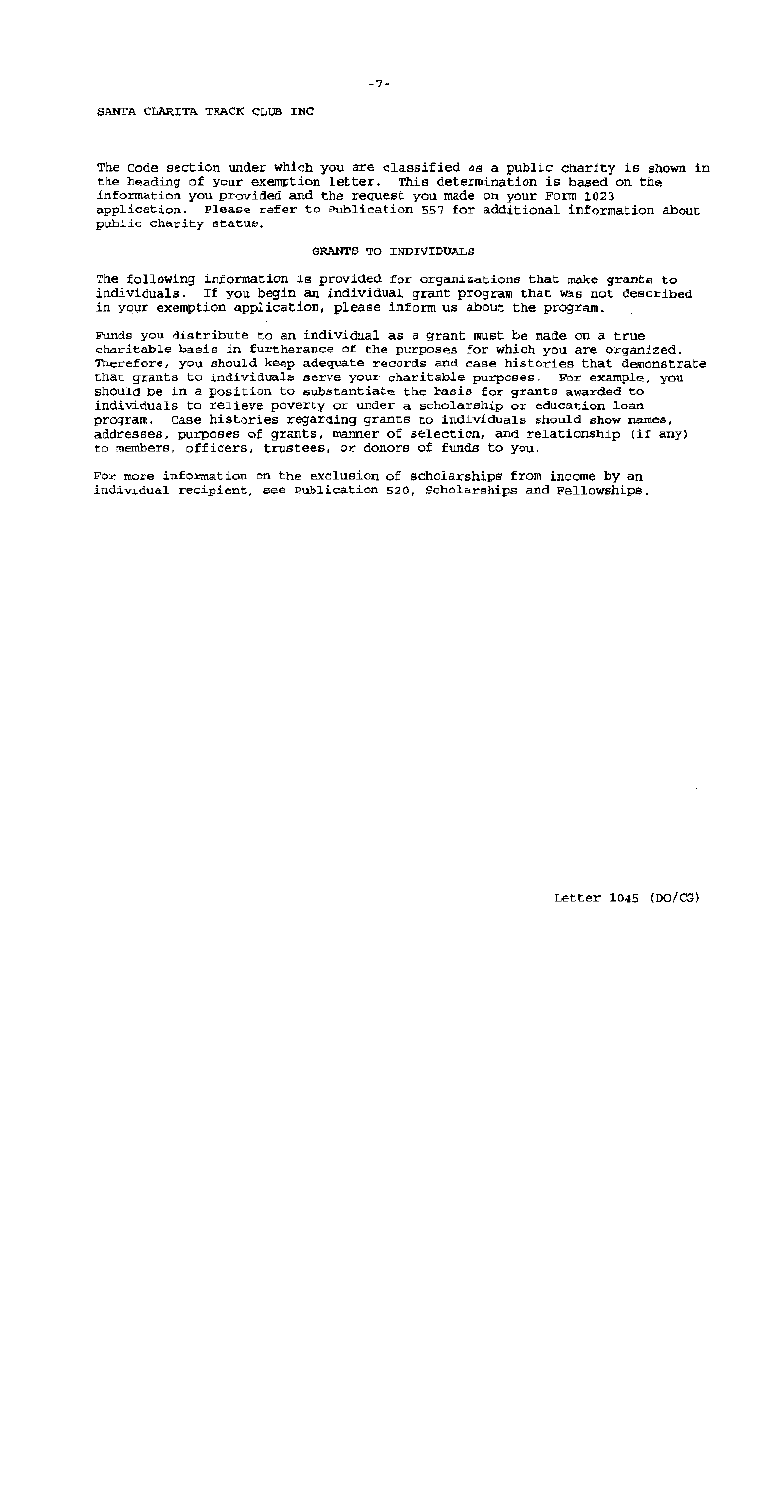

Under section 6501(c)(4) of the Internal Revenue Code, and as part of a request filed with Form 1023 that the organization named below be treated as a publicly supported organization under section 170(b)(1)(A)(vi) or section 509(a)(2) during an advance ruling period.

| Santa Clarita Track Club, Inc.                                                                                                        |         |                                                                             |
|---------------------------------------------------------------------------------------------------------------------------------------|---------|-----------------------------------------------------------------------------|
| (Exact legal name of organization as shown in organizing document)                                                                    |         | District Director of<br>Internal Revenue, or                                |
| 27900 Youngberry Dr. Saugus, CA 91350-1756<br>(Number, street, city or town, state, and ZIP code)<br>$\ddot{\phantom{a}}$<br>$\cdots$ | and the | Assistant<br>Commissioner<br>(Employee Plans and -<br>Exempt Organizations) |

consent and agree that the period for assessing tax (imposed under section 4940 of the Code) for any of the 5 tax years in the advance ruling period will extend 8 years. 4 months, and 15 days beyond the end of the first tax year.

However, if a notice of deficiency in tax for any of these years is sent to the organization before the period expires, the time for making an assessment will be further extended by the number of days the assessment is prohibited, plus 60 days.

| (Month, day, and year) |  |  |  |  | December 31, 2003 |
|------------------------|--|--|--|--|-------------------|
|------------------------|--|--|--|--|-------------------|

| Name of organization (as shown in organizing document)                                |                | Date                                      |
|---------------------------------------------------------------------------------------|----------------|-------------------------------------------|
| Santa Clarita Track Club, Inc.                                                        |                | 09/26/2004                                |
| Officer or trustee beving authority to sign<br>Signature D                            |                | Type or print name and title<br>President |
| For IRS use only                                                                      |                |                                           |
| District Director or Assistant Commissioner (Employee Plans and Exempt Organizations) |                | Date                                      |
|                                                                                       | Lois G. Lerner | JAN 2 5 2005                              |
| "Dhu A<br>Anse.<br>By ►                                                               | Group Manager  |                                           |
| For Paperyfork Reduction Act Notice, see page 7 of the Form 1023 Instructions.        |                | Cat. No. 16905Q                           |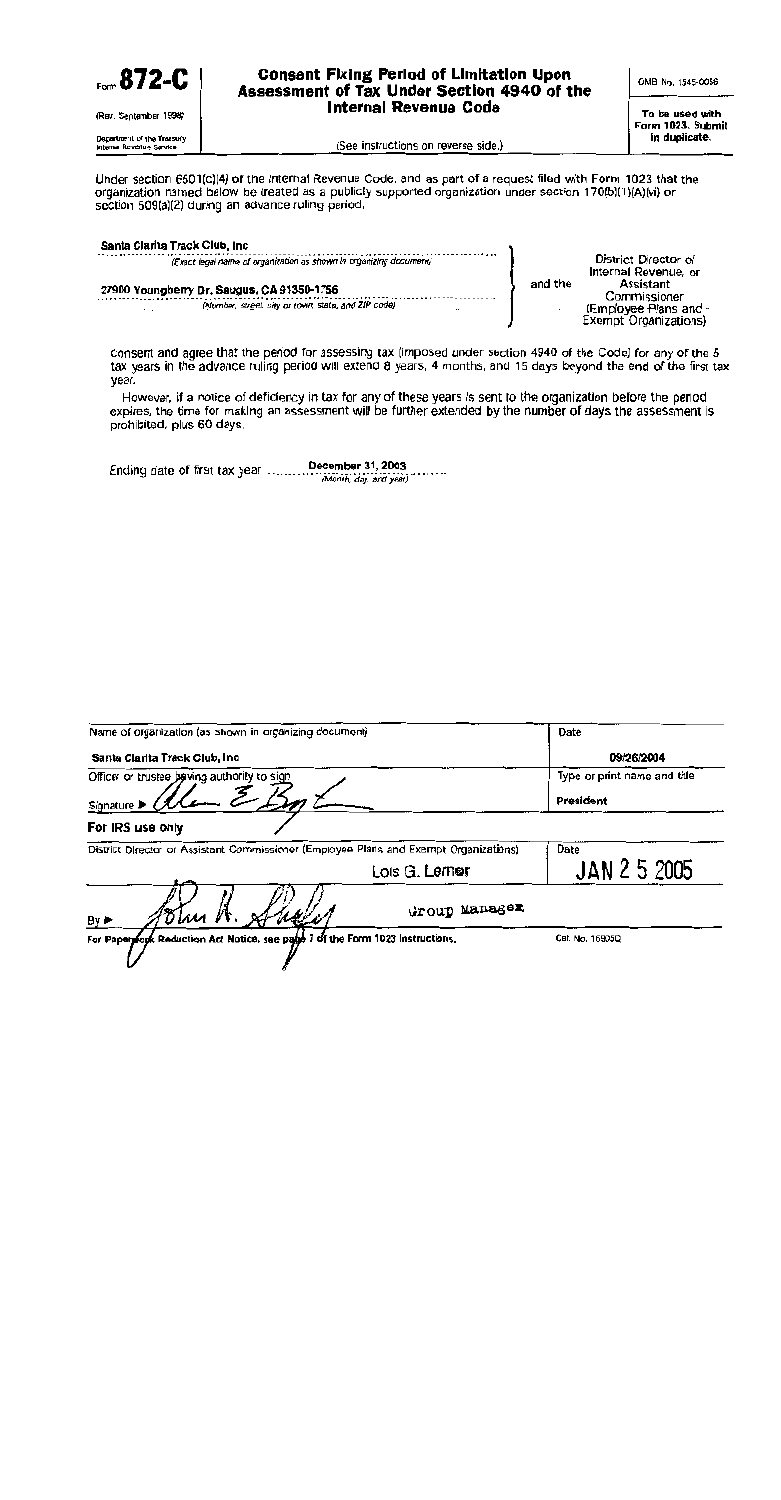

## **Support Schedule for Advance Ruling Period**

Please refer to the separate instructions for assistance in completing this schedule. For additional help, call IRS Exempt Organizations Customer Services toll free at 1-877-829-5500.

OMB No. 1545-1836

| For tax years beginning     |                                                           | January 1, 2002                                                                   | and ending | December 31 | 20 07                                        |
|-----------------------------|-----------------------------------------------------------|-----------------------------------------------------------------------------------|------------|-------------|----------------------------------------------|
| Print<br>or<br>type.<br>See | Name of organization                                      | Santa Clarita Track Club, Inc.                                                    |            |             | Employer identification number<br>77:0615715 |
|                             | 27900 Youngberry Drive                                    | Number and street (or P.O. box number if mail is not delivered to street address) |            | Room/Suite  | Telephone number                             |
| Specific<br>Instructions.   | City or town, state, and ZIP + 4<br>Saugus, CA 91350-1756 |                                                                                   |            |             | E-mail address<br>Fax number                 |

Note: . Get Schedule A (Form 990 or 990-EZ), Organization Exempt Under Section 501(c)(3), and its separate Instructions before you complete this form.

• If you did not receive any support for a given year, show financial data for the year by indicating -0- or none.

Year 1 should reflect support received as of the date legally organized, unless otherwise specified in the  $\bullet$ determination letter.

· Organizations that filed Form 990 or 990-EZ will be able to use information reported on Schedule A, Part IV-A, to complete this form.

|                | Calendar year (or fiscal year beginning in) $\blacktriangleright$                                                                                                                                                                                                                                                          | (a) Year 5 | $(b)$ Year 4 | $(c)$ Year 3 | (d) Year 2 | (e) Year 1<br>(See Note<br>above.) | $(f)$ Total<br>of Years<br>1 through 5 |
|----------------|----------------------------------------------------------------------------------------------------------------------------------------------------------------------------------------------------------------------------------------------------------------------------------------------------------------------------|------------|--------------|--------------|------------|------------------------------------|----------------------------------------|
|                | Gifts, grants, and contributions<br>received. (Do not include unusual<br>grants. See line 14.).                                                                                                                                                                                                                            | 10772      | 21770        | 12323        |            |                                    | 44865                                  |
| $\overline{2}$ | Membership fees received                                                                                                                                                                                                                                                                                                   |            |              |              |            |                                    |                                        |
| 3              | Gross receipts from admissions,<br>merchandise sold or services<br>performed, or furnishing of facilities in<br>any activity that is related to the<br>organization's charitable,<br>etc.,<br>purpose.                                                                                                                     | 28918      | 21697        | 21075        | 11305      |                                    | 82995                                  |
| 4              | from<br>interest.<br>Gross<br>income<br>dividends, amounts received from<br>payments on securities loans (section<br>512(a)(5)), rents, royalties,<br>and<br>unrelated business taxable income<br>(less section 511 taxes) from<br>acquired<br>by<br>the<br>businesses<br>organization after June 30, 1975<br><b>Allen</b> | 89         |              |              |            |                                    | 89                                     |
| 5              | Net income from unrelated business<br>activities not included in line 4                                                                                                                                                                                                                                                    |            |              |              |            |                                    |                                        |
| 6              | Tax revenues levied for your benefit<br>and either paid to you or expended<br>on your behalf<br><b>Contract State State</b>                                                                                                                                                                                                |            |              |              |            |                                    |                                        |
| 7              | The value of services or facilities<br>furnished to you by a governmental<br>unit without charge. Do not include<br>the value of services or facilities<br>generally furnished to the public<br>without charge reserve that is a set of the set of the set of the set of the set of the set of the set of the s            |            |              |              |            |                                    |                                        |
| 8              | Other income. Attach a schedule. Do<br>not include gain (or loss) from sale of<br>capital assets                                                                                                                                                                                                                           |            |              |              |            |                                    | $\Omega$                               |
| 9              | Total of lines 1 through 8                                                                                                                                                                                                                                                                                                 | 39779      | 43467        | 33398        | 11305      | $\Omega$                           | 1279499                                |
| 10             | Line 9 minus line $3, 1, 1, 1, 1, 1$                                                                                                                                                                                                                                                                                       | 10861      | 21770        | 12323        | 0          | 0                                  | 44954                                  |
| 11             | Enter 1% of line 9<br>the contract of the contract of                                                                                                                                                                                                                                                                      | 398        | 435          | 334          | 113        |                                    |                                        |

For Paperwork Reduction Act Notice, see page 6 of separate instructions.

Cat. No. 10010S

Form 8734 (Rev. 1-2004)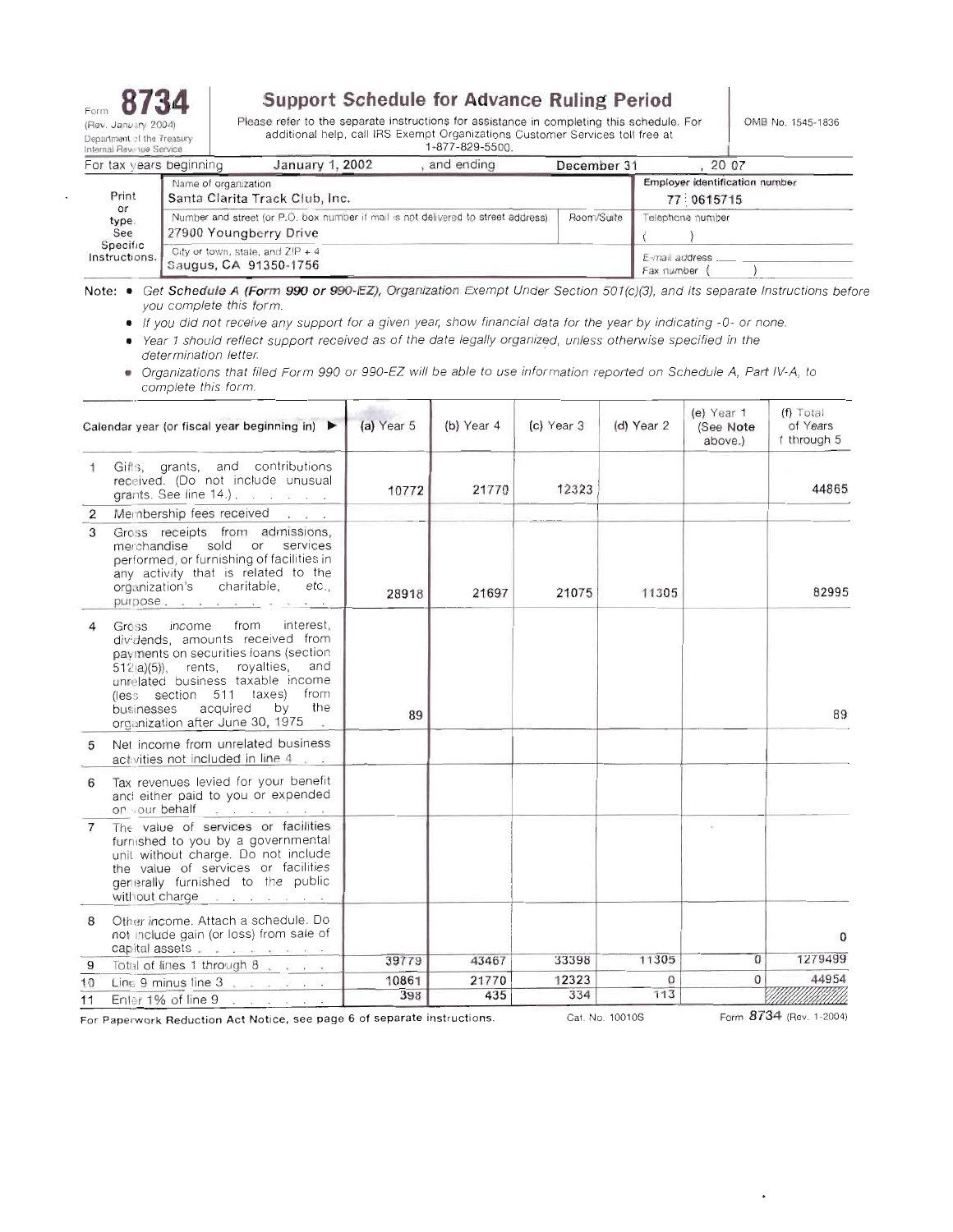Form 8734 (Rev. 1-2004)

| 12           | If you are an organization that normally receives a substantial part of your support from a governmental unit or from the general<br>public, complete lines 12a through 12f. (Sections 509(a)(1) and 170(b)(1)(A)(vi)). If you want the IRS to compute your public<br>support test as a section 509(a)(1) and 170(b)(1)(A)(vi) organization, complete only lines 12a and 12b.                                                                                                                                                                                                       |                             |
|--------------|-------------------------------------------------------------------------------------------------------------------------------------------------------------------------------------------------------------------------------------------------------------------------------------------------------------------------------------------------------------------------------------------------------------------------------------------------------------------------------------------------------------------------------------------------------------------------------------|-----------------------------|
|              | <b>a</b> Enter 2% of amount in column (f), line 10 $\ldots$ $\ldots$ $\ldots$ $\ldots$ $\ldots$ $\ldots$ $\ldots$                                                                                                                                                                                                                                                                                                                                                                                                                                                                   | 12a                         |
|              | <b>b</b> Attach a list showing the name of and amount contributed by each person (other than a governmental<br>unit or publicly supported organization) whose total gifts for Year 5 through Year 1 exceeded the<br>amount shown in line 12a. Enter the total of all these excess amounts $\Box$                                                                                                                                                                                                                                                                                    | 12 <sub>b</sub>             |
|              | c Total support for section $509(a)(1)$ test: Enter line 10, column $(f)$ , , , ,                                                                                                                                                                                                                                                                                                                                                                                                                                                                                                   | 12c                         |
|              | $4 \frac{1}{2}$ 5 $\frac{1}{2}$ 5 $\frac{1}{2}$ 6 $\frac{1}{2}$ 6 $\frac{1}{2}$ 6 $\frac{1}{2}$ 6 $\frac{1}{2}$ 6 $\frac{1}{2}$ 6 $\frac{1}{2}$ 6 $\frac{1}{2}$ 6 $\frac{1}{2}$ 6 $\frac{1}{2}$ 6 $\frac{1}{2}$ 6 $\frac{1}{2}$ 6 $\frac{1}{2}$ 6 $\frac{1}{2}$ 6 $\frac{1}{2}$ 6 $\frac{1}{2}$ 6 $\frac{$<br>d Add: Amounts from<br>column (f) for lines:                                                                                                                                                                                                                          | MMR<br>12d                  |
|              | $8 \sim 12b$<br>e Public support (line 12c minus line 12d total) entering the contract of the contract of the contract of the                                                                                                                                                                                                                                                                                                                                                                                                                                                       | 12e                         |
|              | f Public support percentage (line 12e (numerator) divided by line 12c (denominator))<br>▶                                                                                                                                                                                                                                                                                                                                                                                                                                                                                           | 12f<br>$\frac{0}{0}$        |
| 13           | If you are an organization that normally receives: (1) more than 33%% of your support from contributions, membership fees,<br>and gross receipts from activities related to your exempt functions, and (2) no more than 331/3% of your support from gross<br>investment income and net unrelated business taxable income from businesses acquired by the organization after June 30,<br>1975, complete lines 13a through 13h. (Section 509(a)(2)). If you want the IRS to compute your public support test as a<br>section 509(a)(2) organization, complete only lines 13a and 13b. |                             |
|              | a Fur amounts included in lines 1, 2, and 3 that were received from a "disqualified person," attach a list showing the name of,<br>and total amounts received in each year from, each "disqualified person." Enter the sum of such amounts for each year:                                                                                                                                                                                                                                                                                                                           |                             |
|              |                                                                                                                                                                                                                                                                                                                                                                                                                                                                                                                                                                                     |                             |
|              | b For any amount included in line 3 that was received from each person (other than "disqualified persons"), attach a list showing<br>the name of, and amount received for each year, that was more than the larger of (1) the amount on line 11 for the year or<br>(2) \$5,000. (Include in the list organizations as well as individuals.) After computing the difference between the amount received<br>and the larger amount described in (1) or (2), enter the sum of these differences (the excess amounts) for each year:                                                     |                             |
|              |                                                                                                                                                                                                                                                                                                                                                                                                                                                                                                                                                                                     |                             |
|              | c Add: Amounts from column (f) for lines: 1 $\frac{44865}{2}$ 2<br>$3 \t 82995 \t 6 \t 7 \t 7$                                                                                                                                                                                                                                                                                                                                                                                                                                                                                      | 127860<br>13c               |
|              |                                                                                                                                                                                                                                                                                                                                                                                                                                                                                                                                                                                     | 13d                         |
| е            |                                                                                                                                                                                                                                                                                                                                                                                                                                                                                                                                                                                     | 127860<br>13e               |
| f            | Total support for section 509(a)(2) test: Enter amount from line 9, column (f). $\blacktriangleright$ 13f                                                                                                                                                                                                                                                                                                                                                                                                                                                                           | MMMMM<br>100%               |
| q            | Public support percentage (line 13e (numerator) divided by line 13f (denominator)).<br>h Investment income percentage (line 4, column (f) (numerator) divided by line 13f (denominator))                                                                                                                                                                                                                                                                                                                                                                                            | 13g<br>$\frac{1}{2}$<br>13h |
| 14           | Unusual Grants: For an organization described in line 12 or 13 that received any unusual grants during Year 5 through Year<br>1, attach a list showing for each year the name of the contributor, the date and amount of the grant, and a brief description<br>of the nature of the grant. Do not include these grants in line 1.                                                                                                                                                                                                                                                   |                             |
|              | List the amount of unusual grants excluded for each year below.                                                                                                                                                                                                                                                                                                                                                                                                                                                                                                                     |                             |
|              |                                                                                                                                                                                                                                                                                                                                                                                                                                                                                                                                                                                     |                             |
| 15           | Please list the name and telephone number of an officer, director, or trustee who can be contacted during business hours if<br>we need more information. If someone other than an officer, director, or trustee will represent the organization, attach a properly<br>completed Form 2848, Power of Attorney.                                                                                                                                                                                                                                                                       |                             |
|              | Aian Bingham                                                                                                                                                                                                                                                                                                                                                                                                                                                                                                                                                                        |                             |
|              | Name:<br>Type or print name and title.                                                                                                                                                                                                                                                                                                                                                                                                                                                                                                                                              |                             |
|              | 616 ) 755-6197<br>Fax Number (if available):                                                                                                                                                                                                                                                                                                                                                                                                                                                                                                                                        |                             |
|              | Phone:                                                                                                                                                                                                                                                                                                                                                                                                                                                                                                                                                                              |                             |
|              | I declare under the penalties of perjury that I am authorized to sign this form on behalf of the above organization and that I have examined this form,<br>including the accompanying attachments, and to the best of my knowledge it is true, correct, and complete.                                                                                                                                                                                                                                                                                                               |                             |
| Please       |                                                                                                                                                                                                                                                                                                                                                                                                                                                                                                                                                                                     | line A, 20                  |
| Sign<br>Here | <b>Date</b><br>Signature of officer, director, or trustee                                                                                                                                                                                                                                                                                                                                                                                                                                                                                                                           |                             |
|              | Alan Bingham, President<br>Type or print name and title or authority of signer                                                                                                                                                                                                                                                                                                                                                                                                                                                                                                      |                             |
|              | ⊕                                                                                                                                                                                                                                                                                                                                                                                                                                                                                                                                                                                   | Form 8734 (Rev. 1-2004)     |
|              |                                                                                                                                                                                                                                                                                                                                                                                                                                                                                                                                                                                     |                             |